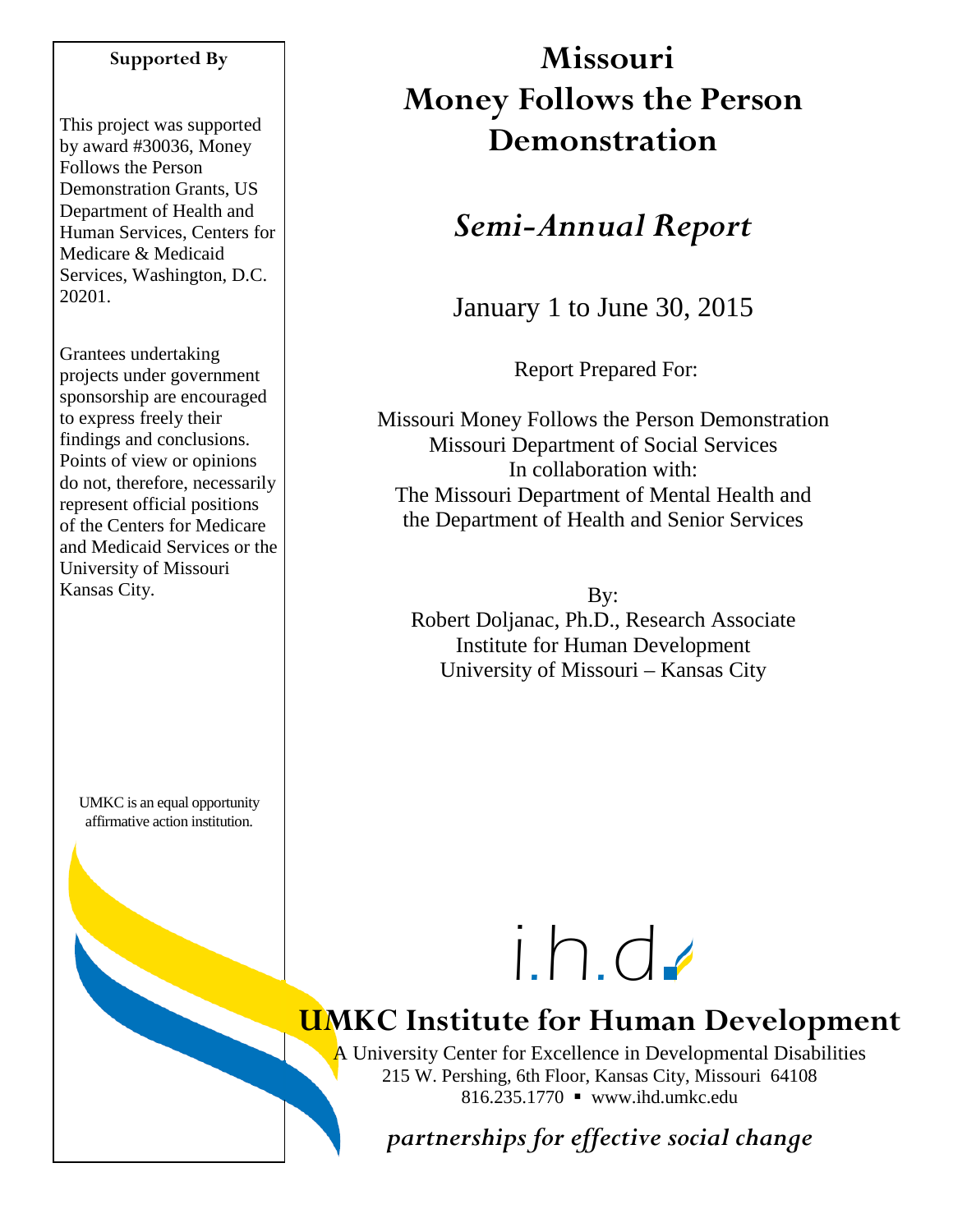## **TABLE OF CONTENTS**

| Area 1: Establish practices and policies to screen, identify, and assess persons who<br>are candidates for transitioning into the community through the MFP Project8<br>Objective 1a: Changes in relevant policies and procedures related to screening,<br>Objective 1b: Number of eligible MFP participants who choose to participate in                                                                                                                                                                                                                                            |  |
|--------------------------------------------------------------------------------------------------------------------------------------------------------------------------------------------------------------------------------------------------------------------------------------------------------------------------------------------------------------------------------------------------------------------------------------------------------------------------------------------------------------------------------------------------------------------------------------|--|
| Area 2: Development of flexible financing strategies or other budget transfer                                                                                                                                                                                                                                                                                                                                                                                                                                                                                                        |  |
| Objective 2a: Changes in the balance of long term care funding between<br>Objective 2b: Increases in the number of persons funded under the Medicaid<br>Objective 2c: Increases in the amount of funding for supplemental services                                                                                                                                                                                                                                                                                                                                                   |  |
| Area 3: Availability and accessibility of supportive services for MFP participants16<br>Objective 3a: Level of consumer involvement in planning transitions and delivery<br>Objective 3b: Types of housing selected by participants in MFP 19<br>Objective 3c: Number of MFP participants who choose to self-direct services20<br>Objective 3d: Number of individuals who were unable to transition due to a lack<br>Objective 3e: Types and amount of transition services including supplemental<br>Objective 3f: Why individuals interested in participating in MFP were unable to |  |
| Area 4: Performance of a cost analysis on support services for individuals<br>Objective 4a: Cost of Medicaid services prior to participating in MFP 27<br>Objective 4b: Cost of Medicaid services after transitioning and participating in                                                                                                                                                                                                                                                                                                                                           |  |
| Area 5: Development of policies and practices to improve quality management<br>systems to monitor services and supports provided to participants in the MFP                                                                                                                                                                                                                                                                                                                                                                                                                          |  |
| Objective 5a: Level of satisfaction with home and community based services and living<br>arrangements 30                                                                                                                                                                                                                                                                                                                                                                                                                                                                             |  |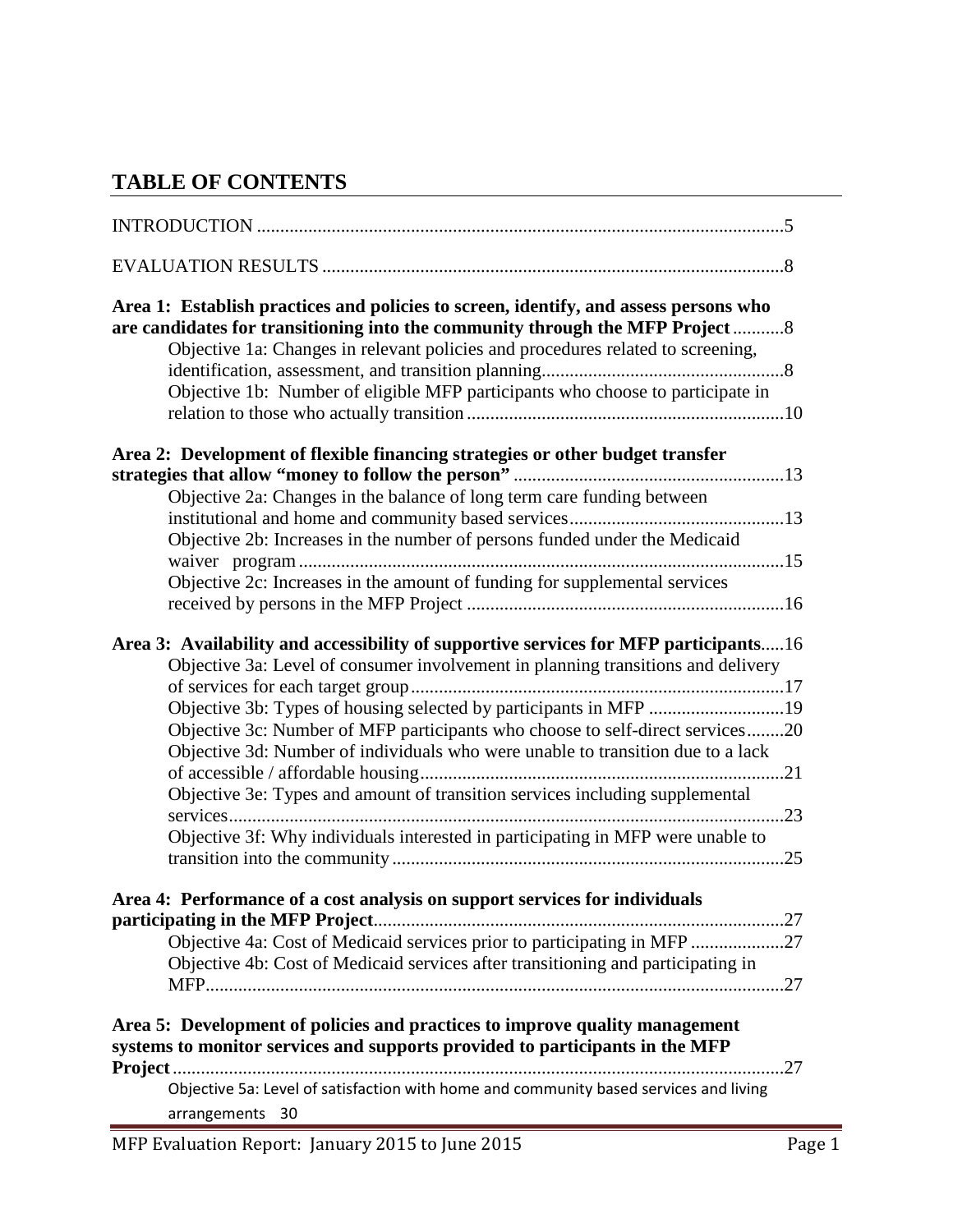| Area 6: Persons eligible to participate in MFP and who decline or cease<br>participation will be evaluated to determine the reasons for their decisions. |  |
|----------------------------------------------------------------------------------------------------------------------------------------------------------|--|
| Individuals who die while participating in MFP will have the cause of death                                                                              |  |
|                                                                                                                                                          |  |
|                                                                                                                                                          |  |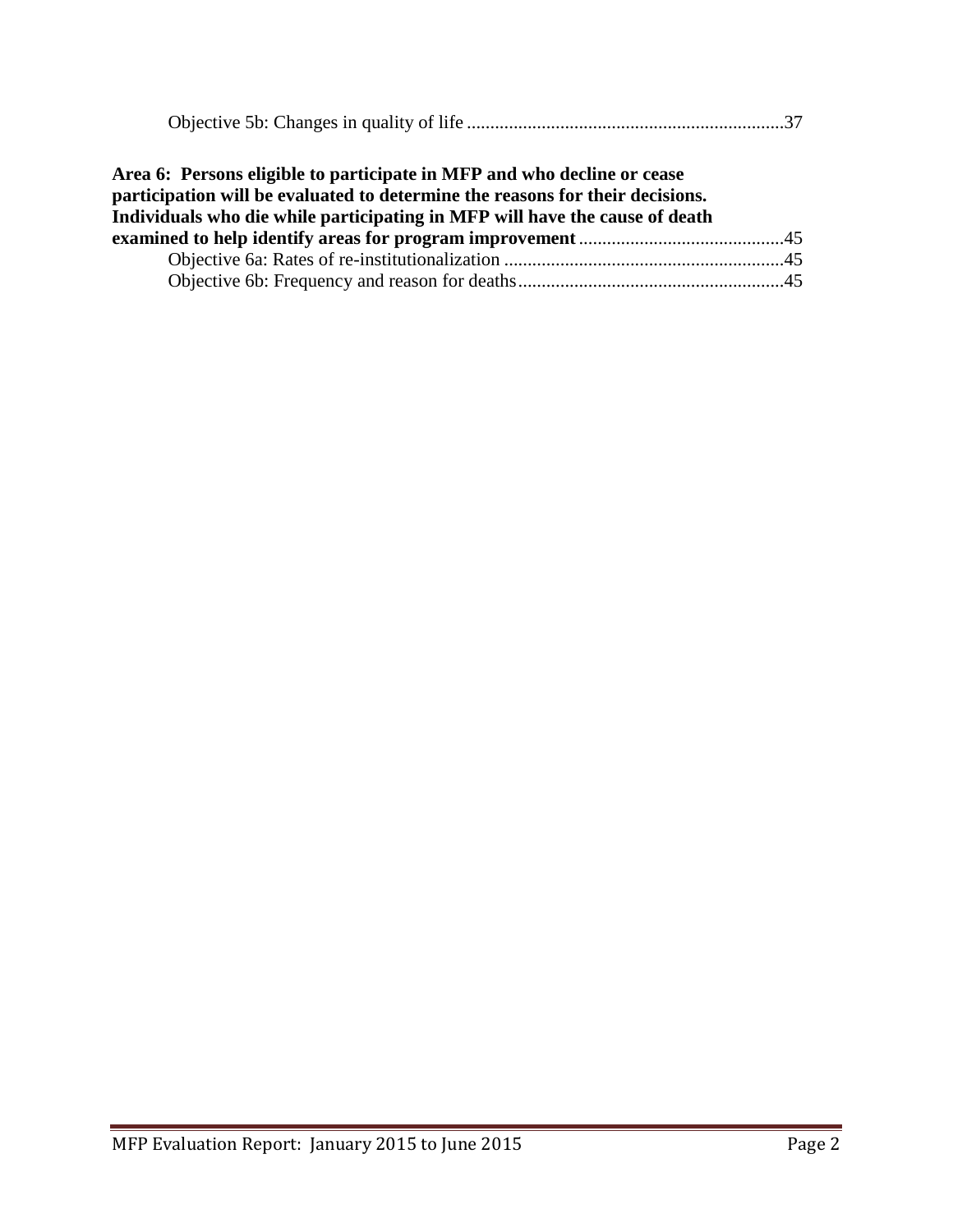## **TABLE OF TABLES**

| Table 1. Number persons assessed and/or transitioned this reporting period11             |
|------------------------------------------------------------------------------------------|
| Table 2a. Qualified HCBS expenditures for this reporting period 14                       |
| Table 2b. Annual proportion of LTC expenditures for persons with DD spent on HCBS        |
|                                                                                          |
|                                                                                          |
| Table 5. Number of MFP participants who choose to self-direct services 21                |
|                                                                                          |
|                                                                                          |
| Table 8. Improvements in Quality of Life Domains from baseline to first yr. follow-up 38 |
| Table 9. Significant differences between assessments in Quality of Life Domains by       |
| Table 10. Outcomes and data elements for measuring progress toward Area 1, Objectives    |
| Table 11. Outcomes and data elements for measuring progress toward Area 2, Objectives    |
| Table 12. Outcomes and data elements for measuring progress toward Area 3, Objectives    |
| Table 13. Outcomes and data elements for measuring progress toward Area 4, Objectives    |
| Table 14. Outcomes and data elements for measuring progress toward Area 5, Objective     |
| Table 15. Outcomes and data elements for measuring progress toward Area 6, Objective     |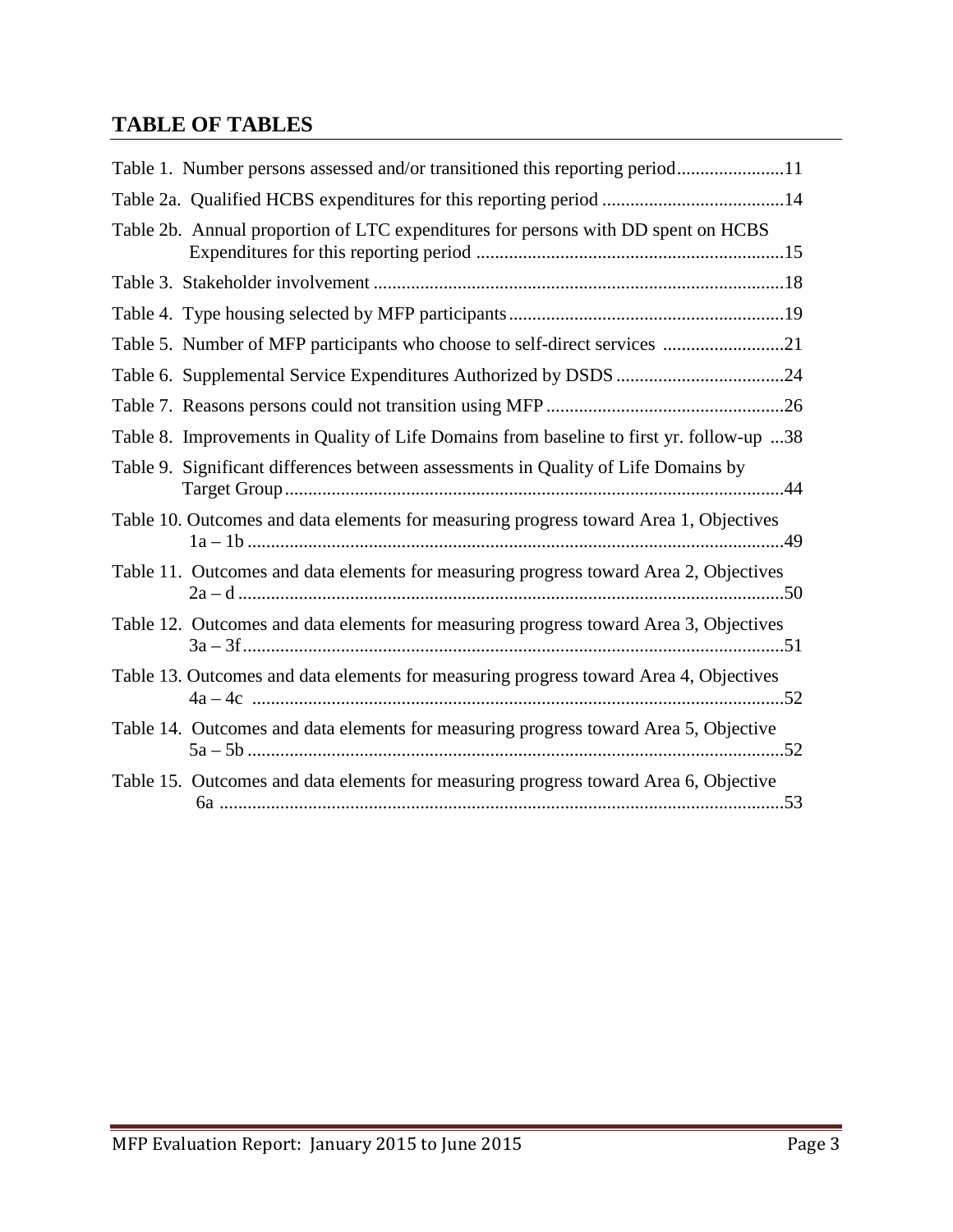## **TABLE OF FIGURES**

| Figure 1. Cumulative MO MFP transitions as of this reporting period12            |  |
|----------------------------------------------------------------------------------|--|
|                                                                                  |  |
| Figure 3a. Type of housing selected by MFP participants this reporting period19  |  |
| Figure 3b. Type of housing selected by MFP participants since start of project20 |  |
|                                                                                  |  |
|                                                                                  |  |
| Figure 6. MO MFP participants who desired to work for pay after one year34       |  |
|                                                                                  |  |
| Figure 8. MO MFP participants who desired to work for pay after two years37      |  |
|                                                                                  |  |
|                                                                                  |  |
|                                                                                  |  |
|                                                                                  |  |
|                                                                                  |  |
|                                                                                  |  |
|                                                                                  |  |

## **APPENDIX**

| Appendix A: |  |
|-------------|--|
|             |  |
|             |  |
|             |  |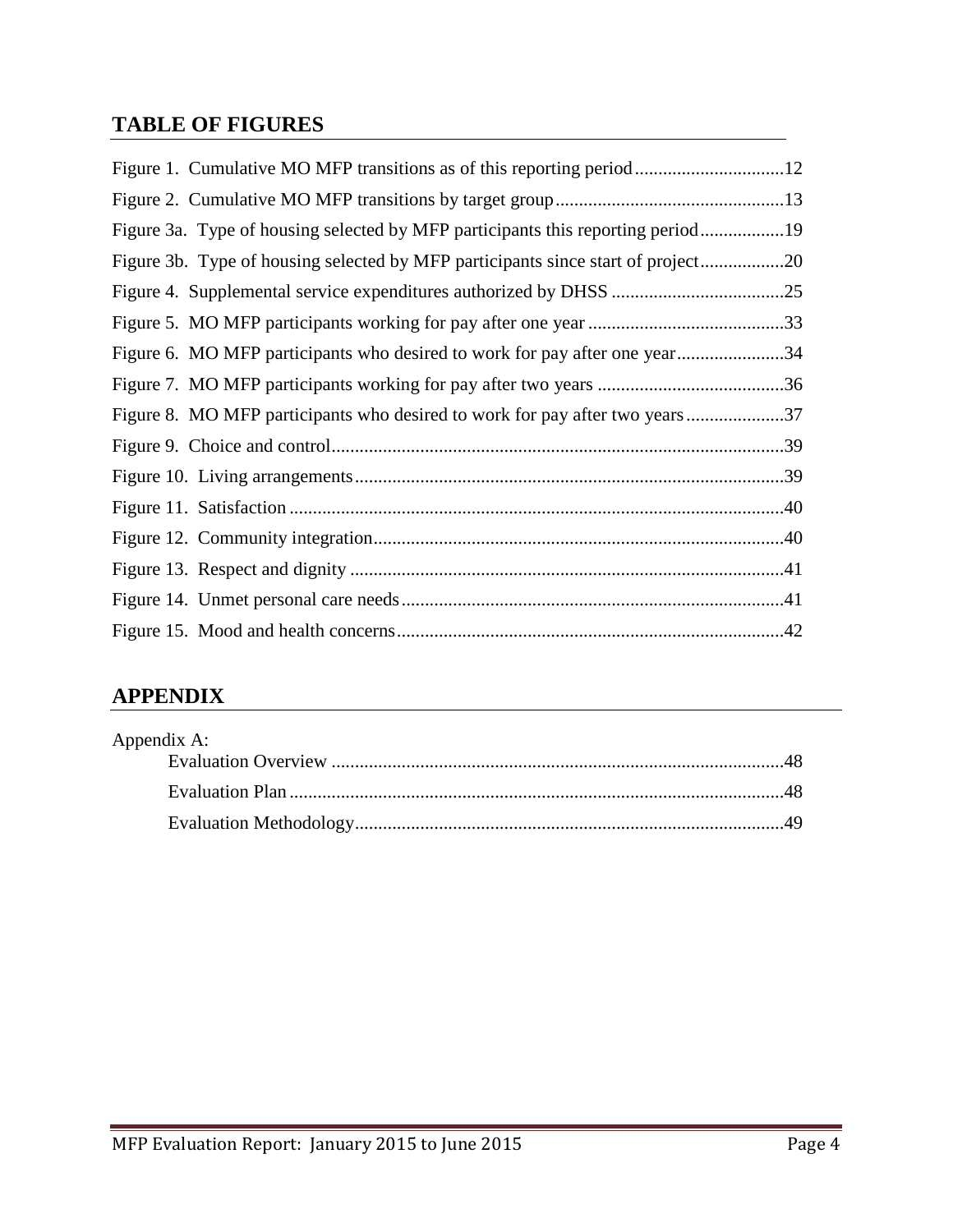## **INTRODUCTION**

The federal Money Follows the Person demonstration was authorized by Congress as part of the 2005 Deficit Reduction Act (DRA) and was extended under the Affordable Care Act (ACA). MFP offers states the opportunity to receive enhanced federal matching funds for covered Home and Community Based Services (HCBS) for 12 months for each Medicaid beneficiary who transitions from an institutional setting to back to a community based setting as a Money Follows the Person (MFP) participant.

The Center for Medicare and Medicaid Services (CMS) has defined Money Follows the Person (MFP) as "a system of flexible-financing for long-term services and supports that enable available funds to move with the individual to the most appropriate and preferred setting as the individual's needs and preferences change." This approach has two major components. One component is a financial system that allows sufficient Medicaid funds to be spent on home and community-based services. This often involves a redistribution of State funds between the long term institutional care (LTC) and community based state plan and waiver programs. The second component is a nursing facility transition program that identifies consumers in institutions who wish to transition to the community and helps them to do so.

This grant supports State efforts to: a) rebalance LTC support systems so that individuals have a choice where they live and receive services; b) transition individuals from institutions who want to live in the community; and c) promote a strategic approach to implement a system that provides person centered, appropriate, needs based quality of care and quality of life services that ensures the provision of, and improvement of such services in both home and community based settings.

The overall goal of the Money Follows the Person Demonstration (MFP) is to support and assist persons with disabilities or who are aging to make the transition from nursing homes and state habilitation centers to quality community settings that can meet their individual support needs and preferences. This project will enhance existing state efforts to reduce the use of institutional, long-term care services and increase the use of home and community based programs.

The purpose of this proposal is to evaluate the effectiveness of the State of Missouri's Money Follows the Person Project, provide information for program improvement and provide information to speak with the state legislature to gain support to sustain and to grow the program. This evaluation process will generate data briefs and reports that can be used to inform key legislative members and others. These reports can also be used by MFP stakeholders as part of community outreach to attract individuals to participate in the program and return more individuals to the community.

This program evaluation will examine points throughout the transition process from institutions to community settings. These stages include but are not limited to: how the persons in the project are selected as participants; the type of funding they will receive; the type of residence they will occupy; the support services they will receive; and their satisfaction with these services. Information will be gathered on MFP participants that leave the program to help identify the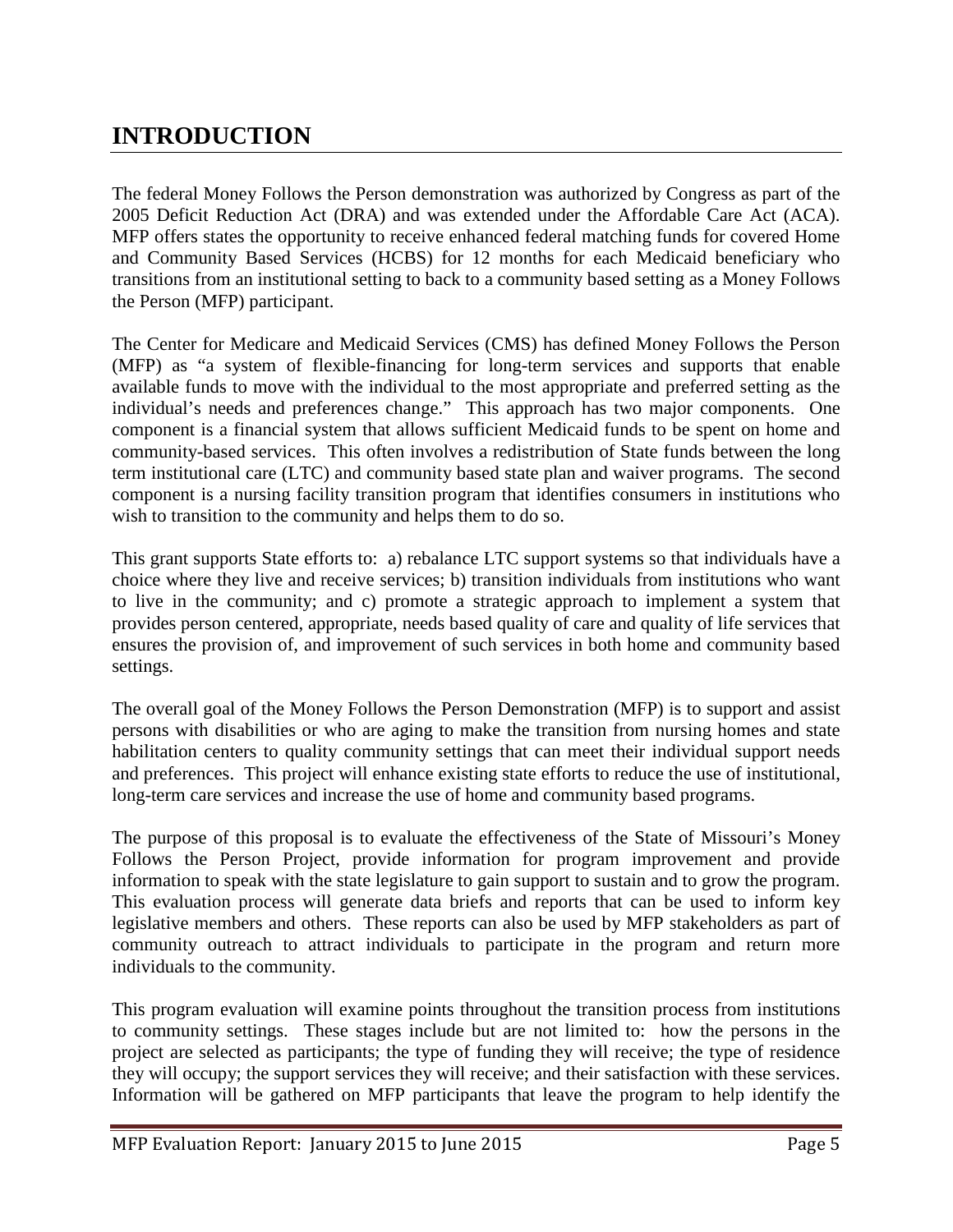reasons for their leaving. This information can be used to identify trends and aid in the development of supports and services to help keep individuals living in community settings. This will become important as individuals with more complicated needs return to the community and aid the MFP Project in reaching their benchmarks for successful community transitions.

The following objectives have been developed to examine and evaluate various aspects of the MFP project. It is intended that these objectives will provide feedback on essential components of the project that are necessary for the project to be successful.

Area 1: Establish practices and policies to screen, identify, and assess persons who are candidates for transitioning into the community through the MFP project.

- **Objective 1a:** Changes in relevant policies and procedures related to screening, identification, assessment, and transition planning.
- **Objective 1b:** Number in each target group who choose to participate and those who actually transition.

**Area 2:** Development of flexible financing strategies or other budget transfer strategies that allow "money to follow the person".

- **Objective 2a**: Changes in the balance of long term care funding between institutional and home and community based services.
- **Objective 2b**: Increases in the number of persons funded under the Medicaid Waiver program.
- **Objective 2c**: Increases in the amount of funding for supplemental services received by persons in the MFP Project.

**Area 3:** Availability and accessibility of supportive services for MFP participants. Supportive services include a full array of health services, 'one time' transitions services, adaptive medical equipment, housing and transportation.

- **Objective 3a**: Level of consumer involvement in planning transitions and delivery of services.
- **Objective 3b:** Types of housing selected by participants in MFP.

**Objective 3c:** Number of MFP participants who self-direct services.

**Objective 3d**: Number of individuals who were unable to transition due to lack of housing.

**Objective 3e:** Types and amounts of transition services, including demonstration and supplemental services, used by MFP participants.

**Objective 3f:** Why individuals interested in participating in MFP were unable to transition.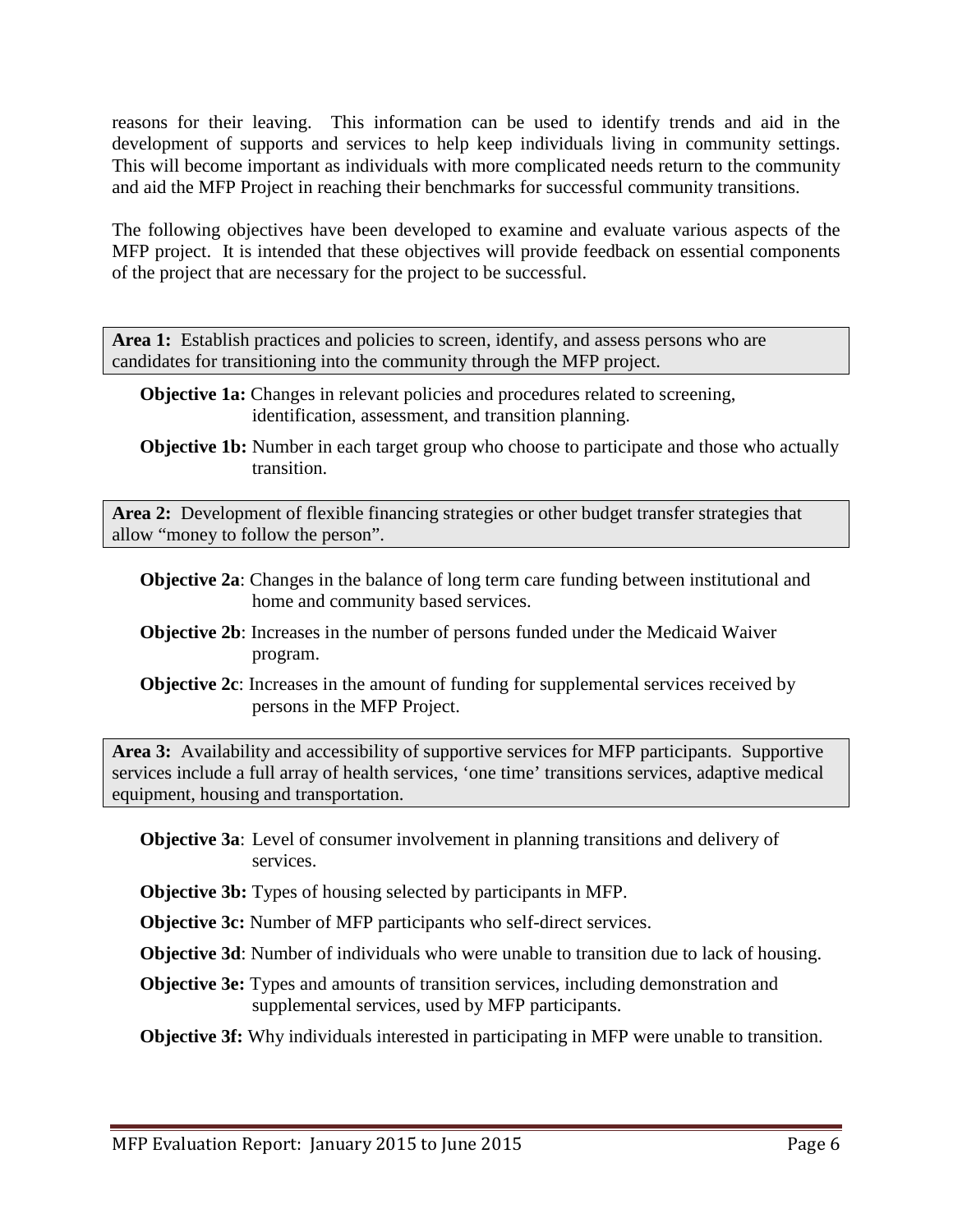**Area 4:** Performance of a cost analysis on support service costs for individuals participating in the MFP Project.

**Objective 4a**: Medicaid costs prior to participation in MFP. **Objective 4b**: Medicaid costs following transition and participating in MFP.

Area 5: Development of policies and practices to improve quality management systems to monitor services and supports provided to participants in the MFP Project.

**Objective 5a**: Level of satisfaction with home and community based services including living arrangements. **Objective 5b:** Changes in quality of life.

**Area 6:** Persons eligible to participate in MFP and who decline or those persons enrolled in MFP and who cease participation in MFP will be evaluated to determine the reasons for their decisions. Individuals who die while participating in MFP will also have their cause of death examined.

**Objective 6a**: Rates of re-institutionalization of MFP participants and reasons cited. **Objective 6b**: Frequency and reason for deaths.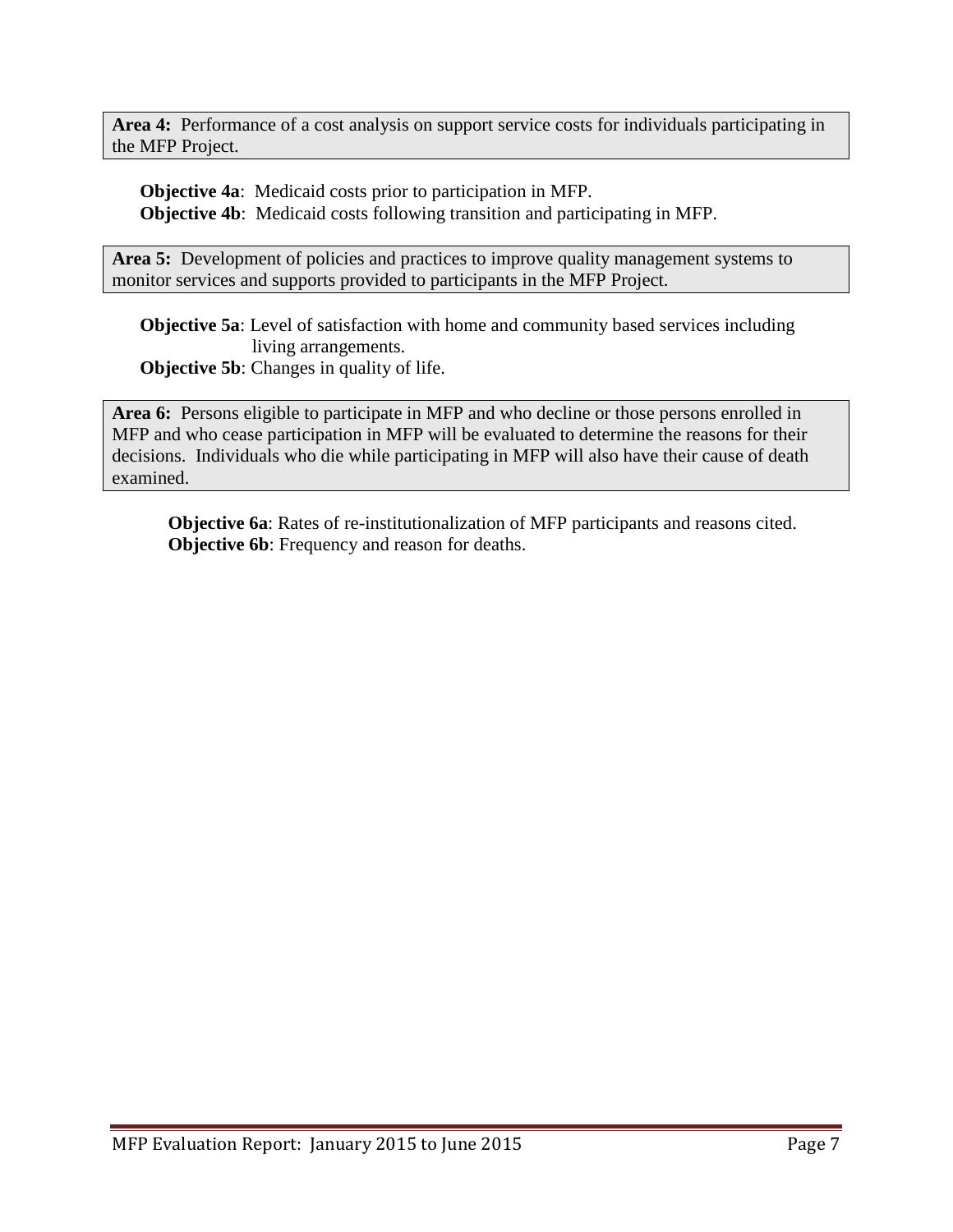## **EVALUATION RESULTS**

The Evaluation Results section provides a description of the Money Follows the Person Demonstration activities and progress made with regard for each goal and objective. For each area goal, the objectives, outcomes, strategies or activities, and data measures are stated. This is followed by a discussion of the progress made during January 2015 through June 2015. For some data measures, baseline data was available. In this circumstance, progress over time is compared. When baseline data is not available, the discussion is limited to progress made during this reporting period, which may serve for comparison in upcoming years.

Area 1: Establish practices and policies to screen, identify, and assess persons who are candidates for transitioning into the community through the MFP project.

The rationale for this goal is to examine state policies and procedures for changes that will affect individuals who express a desire to leave an institutional living setting and return to the community. This goal is intended to help determine if the state has made permanent changes in their system to ensure that persons have access to a transparent process for returning to their communities.

**Objective 1a:** Changes in relevant State policies and procedures related to screening, identification, assessment, and transition planning.

The Missouri Money Follows the Person Demonstration Project has targeted three groups of persons to be involved in the program: persons with developmental disabilities including those with developmental disabilities and mental illness; persons with a physical disability; and the aged. The state agencies involved in providing services to these groups will be surveyed based on the populations they serve. Persons with an intellectual or developmental disability (DD) will be served by the Department of Mental Health (DMH) – Division of Developmental Disabilities (DDD). The aged (aged 63 and older) and persons with physical disabilities under the age of 63 (PD) will be served by the Department of Health and Senior Services (DHSS) – Division of Senior and Disability Services (DSDS).

For this reporting period, representatives from the Department of Mental Health – Division of Developmental Disabilities reported no new or pending legislative initiatives that would affect the current MO MFP Program. The DMH continues to implement staff positions related to transitions that included Employment Coordinators, Family Support Coordinators, and Community Living Coordinators in each of the Developmental Disabilities Regional Offices. The Community Living Coordinators are tasked with providing assistance in locating living situations for individuals interested in transitioning into the community. Each Regional Office will have a Self-Advocacy Specialist who is to work with families and others on self-awareness and diversity issues. The office will also have a Self-Directed Support Coordinator whose role will be to provide guidance, help and support to persons self-directing their services. The DMH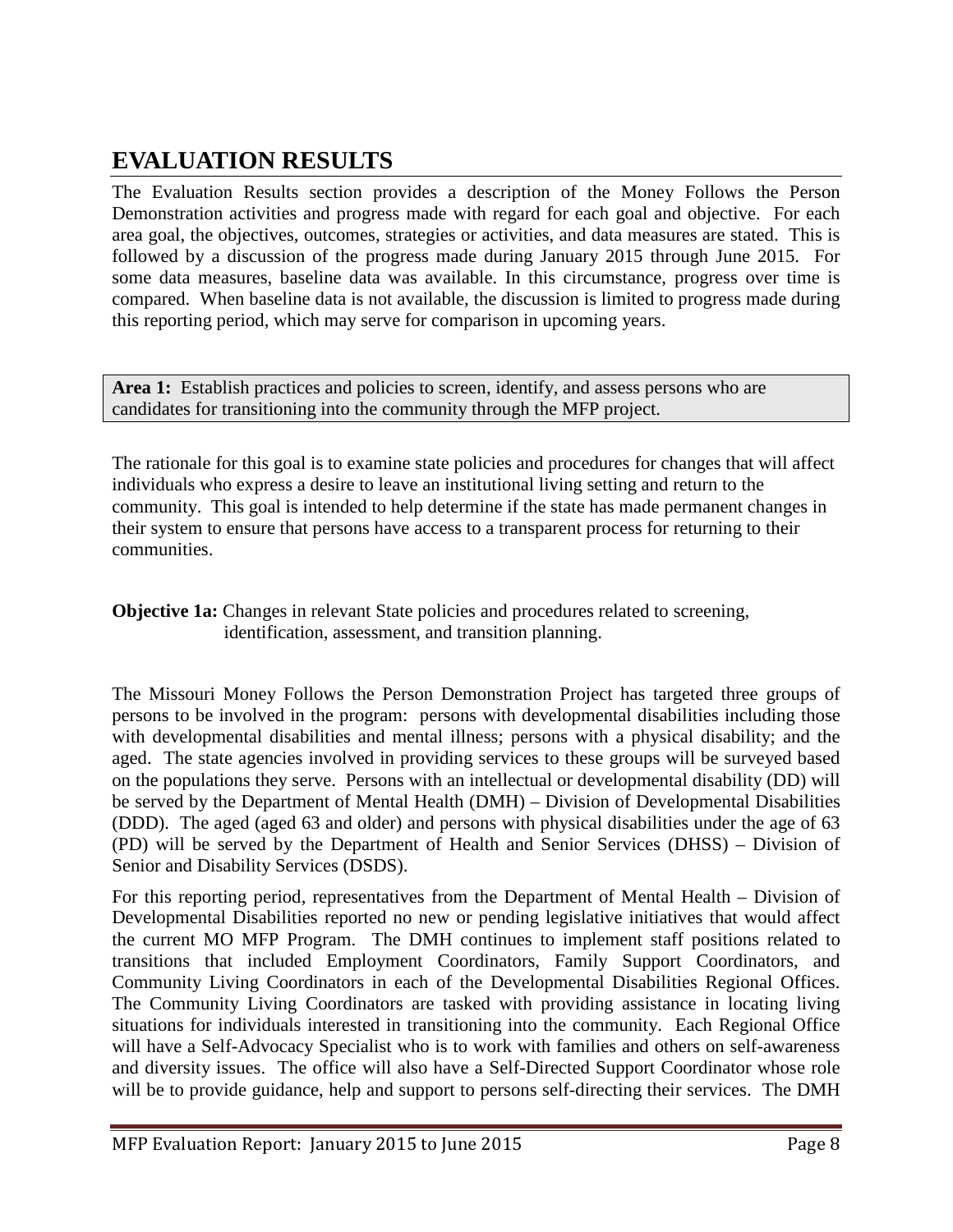has continues to use and expanded Target Case management (TCM) services to help manage growing caseloads and provide families more access to their service coordinator. The DMH also provides onetime transition expenses to qualified individuals. These expenses are intended to help with start-up costs for such supports as Behavior Analysis and other expenses such as assistive technology and job support.

The Division of Developmental Disabilities continues to have a major focus on guardianship outreach in regard to transition for the DD and DD/MI target groups. It has proven difficult to obtain guardianship consent for this population. To help address this problem, the division developed and implemented a series of approaches. This includes the sharing of transition success stories on video and in parent organization meetings, meeting one-on-one with peers, and providing videos on community housing options. The MO MFP stakeholder group also addresses this issue with guardians across all target populations. The division has also made efforts to provide technical assistance and training for DMH's Community Living Coordinators and Service Coordinators in order for them to better understand the process for transitioning people with DD out of nursing homes.

From January to June 2015, representatives from the Department of Social Services – Division of Health and Senior Services reported no new or pending legislative initiatives that would affect the current MO MFP Program. The Department of Health and Senior Services continued to use their HCBS Web Tool or InterRAI Home Care Assessment (Inter RAI HC) which is intended to enhance the client assessment process and HCBS authorization. The Inter RAI HC focuses on a person's functioning and quality of life by assessing needs, strengths, and preferences. Upon completion, the Inter RAI HC calculates the participant's nursing facility level of care for eligibility purposes. This assessment is also intended to help provide a continuity of care across settings and promote a person centered evaluation. In conjunction with the HCBS Web Tool, DHSS has implemented a data base system, the Case Compass which focuses on gathering pertinent information on critical incidents/abuse, neglect and exploitation involving their clients which includes MO MFP participants. The Division of Senior and Disability Services replaced their third party assessors with HCBS Call Center (15 FTE) and Assessment Teams (75 FTE). These teams were tasked with processing new requests for Medicaid supported community services. They were also required to conduct pre-screening assessments, assessments of level of care and evaluate requested changes in individual plans. Additional placement slots were added to the Medically Fragile Adult Waiver. After MO MFP ends, state funds will support these additional slots.

Issues such as the annual Medicaid recertification process and switching Medicaid funding from institutional to community based have periodically surfaced since the start of the MO MFP program. The DHSS and Family Support Division (FSD) collaborated to have an FSD employee placed at DHSS to assist with Medicaid issues which impact a person's ability to receive HCBSs. This benefits all HCBS Medicaid recipients including MO MFP participants who are experiencing difficulty with their Medicaid coverage.

The MOCOR (Missouri Community Options and Resources) partners (Missouri Departments of Health & Senior Services, Mental Health and Social Services) continue to operate a website and a toll free phone number. The site enables users to assess, learn and search for long-term support information and services throughout Missouri. Beginning in 2014, Community Options Counseling (COC) can be provided to individuals with an active discharge plan as long as they have resided in a nursing facility for 90 consecutive days minus Medicare paid days for the purposes of short-term rehabilitation services. A transition plan template was developed through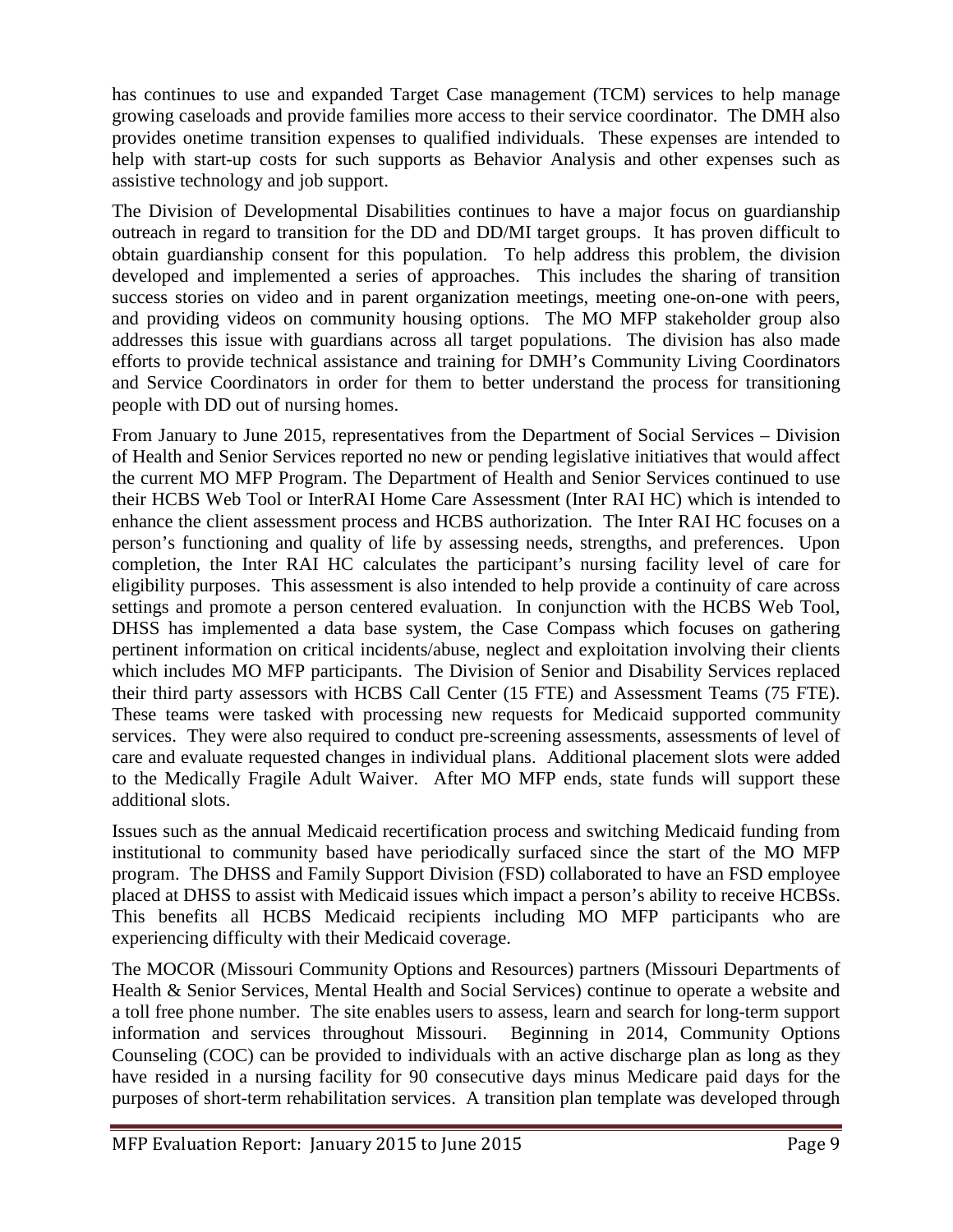the CQI process and this plan became a contractual requirement beginning in 2014. This transition plan must be completed prior to a transition for each MFP participant.

The Missouri Division of regulation and Licensure (DRL) informed the DSDS that they had received complaints from nursing homes regarding the outcome of referrals for COC services. To address their concerns, the DSDS developed a form to be left at the nursing home following COC. If an individual is not referred for MFP transition coordination services, the nursing home is informed as to the reason. A standardized format was developed for DSDS Regional Coordinators to use following their assessment to inform contracted transition coordinators of personal issues that should be addressed in the transition plan in order to better ensure the delivery of needed support services.

There continue to be a significant number of nursing homes that have never made a referral for COC. DHSS met with DRL to consider making a review of COC services part of the annual onsite review. DRL did not consider this a possibility and the state Ombudsman was not receptive to a formalized process to report concerns with referrals for COC. However, a compromise was reached for a presentation to state ombudsman staff as well as volunteer ombudsmen on the MFP program and how they might be able to assist.

MO MFP Contractors began using a revised uniform transition plan template that officially became part of the contract renewals. This transition plan template is more user friendly e.g. some questions were reassigned to more appropriate areas depending on subject matter, reduced redundancy, and items made more specific to MO MFP which allows for more person centered planning.

**Objective 1b:** Number of eligible MFP participants who choose to participate in relation to those who actually transition.

In order to be eligible to participate in MFP, an individual must have resided in a habilitation center or nursing facility for at least 90 days of non-Medicare funded rehabilitation; received MO HealthNet benefits in the care facility for one day; and transition to a home that is leased or owned by the participant or participant's family or move to residential housing with no more than four individuals living in the house. From January 2015 to June 2015, a total of 280 persons were assessed to determine eligibility for participation in MFP. Again, for the period covered in this report, 110 persons were identified as being eligible for MFP and transitioned into the community.

The MO MFP has created a website for nursing home staff to enter MDS Section Q referrals online. This was accompanied by a webinar training session for nursing home personnel on how to best make referrals using this website. The MO DSS developed and sent out a Provider Bulletin to nursing homes on MDS Section Q to remind nursing homes on the requirement for them to administer the MDS questionnaire to residents how to make an online Section Q referral. There continued to be steady rate in referrals from facilities based on Section Q for this period. Between January and June 2015, 170 persons were referred to MO MFP through Section Q and 24 of these individuals were enrolled in the MFP program and transitioned to the community. It is expected that individuals identified through Section Q during this time period will likely show as enrolled in the program next reporting period, as actual transitions can take months to occur. As more individuals move out of nursing facilities due to MFP, people are becoming aware of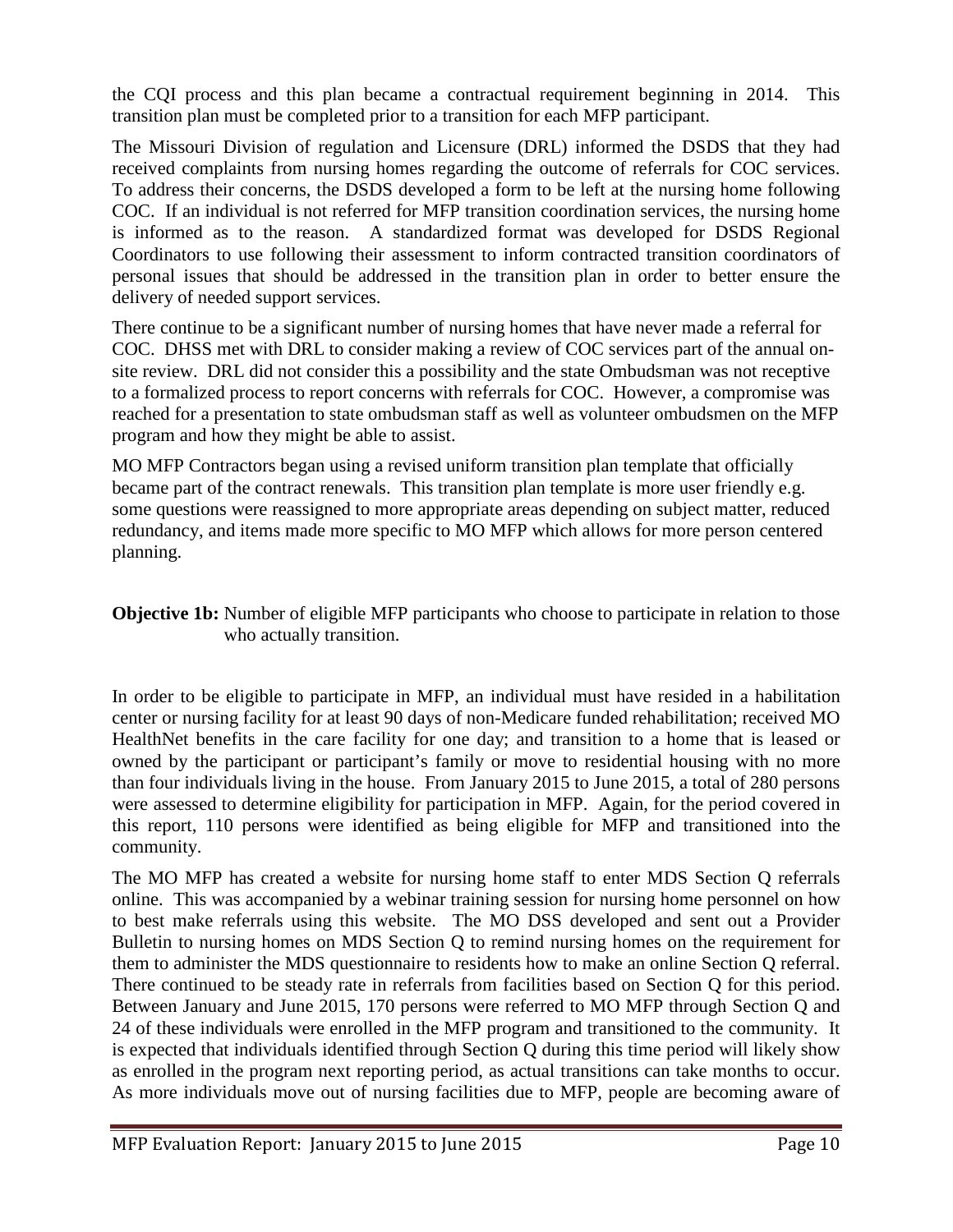the program and the Missouri MFP Project continues to receive more self-referrals regarding the program and possible eligibility. MO MFP is also receiving more contacts from family members regarding the program and what it might do for their family members. The use of the MO MFP website and brochures will continue to be used for outreach. Training and outreach programs will continue with nursing home staff on the process to report "Yes" responses to Section Q.

**Table 1.**

## **MO MFP**

### **Assessment and Transition Status: January 2015 to June 2015**

|                                                                                                                    | Aged | DD  | PD  | DD/MI |
|--------------------------------------------------------------------------------------------------------------------|------|-----|-----|-------|
| Number of institutionalized residents<br>assessed to determine eligibility for MFP<br>during this reporting period | 85   | 23  | 169 | 3     |
| Number of eligible institution residents<br>who transitioned during this reporting<br>period                       | 32   | 24  | 51  | 3     |
| Cumulative number of eligible<br>institutionalized residents who transitioned<br>due to MFP                        | 277  | 314 | 511 | 36    |

The 110 MO MFP transitions that were reported for this time period exceeded the transition goals for this half of the year and suggests that the MO MFP project will reach the 2015 target goal of 136 transitions. This is a significant improvement in transition rates for the program when compared to earlier reporting periods.

The implementation of the Section Q website accompanied by training for nursing home staff on the implementation of Section Q was hoped to aid the MO MFP project in achieving transition goals. This training along with continued outreach efforts to nursing homes appears to be having an impact as from January to June 2015, a total of 170 individuals were referred to the MFP program through Section Q and 24 persons transitioned to the community as a result of these referrals.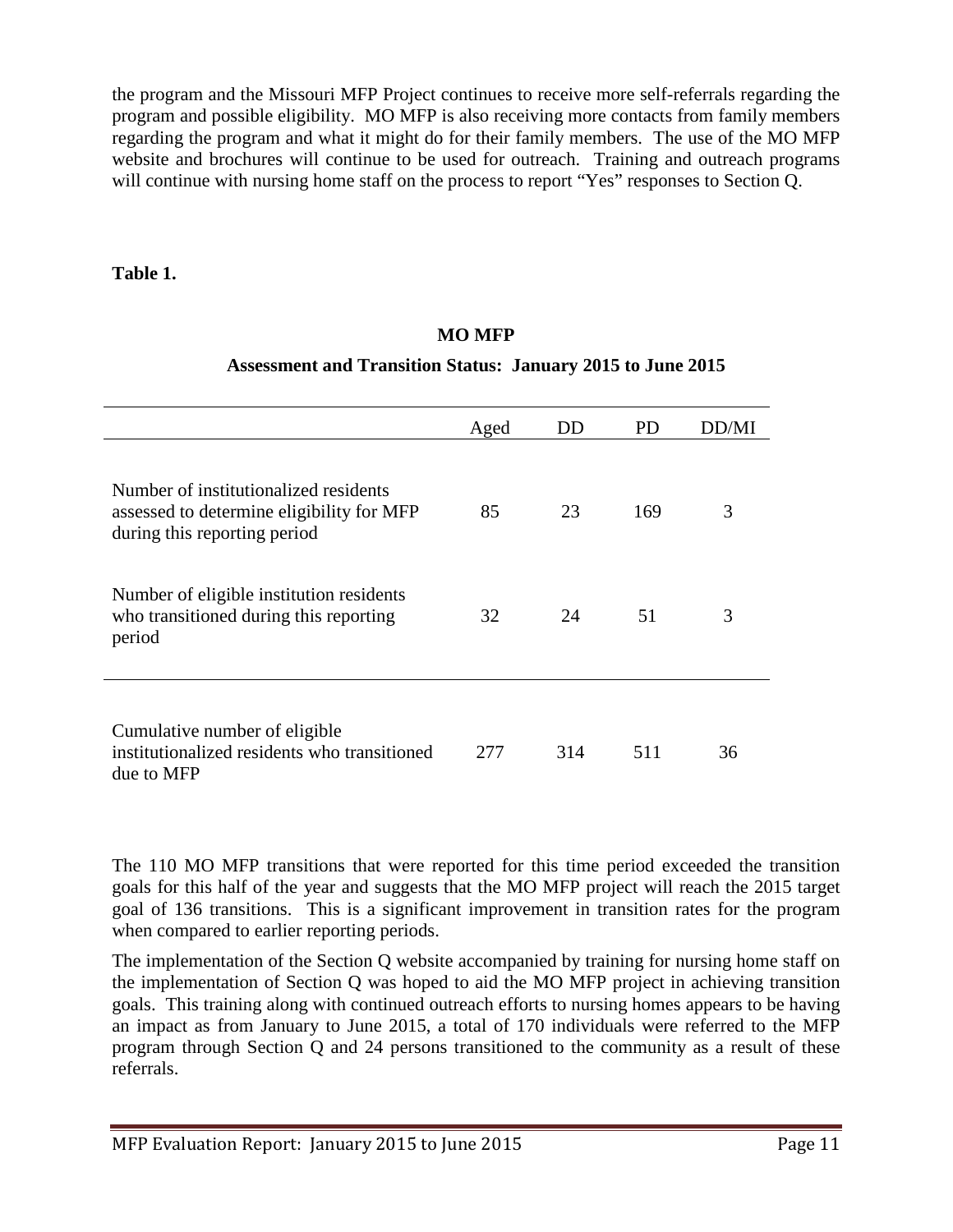As a result of these combined efforts, by the end of June 2015, a total of 1,138 individuals had enrolled in the MO MFP project and returned to live in the community. Figure 1 shows the cumulative progress the MO MFP project has made in the state of Missouri in returning individuals to their community.

## **Figure 1.**

## **Cumulative MFP Enrollees, Current MFP Participants, and New MFP Enrollees January 2015 to June 2015**



Between January to June 2015, the majority of persons enrolling in the MFP program and returning to the community was in the Physically Disabled target group (n=51). An additional 32 Aged, 24 persons with a DD and 3 individuals in the DD/MI target group also made this transition back to the community. These transitions suggest that the annual transition goals for the target groups will be reached. These results continue to suggest that referrals from Section Q have improved and the intervention approaches taken by the MO MFP project staff are having a positive effect across the state. Figure 2 shows the cumulative community transitions broken down by target group with the project target goals for each group. Transition goals are set by the state.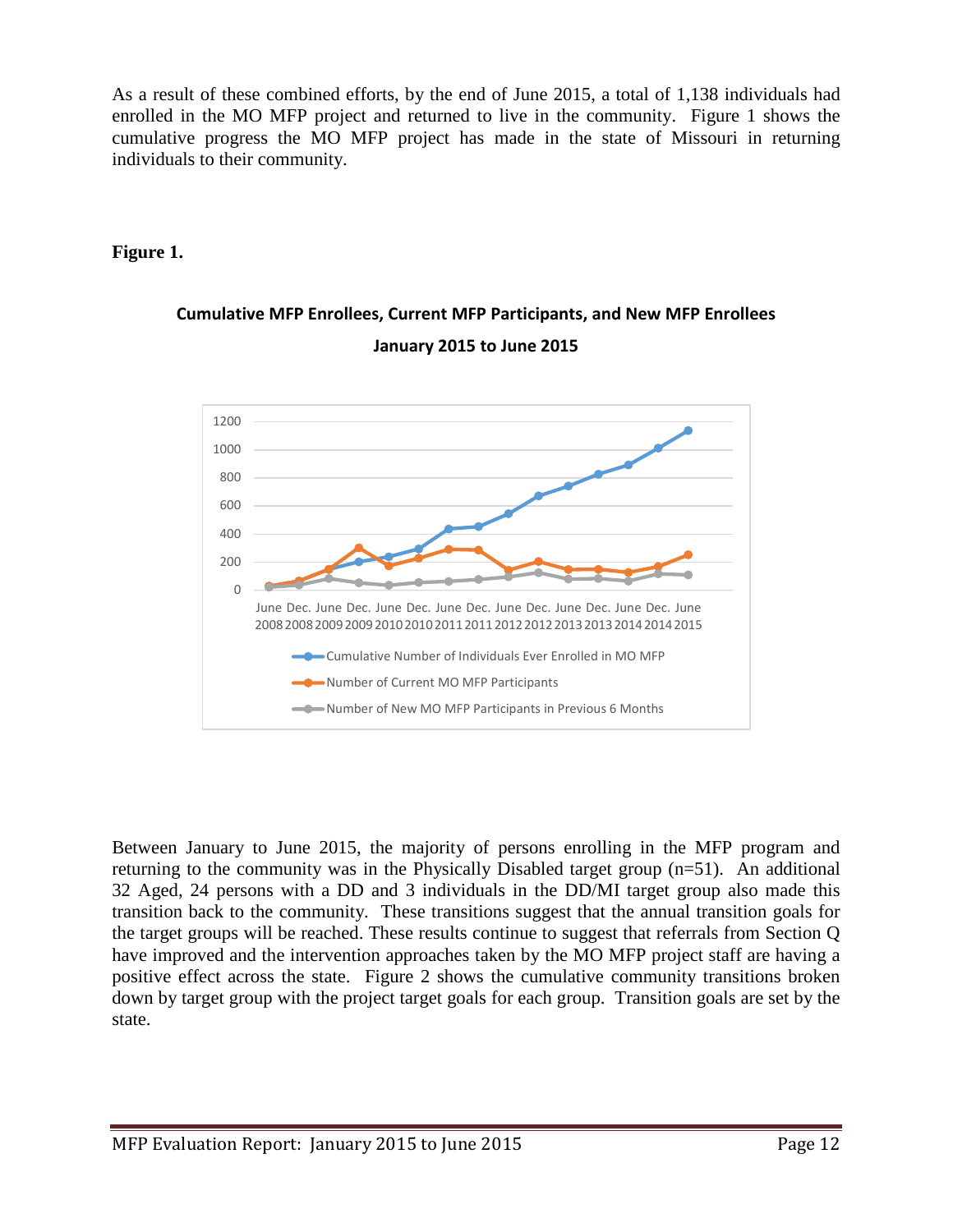## **Figure 2.**



**Cumulative Transitions as of June 2015 by Target Group**

**Area 2:** Development of flexible financing strategies or other budget transfer strategies that allow "money to follow the person".

The rationale for this goal was to examine state policies and approaches to insuring that funding is provided for persons who transition back into the community. This is intended to help ensure that persons can obtain needed support services to fully participate in their community.

**Objective 2a**: Changes in the balance of long term care funding between institutional and home and community based services.

The DHSS reported that during this reporting period, there were no changes in state policies or procedures relevant to budgeting and financing for the aged or the PD enrolled in the MO MFP program. The DHSS continues to offer an Adult Day Care Waiver and as a service to the Aged and Disabled Waiver. As a result of the approval by CMS of a waiver amendment, the MO DDD is authorized to provide 8,500 slots under the Missouri Comprehensive Waiver. The Community Support Waiver continues to be authorized to provide 1,575 slots to eligible individuals. No changes were reported in state practices or policies that would affect the transitioning of money from LTC institutions to community programs.

The State of Missouri continues to anticipate a 4 percent increase in total Medicaid HCBS expenditures for each year of the demonstration program. For this reporting period, the State of Missouri continued to make increases in the amount of expenditures for total HCBS Medicaid expenditures (federal and state funds) for all Medicaid recipients. This includes, but is not limited to MFP participants (See Table 2a).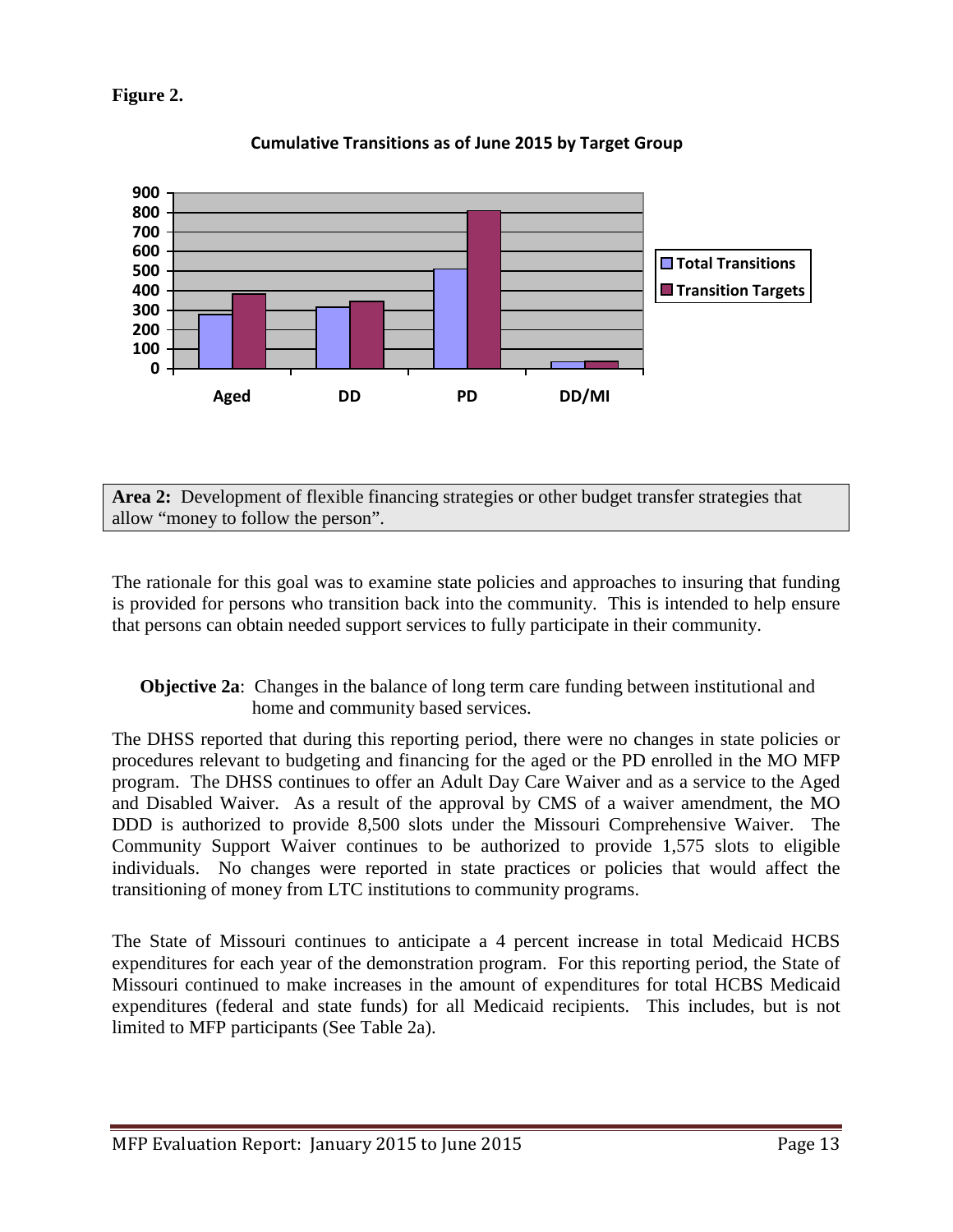## **Table 2a.**

| Year | <b>Target Level</b><br>Spending | Percent Annual<br>Growth Projected | <b>Total Spending for</b><br>the Calendar Year | Percent of Target<br>Level Reached |
|------|---------------------------------|------------------------------------|------------------------------------------------|------------------------------------|
| 2008 | \$867,401,313                   | $\overline{4}$                     | \$848,348,408                                  | 97.80%                             |
| 2009 | \$902,095,157                   | $\overline{4}$                     | \$950,207,636                                  | 105.33%                            |
| 2010 | \$938,176,756                   | $\overline{4}$                     | \$1,032,654,952                                | 110.07%                            |
| 2011 | \$975,701,618                   | $\overline{4}$                     | \$1,032,114,154                                | 105.78%                            |
| 2012 | \$1,014,727,475                 | $\overline{4}$                     | \$1,164,955,196                                | 114.80%                            |
| 2013 | \$1,055,314,366                 | $\overline{4}$                     | \$1,273,658,732                                | 120.69%                            |
| 2014 | \$1,097,524,733                 | $\overline{4}$                     | \$1,390,326,473                                | 109.16%                            |
| 2015 | \$1,141,423,514                 | $\overline{4}$                     |                                                |                                    |

### **Qualified Total Medicaid HCBS Expenditures**

An example of the State of Missouri's commitment to changing the balance in long term funding can be observed in annual funding levels reported by the Missouri Division of Developmental Disabilities for LTC expenditures spent on HCBS support and services for persons with DD (See Table 2b). The State of Missouri anticipates a 2 percent increase in total Medicaid HCBS expenditures for persons with DD for each year of the demonstration program due to awareness of available services in response to implementation of the MFP demonstration. For this reporting period, the State of Missouri fell slightly short of the first period target goal.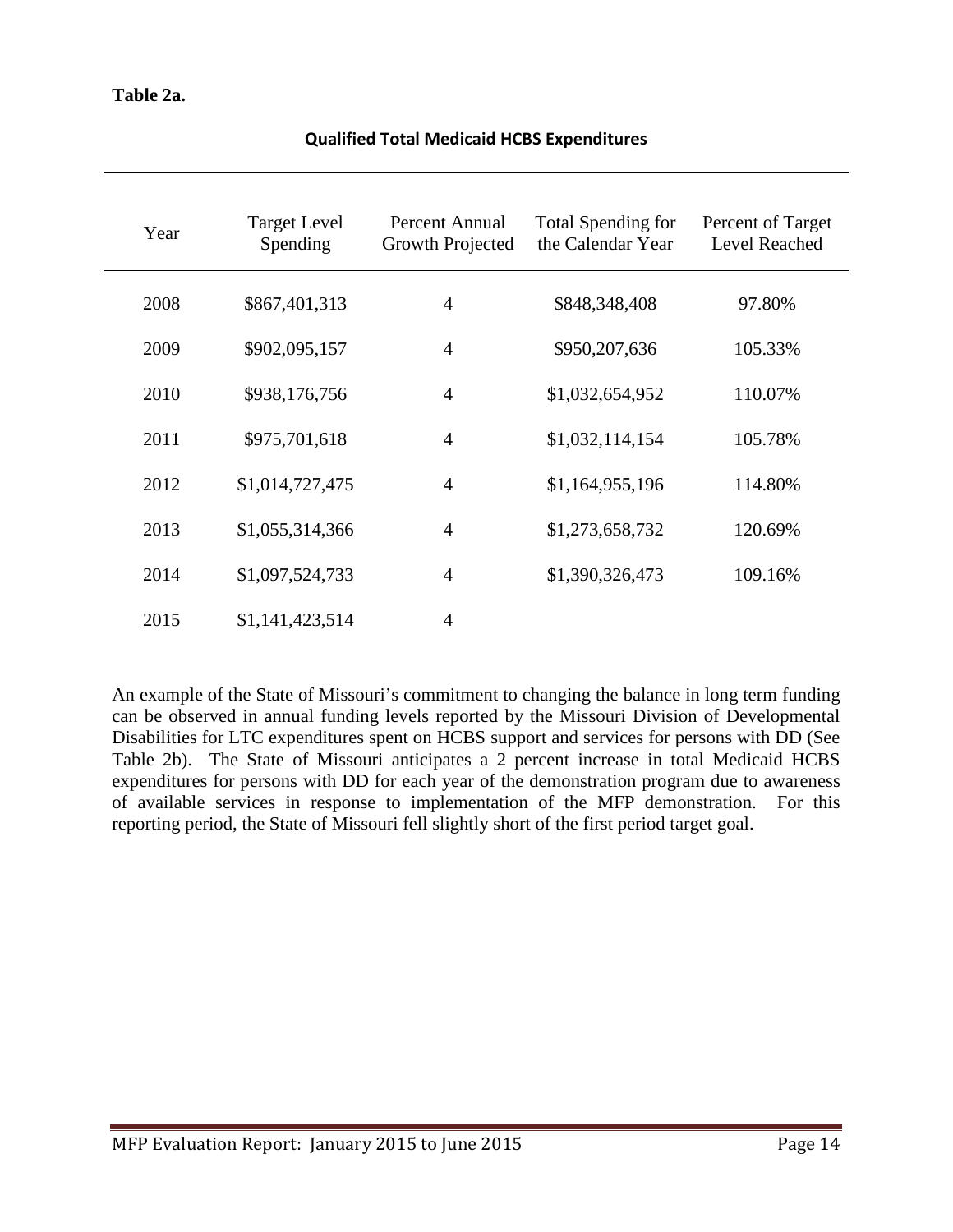## **Table 2b.**

| Year | <b>Annual Target Level</b><br>Spending | <b>First Spending Period</b> | <b>Second Spending</b><br>Period |
|------|----------------------------------------|------------------------------|----------------------------------|
| 2008 | 75.0                                   | 73.0                         | 73.0                             |
| 2009 | 77.0                                   | 79.0                         | 78.0                             |
| 2010 | 79.0                                   | 85.0                         | 77.0                             |
| 2011 | 81.0                                   | 82.0                         | 82.0                             |
| 2012 | 83.0                                   | 63.0                         | 73.0                             |
| 2013 | 85.0                                   | 84.0                         | 85.0                             |
| 2014 | 87.0                                   | 86.0                         | 87.0                             |
| 2015 | 89.0                                   | 88.0                         |                                  |

### **Annual Proportion of LTC Expenditures for Persons with DD Spent on HCBS Expenditures Through the DD Waiver as of June 2015**

## **Objective 2b:** Increases in the number of persons funded under the Medicaid waiver program.

The state of Missouri has several active waiver programs that are targeted toward specific groups. The DHSS continues to offer an Adult Day Care Waiver as a service to the Aged and Disabled Waiver. Additional slots were added for the Medically Fragile Adult Waiver (formerly called the Physical Disabilities Waiver). After the completion of the MO MFP Program, state funds will be used to provide support for these slots. Under the MO Comprehensive Waiver, the MO DDD is able to now provide 8,500 slots. The Community Support Waiver provides 1,575 slots and has had an increase in the annual cost limit.

The state Missouri also operates a Prevention Waiver called "Partnership for Hope" for individuals with a developmental disability. This waiver is a partnership between the Division of Developmental Disabilities and 100 counties in MO. This waiver is used to serve individuals who can live in the community and be supported with an annual cost cap of \$12,000 or less. It is intended that this waiver will help reduce the states waiver waiting list and help prevent future out of home / institutional placements. For the Fiscal Year 2015 Budget, the MO governor has proposed an increase in \$3 million dollars to expand the Partnership in Hope. This funding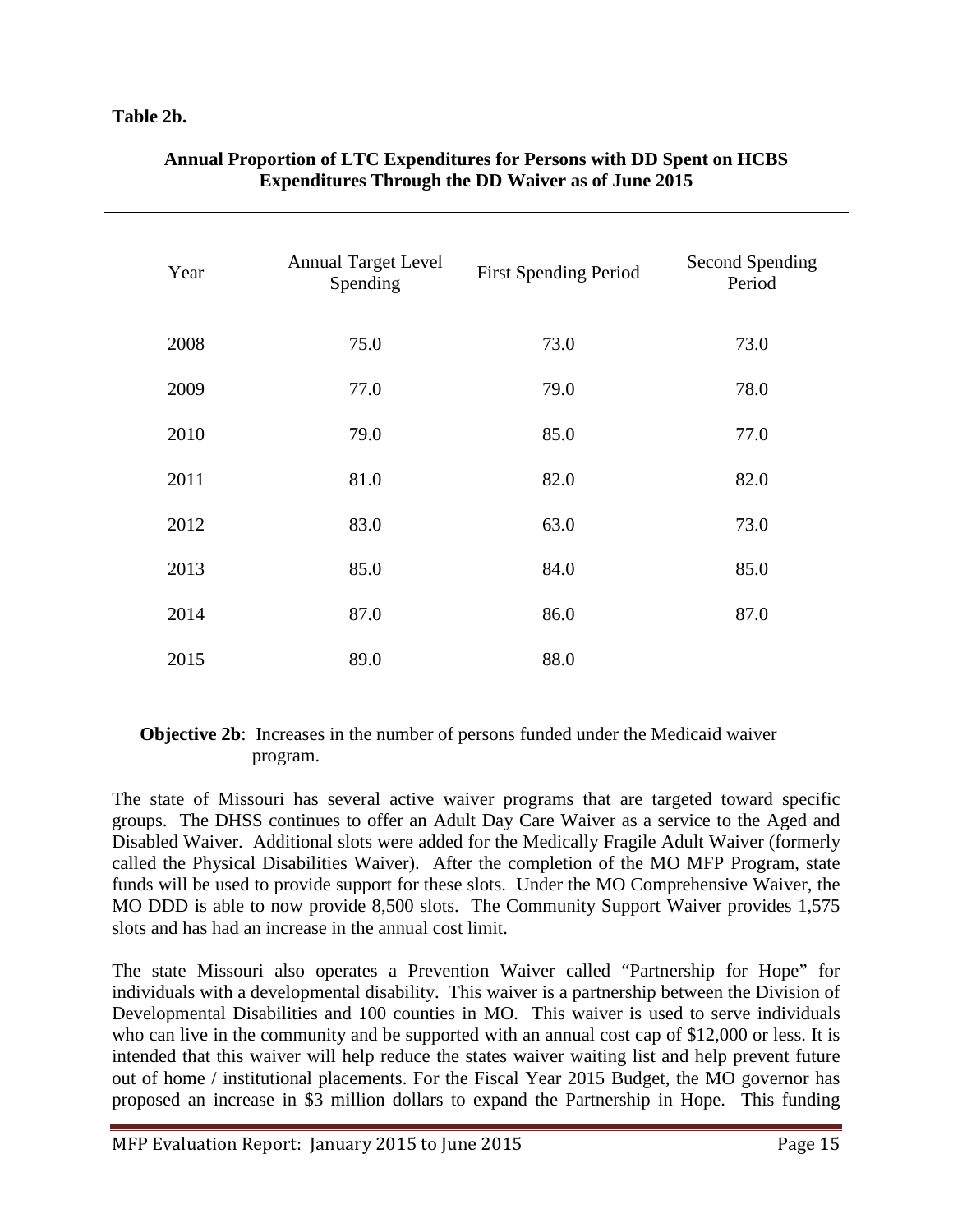increase will allow the program to grow and include more than 3,800 participants by the end of Fiscal Year 2015.

The Mo Departments of Social Services, Health and Senior Services and Mental Health continue to offer adult day care services and supports under the Adult Day Health Care Services (ADHC) waiver. Individuals who are authorized for day care services under the waiver are now billed in 15 minute units instead of half/full day authorizations. These organized programs consist of therapeutic, rehabilitative and social activities provided outside the home, for a period of less than twenty-four (24) hours, to persons with functional impairments of at least a nursing facility level of care. ADHC is funded through MO HealthNet with the Department of Social Services, MO HealthNet Division (MHD) and Social Services Block Grant (SSBG) with the Department of Health and Senior Services.

### **Objective 2c**: Increases in the amount of funding for demonstration transition services received by persons in the MFP Project.

For this reporting period, the amount of funding for demonstration transition services is reported to have increased as the number of individuals served has increased. Funding for demonstration transition services is set at up to (\$2,400 per person) from the Federal Government through the MFP Project. As the number of persons served through MFP continues to increase, there is a corresponding increase in the total amount of funding in this area.

Many individuals in the Aged and Physically Disabled target groups have complex health and safety needs that require 24 hour services or a more substantial amount of support services than is allowed by the state. As a consequence, some individuals that might be interested in MFP are disallowed due to these financial restraints. However, with the right unpaid supports, some of these individuals have transitioned through MO MFP and have been successful. HCBS waivers continue to remain under the Nursing Facility Cost Cap. Individuals in the DD and DD/MI target groups are not eligible for funding from this source because transition funds already exist in the current waiver.

**Area 3:** Availability and accessibility of supplemental services for MFP participants. Demonstration services include a full array of health services, 'one time' transitions services, adaptive medical equipment, housing and transportation.

The purpose of this goal was to examine the availability and accessibility of demonstration services in the community. The achievement of this goal is necessary to ensure that persons who leave an institutional setting have access to the services and supports needed to live and thrive in the community to the fullest extent possible. Well trained community support services will also be needed to help prevent the need for persons to return to an institutional setting for health or safety issues.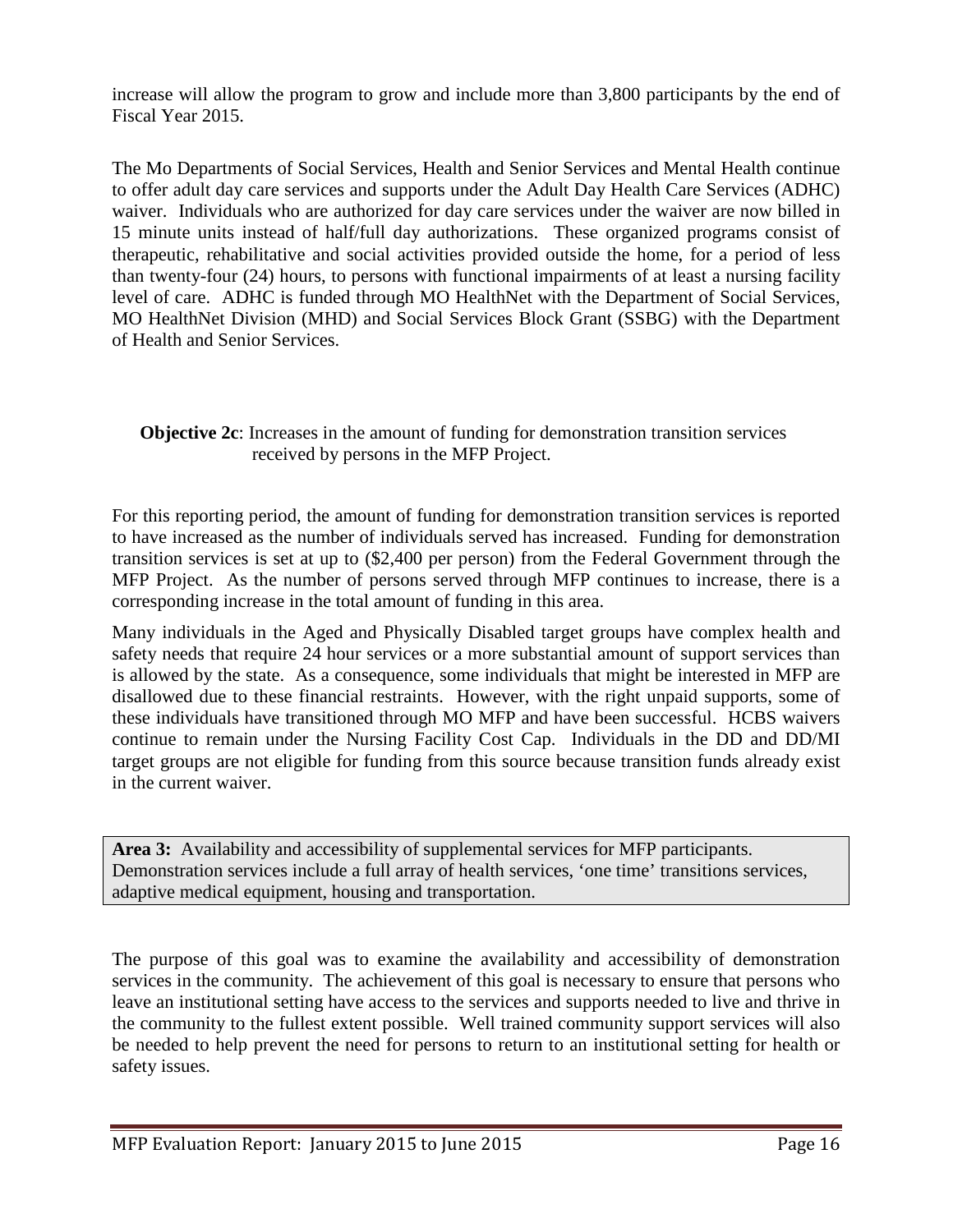### **Objective 3a**: Level of consumer involvement in planning transitions and delivery of services for each target group.

Consumer involvement at both the individual and family level has been and continues to be a strong and consistent theme throughout the planning and implementation of this demonstration program through the MO MFP Stakeholder Group. The Missouri MFP Project works closely with other state agencies, commissions, and state advisory groups to address issues related to the transformation of the long-term care system. The State of Missouri MFP Project continues to operate its outreach activities through a grass roots model. Consumers and their families continue to provide input through various groups that meet across the state. Consumers and families are asked to provide feedback on MFP processes, progress and any other concerns and generate recommendations. The MFP Stakeholder Committee formed an Outreach and Marketing Subcommittee to discuss and develop possible outreach strategies and other approaches to help move the MFP program forward. Missouri has requested 100% financing from the MFP grant to fund travel expenses for families and self-advocates in order that they may better attend and participate in the MFP stakeholder meetings.

Consumers are active participants in the MO MFP Stakeholder Quarterly Meetings. They offer personal input on the transition process and the challenges they experience on a daily basis. Consumer involvement has been beneficial in providing feedback on experiences while living in an institutional setting and then transitioning back to the community. There are currently six self-advocates on the MFP Stakeholders list. Approximately two to three self-advocates attend each meeting. The MO MFP Project has found it a challenge for all eight to participate at each meeting. It continues to be the project's goal to increase this level of participation.

The MFP stakeholders group continues to work with their respective communities throughout the state to spread information regarding the MFP program. Non-consumers aid in the outreach process by providing information to their respective communities about MFP. Both consumers and non-consumers also help identify barriers and problems they see in the transition process and help generate possible solutions. The MFP website and program brochures continue to be used to supplement in-person outreach activities.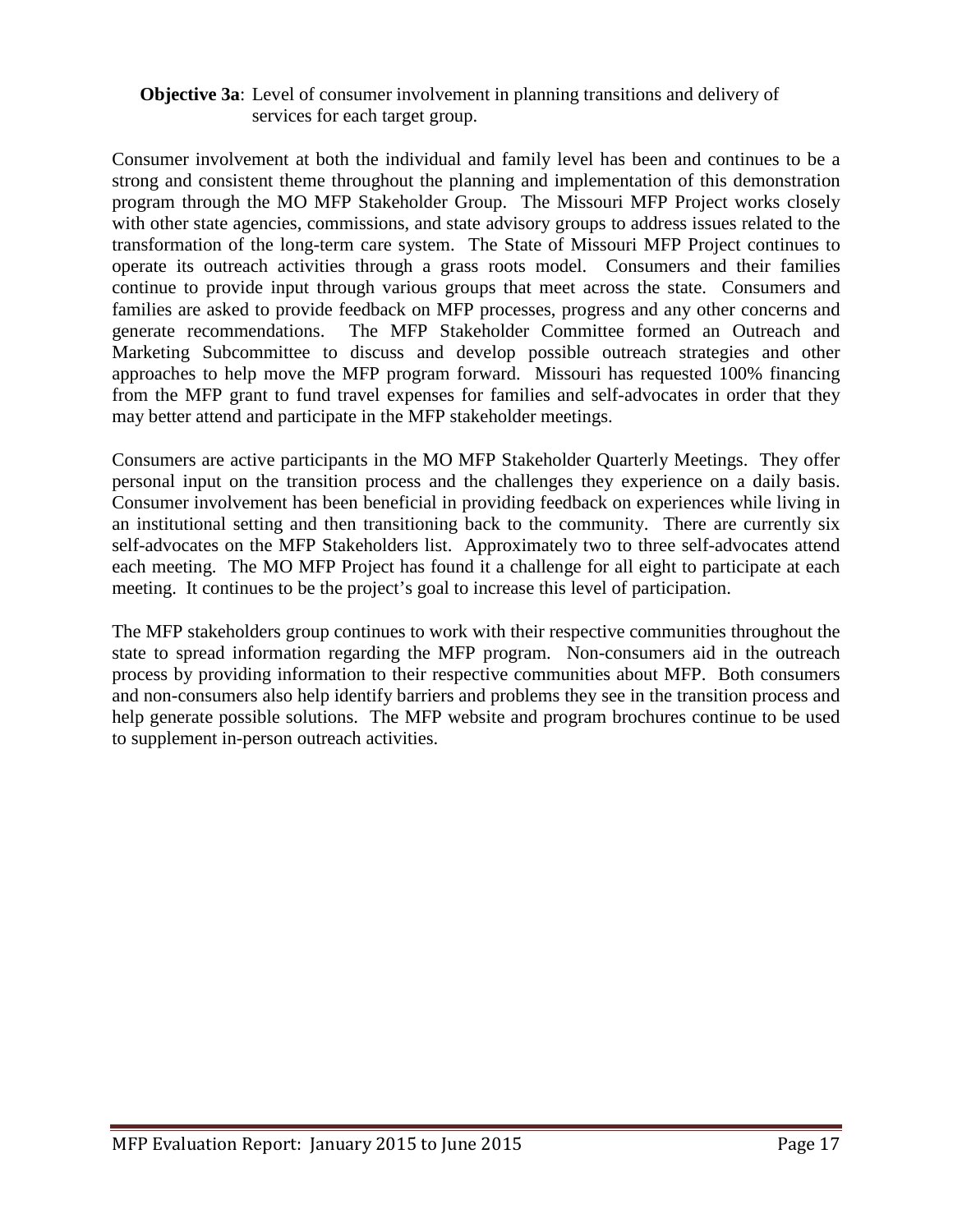## **Table 3.**

| <b>January to June 2015</b>                |                                                       |                                                            |                                       |                                                |                                                |       |
|--------------------------------------------|-------------------------------------------------------|------------------------------------------------------------|---------------------------------------|------------------------------------------------|------------------------------------------------|-------|
|                                            | Provided input<br>on MFP<br>policies or<br>procedures | Helped to<br>promote or<br>market<br><b>MFP</b><br>program | Involved in<br>housing<br>development | Involved in<br>Quality of<br>Care<br>assurance | Attended<br><b>MFP</b><br>Advisory<br>meetings | Other |
| Consumers                                  | X                                                     | $\mathbf X$                                                |                                       |                                                | X                                              |       |
| Families                                   | $\boldsymbol{\mathrm{X}}$                             |                                                            |                                       |                                                | $\mathbf X$                                    |       |
| Advocacy<br>Organizations<br><b>HCBS</b>   | $\boldsymbol{\mathrm{X}}$                             | X                                                          | X                                     | X                                              | X                                              |       |
| Providers                                  |                                                       | X                                                          |                                       | X                                              | $\mathbf X$                                    |       |
| Institutional<br>Providers<br>Labor/Worker | X                                                     |                                                            |                                       | X                                              | X                                              |       |
| Association(s)                             |                                                       |                                                            |                                       |                                                |                                                |       |
| <b>Public Housing</b><br>Agency(s)         |                                                       |                                                            | X                                     |                                                |                                                |       |
| Other State<br>Agencies                    | X                                                     | $\mathbf X$                                                | $\mathbf X$                           | X                                              | X                                              |       |
| Non-Profit<br>Housing Assoc.               | $\boldsymbol{\mathrm{X}}$                             |                                                            | $\boldsymbol{X}$                      |                                                | $\boldsymbol{\mathrm{X}}$                      |       |

### **Stakeholder Involvement January to June 2015**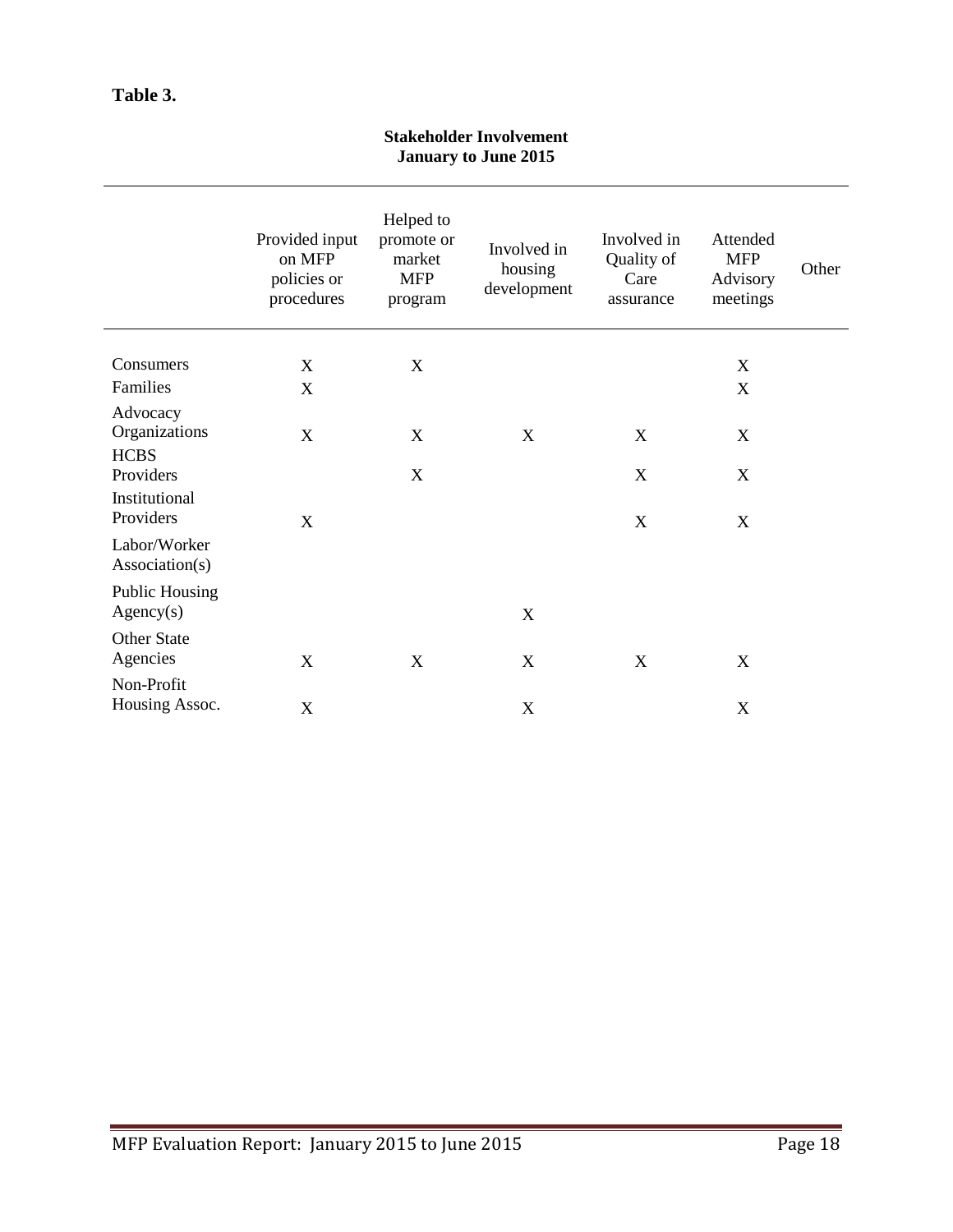## **Objective 3b:** Types of housing selected by MFP participants in each target group.

For the reporting period of January to June 2015 (See Table 4 and Figure 3a), the majority of persons in the aged or physical disability target groups making the transition to the community using the MO MFP Project have chosen to live in either apartments or individual home settings. Group home living situations of four or fewer individuals continue to be selected primarily by individuals experiencing a DD.

## **Table 4.**

### **Type Housing Chosen by MFP Participants Who Transitioned Between January to June 2015**

|                                        | Aged             | <b>Physical Disability</b> | DD | DD/MI |
|----------------------------------------|------------------|----------------------------|----|-------|
| Home (owned or leased)                 | 7                | 5                          |    |       |
| Apartment (individual lease)           | 14               | 31                         |    |       |
| Group Home<br>(4 or fewer individuals) | $\boldsymbol{0}$ |                            | 19 |       |

## **Figure 3a.**





The types of housing selected by participants in the targeted groups of the MO MFP project since the start of the MO MFP project can be seen in Figure 3b. Since the start of the MO MFP program through the end of June 2015, close to 57% of program participants had transitioned to apartments, 29% moved to a group home of four or fewer persons, and 14% returned to a home owned or leased by the participant or a family member.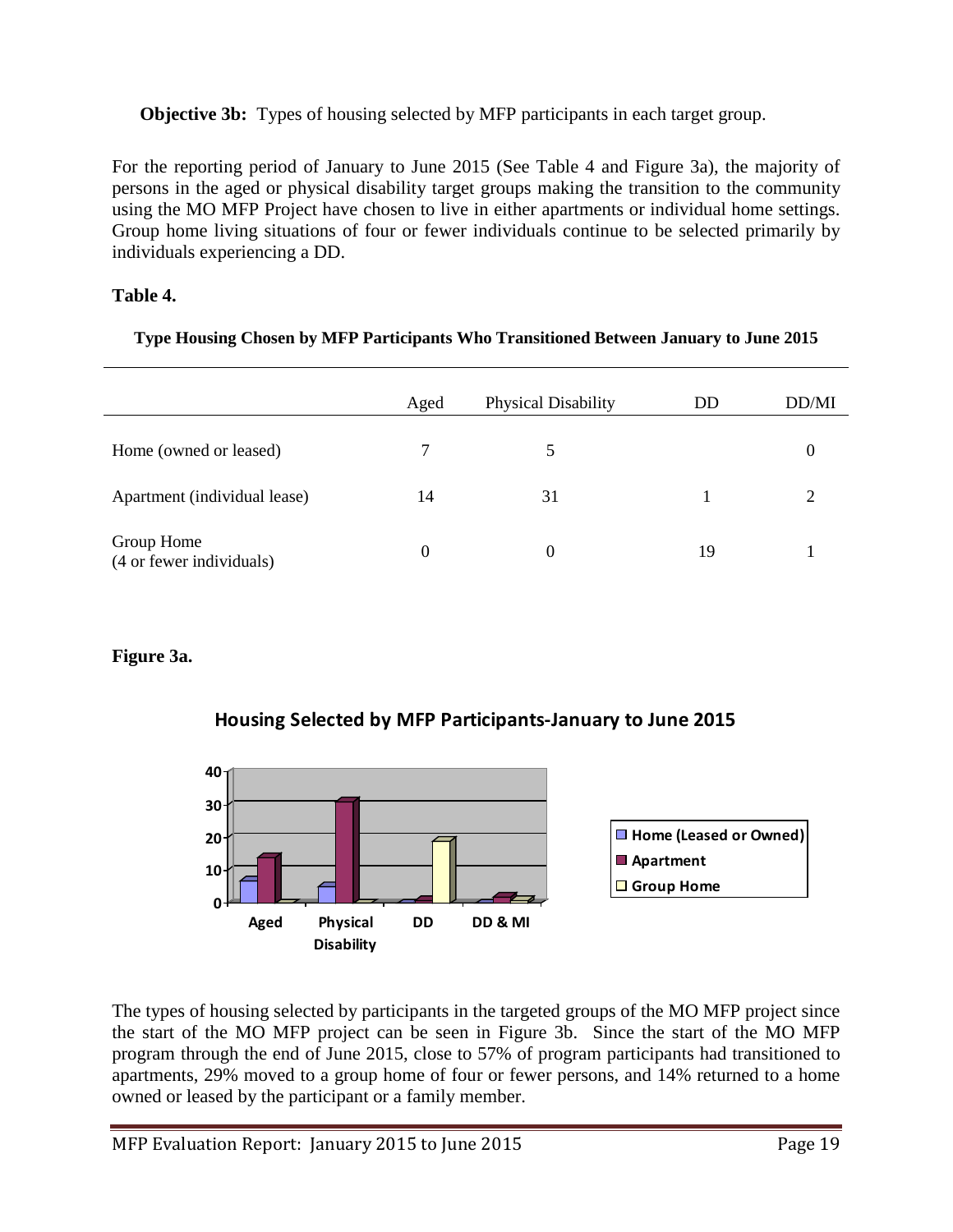## **Figure 3b.**



Aged MO MFP participants most commonly moved to an apartment setting (73%). Those with physical disabilities were also more likely to move to an apartment setting (84%). Those with an intellectual disability predominantly moved to small group homes ( $DD = 94\%$  and  $DD/MI = 75\%$ ).

**Objective 3c**: Number of MFP participants who choose to self-direct.

As of the end of June 2015, a total of 48 (See Table 5) persons were currently self-directing their support services. The largest number of persons (38) who elected this option was in the PD target group. They were followed by individuals in the Aged target group (10). For this reporting period, 34 persons in the PD target group and 7 in the Aged target group elected to hire and supervise their own personal assistants. In the area of finance, 38 individuals in the PD group and 9 Aged chose to manage their own budgets.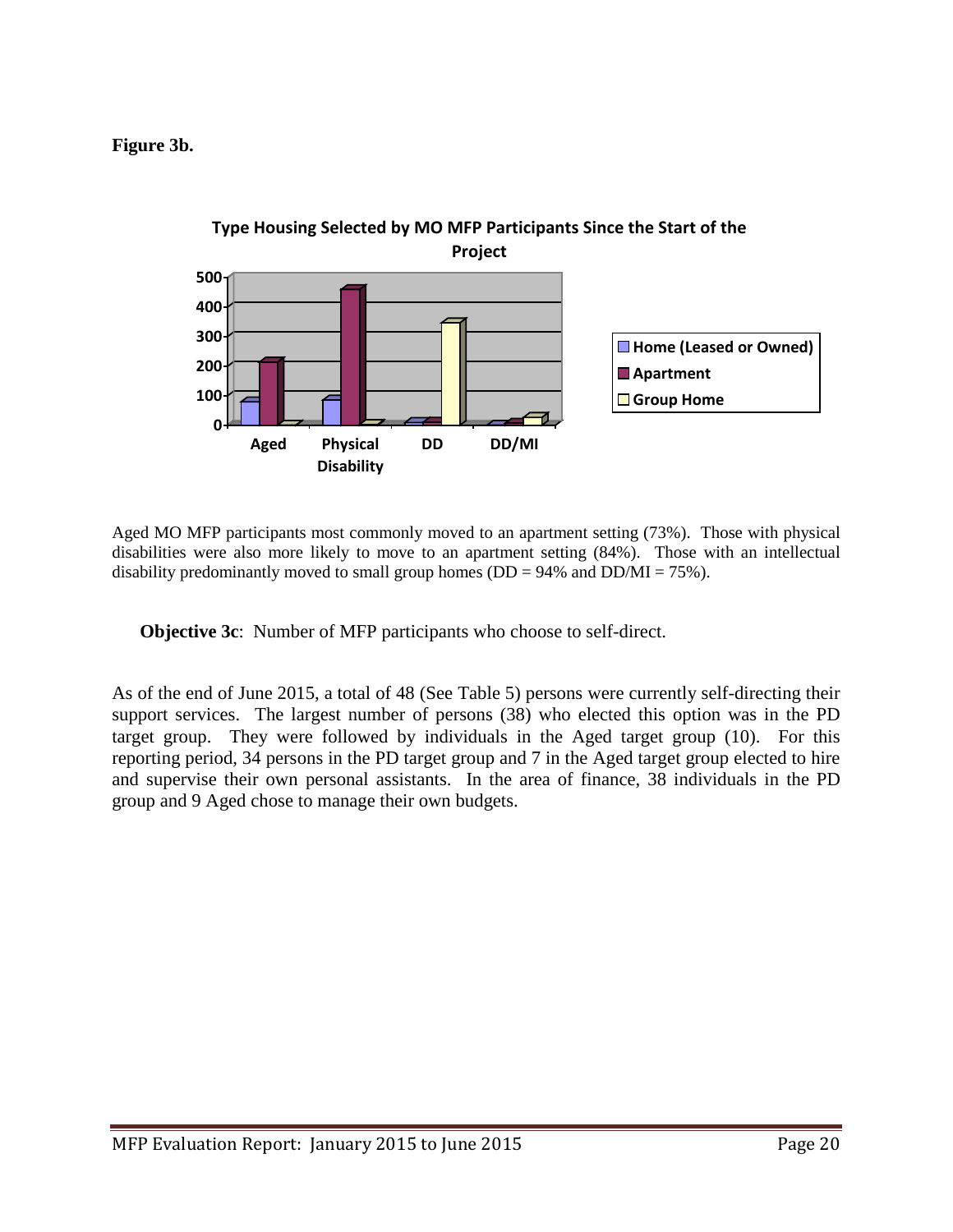## **Table 5.**

|  | Number of Current MFP Participants in a Self-Direction Program as of the End of June 2015 |
|--|-------------------------------------------------------------------------------------------|
|  |                                                                                           |

|                                                       |      | <b>Physical Disability</b> | DD | DD/MI |
|-------------------------------------------------------|------|----------------------------|----|-------|
|                                                       | Aged |                            |    |       |
| Number MFP participants<br>enrolled in self-direction | 10   | 38                         |    |       |
| Used self-direction to:                               |      |                            |    |       |
| Hire or supervise own<br>personal assistants          | 7    | 34                         |    |       |
| Manage own allowance or<br>service budget             | 9    | 38                         |    |       |

During this reporting period, one MO MFP participant with a physical disability elected to opt out of their self-direction program.

## **Objective 3d:** The number of individuals who were unable to transition due to lack of accessible/affordable housing.

The availability of affordable and accessible housing for MFP participants continues to be problematic across the state in particular for aged and physically disabled individuals residing in nursing facilities who wish to return to the community. Problems are especially noted for rural areas were fewer affordable rental units are available. To help address the housing barriers with transitions, MFP has partnered with the Missouri Housing Development Commission (MHDC) which is the housing finance agency for the state. The MHDC has partnered with the DSS, the DMH, the DHSS and the Department of Corrections to develop a Memorandum of Understanding (MOU) to address housing issues across the disabled populations. The state has applied for the Project Rental Assistance 811 funding under HUD and is awaiting a response from HUD on award announcements.

The MO MFP project has worked with the MHDC to help pass a statewide Discharge Policy to reduce homelessness. These guidelines include discharge planning, collaboration, information systems and tracking, and on integration of community resources. Regional staff continues to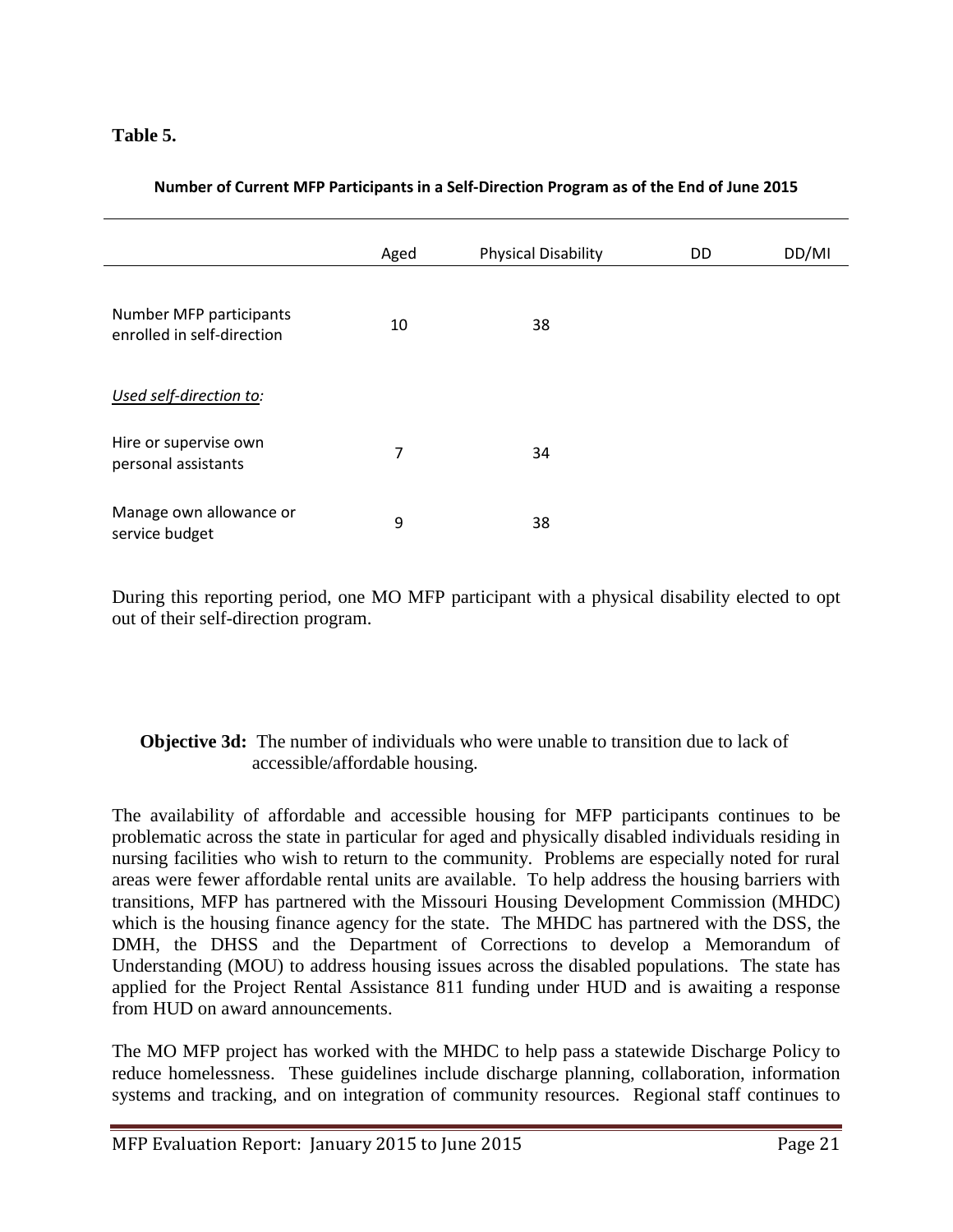seek additional housing and works with area public housing authorities for creative ways to address housing concerns across the state. Two Centers for Independent Living (CIL) have purchased several older buildings and are in the process of renovating them and ensuring they will be disabled-accessible. They will then rent these homes to people who transition out of nursing facilities.

The MO MFP Committee on Barriers to Housing, which consists of members from DMH, DHSS, the MO MFP Stakeholder Group, and CILs, met in May 2013. From this meeting, it was decided that a letter would be sent out to all Public Housing Authorities (PHA) statewide requesting names of all board members and a schedule of open monthly meetings in order to meet and communicate with them on MFP needs. Regional efforts by the DHSS to engage housing authorities have included letters to local housing authorities to provide information MO MFP, meetings with local housing authorities, and local collaborations with subsidized apartment owners and managers. These approaches have resulted in some of the local housing authorities giving MFP participants preference whereby they are moved to the top of the waiting list.

Agencies participating in the MO MFP Project have also taken additional steps to help address housing problems. The DHSS has held regional efforts to engage housing authorities. An example of this effort occurred when they held a regional housing event that included stakeholders and MFP contractors to address housing problems and discuss possible solutions. This effort has resulted in some local housing authorities giving MFP participants preference on waiting lists. The MO MFP program requested and was approved to hire a housing coordinator and housing specialist to work with developers and individual clients. The MO DMH has contracted with MO Housing, a non-profit corporation that advocates for the increase of affordable, universally designed homes. This agency is working with housing developers to address the creation of universally designed housing units across the state.

MO DHSS staff and contracted transition coordinators continue to struggle assessing risk placements of community placements for individuals with a history of alcohol or substance abuse, and severe mental illness. Continuous Quality Improvement meetings have shared the knowledge that these individuals can be successfully transitioned if needed support services are in place, the individual is willing to use these services, and transition coordinators closely monitor these cases and quickly respond to problems as they arise.

Wait lists for housing vouchers remain closed the majority of time. When vouchers become available, the short time period of availability does not allow for individuals who wish to transition to apply. In many cases, these individuals have not yet been identified to notify them of available housing. Missouri maintains around 96 pending transitions at all times. In many cases, it is because affordable housing is not available in a timely manner. The MFP Director and others will continue to work with public housing authorities to apply for vouchers made available through future NOFAs.

The MO MFP Project has set an annual target goal to keep the number of MFP eligible individuals who are unable to transition because they were unable to obtain affordable / accessible housing below an annual rate of three percent. For this reporting period, there were 28 reported instances where an individual was unable to transition into the community either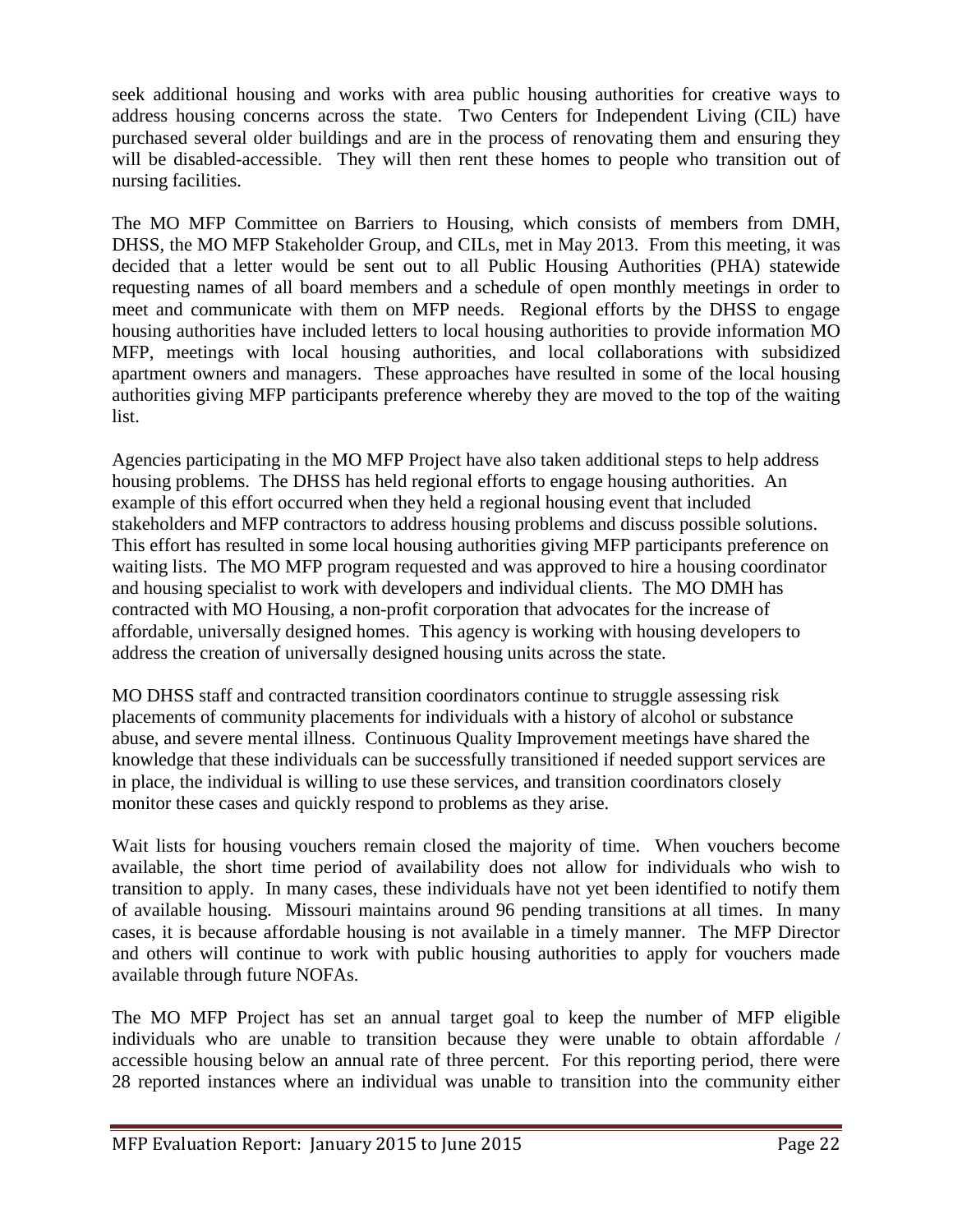because they could not find affordable, accessible housing, or chose a type of housing that did not meet the definition of a MFP qualified residence.

### **Objective 3e:** Types and amounts of transition services, including demonstration and supplemental services, used by MFP participants.

MO MFP funds are utilized to reimburse contractors for Transition Coordination Services. Contractors are eligible to receive \$1,350 at the time of transition; \$675 if the individual remains in the community for 6 months; and \$675 if the individual remains in the community for a total of 12 months. MFP funds are also utilized to reimburse contractors for Options Counseling services at a rate of \$300 per session, per resident, per year.

The DHSS Division of Senior and Disability Services has used and anticipates continuing to use funds on one-time expenses as a result of consumers transitioning into the community. A maximum of \$2,400 for such demonstration services is allotted for each MFP participant in the aged or physically disabled target groups who transitions from a nursing facility to the community. From January to June 2015, the DHSS authorized \$201,600 on demonstration services for 84 individuals making the transition into the community. Of this amount, \$155,117.93 was requested and used. The breakdown of DHSS authorized demonstration service expenditures can be seen below in Table 6.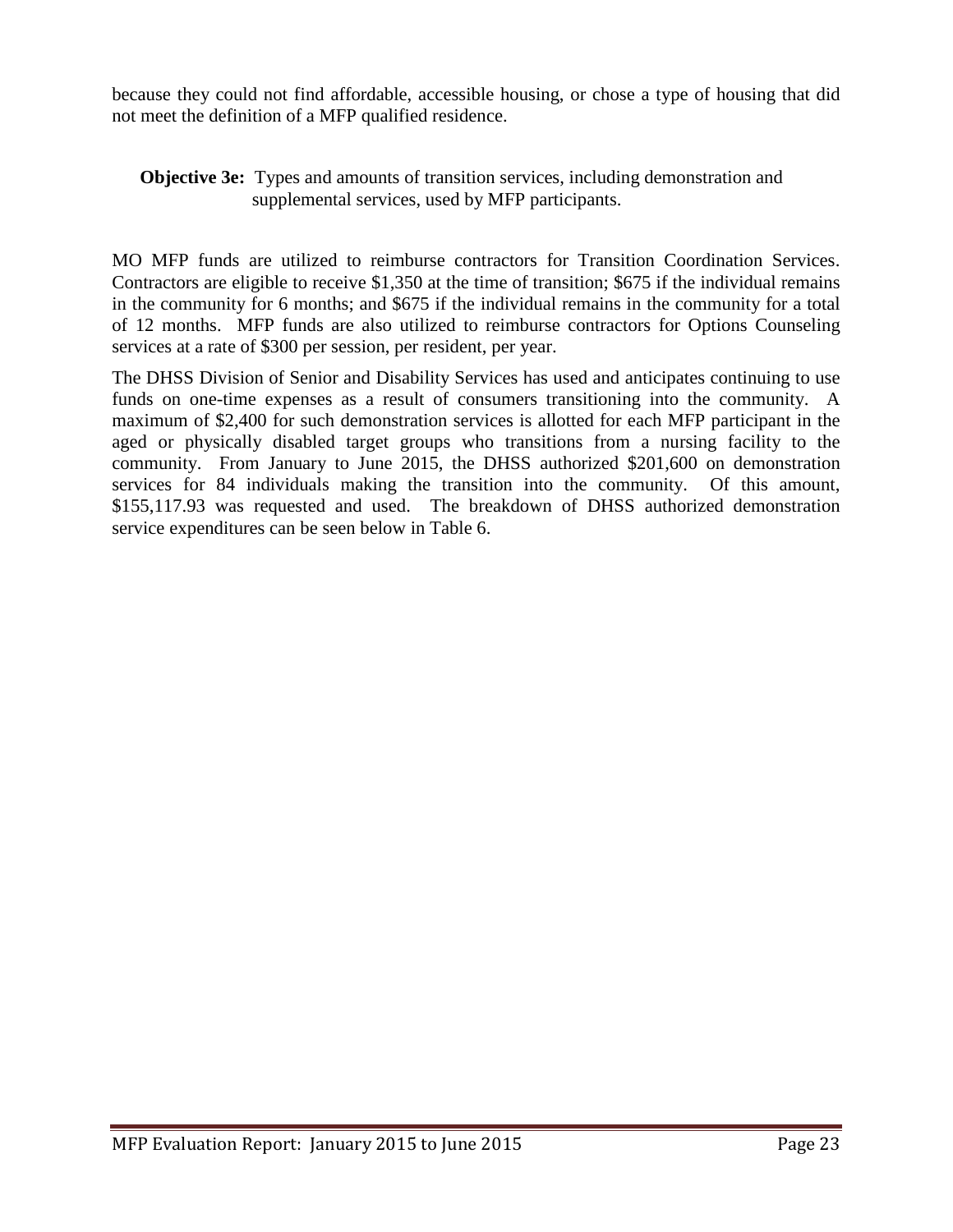### **Table 6.**

|                                             | <b>Amount</b>    | Percent |
|---------------------------------------------|------------------|---------|
| <b>Rent Deposits</b>                        | \$38,448.75      | 25%     |
| <b>Utility Deposits</b>                     | \$5,030.46       | 3%      |
| <b>Cleaning Supplies</b>                    | \$2,697.11       | 2%      |
| Toiletries                                  | \$1.548.57       | 1%      |
| Furniture                                   | \$52,242.56      | 34%     |
| Household Items                             | \$27,520.31      | 18%     |
| Groceries                                   | \$9,924.79       | 6%      |
| Miscellaneous (including medical equipment) | \$17,705.38      | 11%     |
| <b>Accessible Vehicle</b>                   | $\boldsymbol{0}$ | 0%      |
| Total                                       | \$155,117.93     | 100%    |

**Supplemental Service Expenditures Authorized by DHSS – January to June 2015**

As can be seen in Figure 4, the majority of demonstration service expenditures authorized by the Missouri DHSS for this reporting period was used to purchase furniture, household items, pay for rent deposits, and other items needed to help establish a viable living setting in the community. These demonstration service expenditures continue to play an important role in helping individuals return to the community.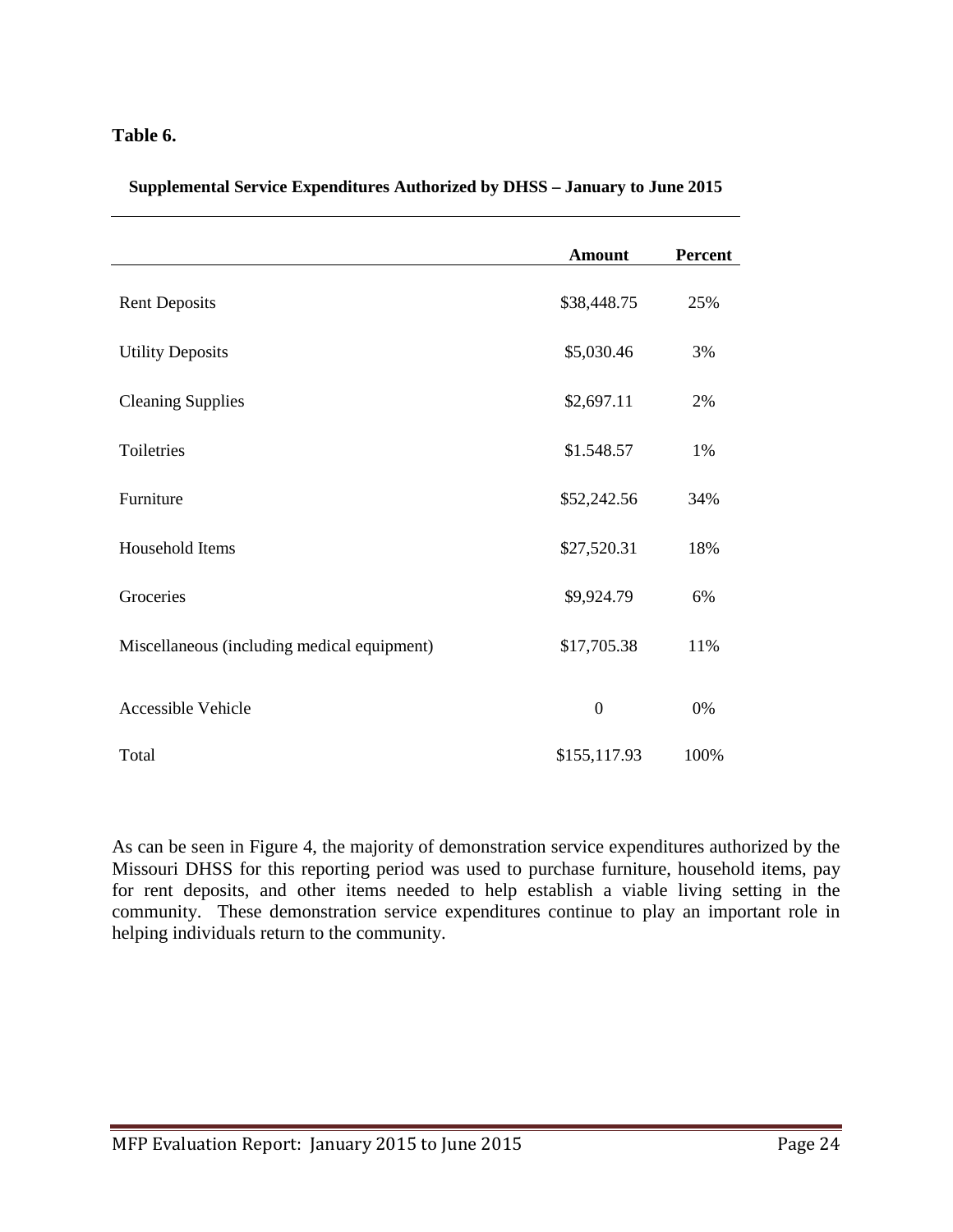

## **Supplemental Service Expenditures Authorized by DHSS - January to June 2015**

**Objective 3f:** Why individuals interested in participating in MFP were unable to transition to the community.

Through June 2015, a total of 1,020 eligible persons were unable to transition into the community from long term care facilities by using the Missouri MFP Program. The reasons given for this inability to return to a community living setting can be found in Table 7. For the Aged and Physically Disabled, the reasons for not transitioning were most often due to health and safety concerns in the community. Other denials for program participation were due to the individual requiring 24-hour oversight since Missouri's current state and waiver programs do not provide for this level of paid support, a lack of housing and past criminal action or abuse issues that affected housing options.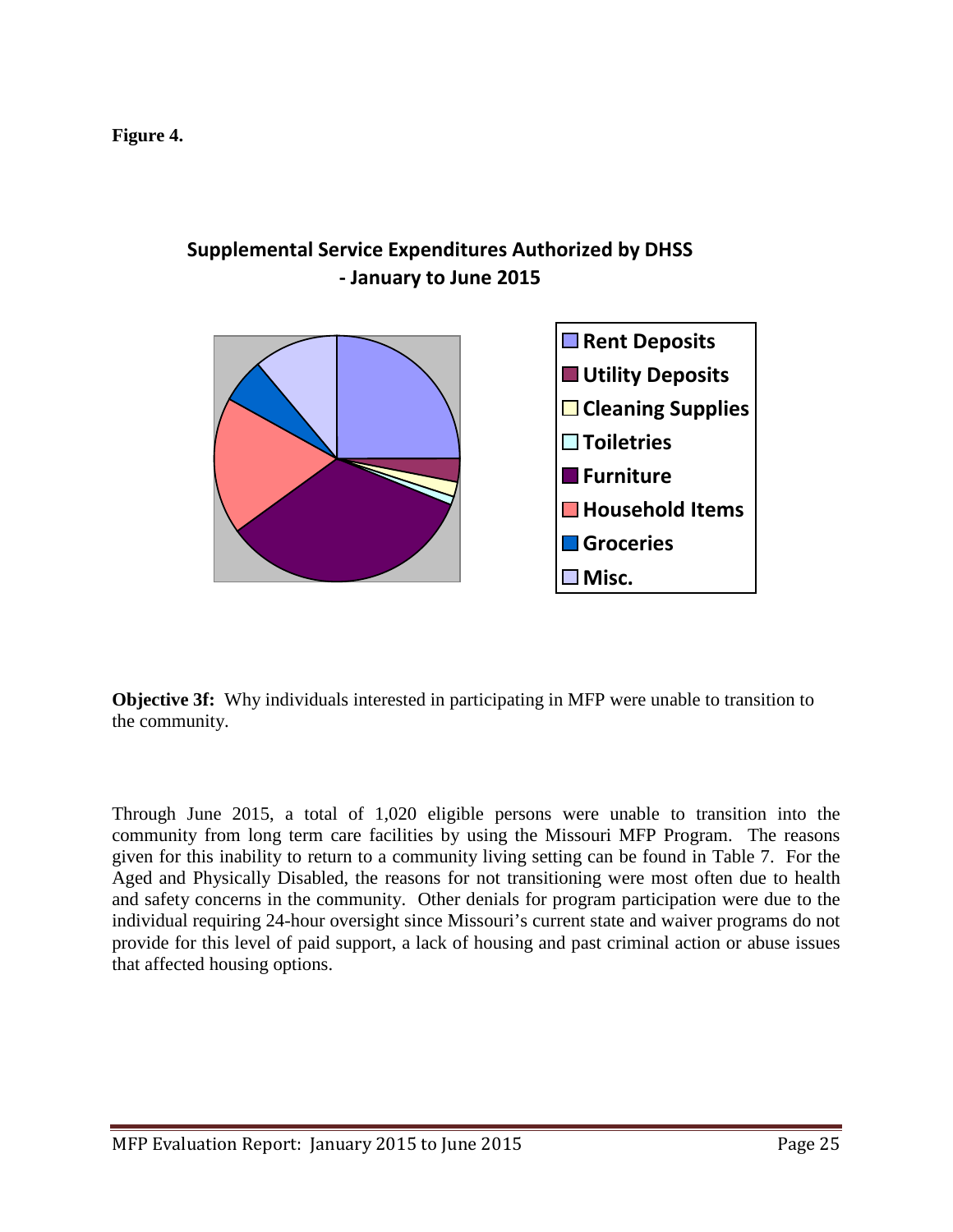## **Table 7.**

|                                                                                                                                                                                         | $12 - 10$      | $6 - 11$       | $12 - 11$        | $6 - 12$         | $12 - 12$      | $6 - 13$         | $12-13$          | $6 - 14$         | $12 - 14$        | $6 - 15$         |
|-----------------------------------------------------------------------------------------------------------------------------------------------------------------------------------------|----------------|----------------|------------------|------------------|----------------|------------------|------------------|------------------|------------------|------------------|
| Individual transitioned to the community but<br>did not enroll on MFP                                                                                                                   |                | $\mathbf{0}$   | $\boldsymbol{0}$ | $\boldsymbol{0}$ | $\overline{0}$ | $\boldsymbol{0}$ | $\boldsymbol{0}$ | $\boldsymbol{0}$ | $\boldsymbol{0}$ | $\boldsymbol{0}$ |
| Individuals physical health, mental health or<br>other service needs were greater than what<br>could be accommodated in the community or<br>through the state's current waiver programs | 20             | $8\,$          | 71               | 76               | 141            | 170              | 205              | 255              | 303              | 349              |
| Individual could not find affordable,<br>accessible housing or chose a type of<br>residence that does not meet the definition of<br>MFP qualified residence                             | $\mathbf{1}$   | $\mathbf{0}$   | 19               | 19               | 25             | 34               | 41               | 57               | 71               | 154              |
| Individual changed mind about transitioning,<br>did not cooperate in the planning process,<br>had unrealistic expectations or preferred to<br>remain in the institution                 | $\overline{9}$ | $\overline{4}$ | 44               | 58               | 92             | 123              | 145              | 176              | 203              | 241              |
| Individual's family member or guardian<br>refused to grant permission or would not<br>provide back-up support                                                                           | $\mathfrak{Z}$ | $\overline{2}$ | 15               | 15               | 24             | 29               | 31               | 38               | 41               | 45               |
| Other including high-spend down                                                                                                                                                         |                |                |                  |                  |                | 97               | 124              | 142              | 168              | 231              |

#### **Reasons Persons Could Not Transition Using the MFP Program Through the January to June 2015 Reporting Period**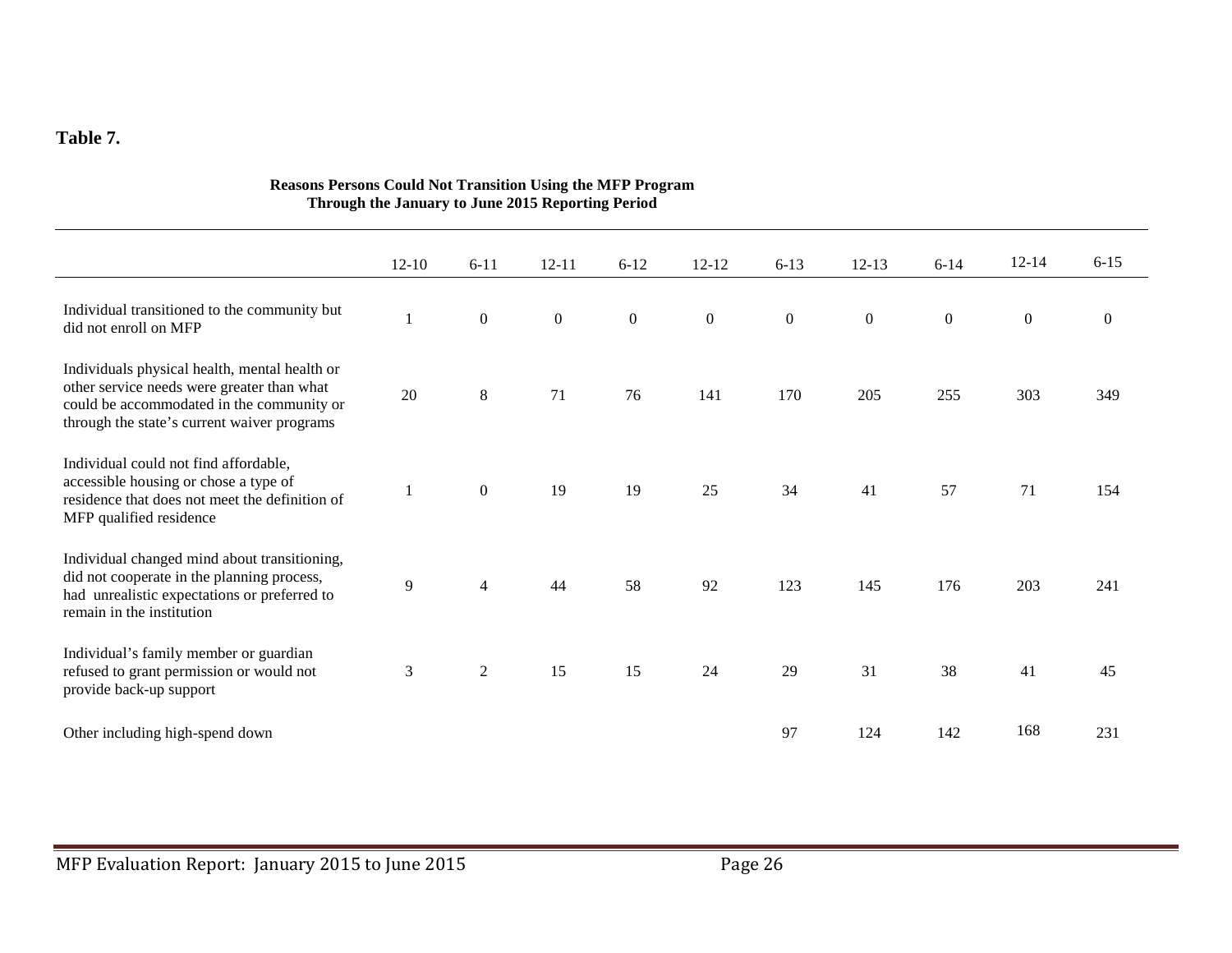**Area 4:** Performance of a cost analysis on support service costs for individuals participating in the MFP Project.

Another major intent of the MO MFP program is to demonstrate that disabled and aged persons can live in their communities with proper support and that this support would cost Medicaid less than it currently spends for institutional care. The purpose of this goal was to examine the financial costs of having individuals live and receive supports in their community. These expenses would be compared against the costs of similar services and supports in a long term care living facility. It is intended that this information might help form state policy regarding supporting individuals to reside in their home communities as opposed to living in an institutional setting.

**Objective 4a**: Medicaid costs prior to participation in MFP.

The data needed for this objective will be obtained from several different data sets maintained by various state agencies in Missouri. At the time of this report, the process and methodology was still being developed to obtain this information. As a result, the analyses needed to address this objective cannot be performed.

**Objective 4b**: Medicaid costs following transition.

The data needed for this objective will be obtained from several different data sets maintained by various state agencies in Missouri. At the time of this report, the process and methodology was still being developed to obtain this information. As a result, the analyses needed to address this objective cannot be performed.

**Area 5:** Development of policies and practices to improve quality management systems to monitor services and supports provided to participants in the MFP Project.

One of the intentions of the MFP Rebalancing Demonstration Grant was to create systematic changes in state policy and practices that would extend beyond the duration of the grant. The purpose of this goal is to examine the state of Missouri's ability to create a system of policies and practices that would ensure that support services delivered to consumers were of a consistent quality that addressed their needs and helped ensure their ability to fully participate in their communities.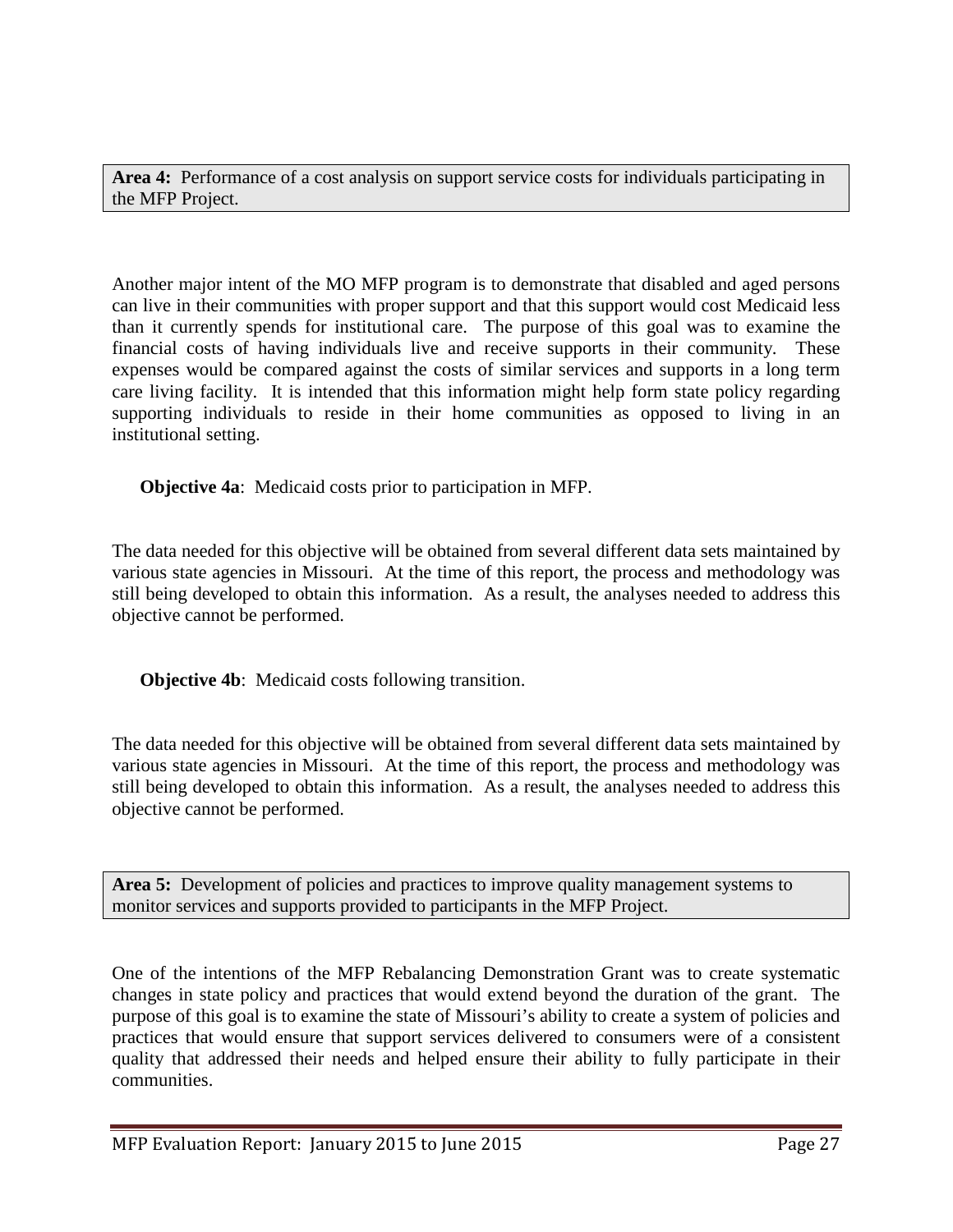The development and implementation of quality management systems to monitor and improve the delivery of appropriate supports to MO MFP participants continues to be a priority of state agencies participating in the Project. One component of the state of Missouri's intent to improve the delivery of quality services was the creation and implementation of web-based data collection systems. These systems have been developed and the state of Missouri MFP project continued to use its Web Tool to collect MFP data. The state of Missouri is unable to allow contracted transition staff direct access to databases which store information on abuse or neglect. This information can be important when developing transition plans that will ensure safety in the community. DHSS/MFP Regional Coordinators now include pertinent information from these databases when notifying contracted transition coordinators of the results of the Level of Care Assessment, which is conducted to determine if the individual is eligible for Home  $\&$ Community Based Services after transition. It is expected that transition coordinators will use this information to develop supports that will ensure safety in the community.

For the Aged and Physically Disabled target groups, the DHSS/DSDS continues to use its HCBS Cyber Access Web Tool. This tool contains the Inter RAI HC to help guide comprehensive care and service planning in community-based settings. It focuses on the person's functioning and quality of life by assessing individual needs, strengths and preferences. In an effort to support the use of the HCBS Web Tool within Cyber Access, DSDS has developed a specific internet location to consolidate Web Tool information. Enhancements were made to the HCBS Web Tool. Financial Management Services (FMS) was added as an automatic display when Consumer Directed Personal Care – Independent Living Waiver was approved. Another tracking tool is the MO Case Compass that is used by DSDS to monitor adult protective service investigations and the follow-up required for protective services. The DHSS maintains data spreadsheets in the DHSS/DSDS central offices regarding transition and options counseling services.

The DMH has implemented the web tool called the Action Planning and Tracking System. This program tracks trends and needs for quality improvement and individualized remediation in areas such as health, safety, rights, services and money in addition to the Missouri Quality Outcomes (MQO). The DMH has linked the Health Identification and Planning System (HIPS) directly into CIMOR, the DMH information management system. This will allow notification directly from the data system to service providers to improve follow-up as identified from nursing reviews. This will eliminate the paper system and create the ability to examine a person's health needs over time. The Division of Developmental Disabilities has implemented a standardized web based tool for reviewing quarterly and monthly data on service delivery and supports to analyze event data and develop intervention measures and system improvement strategies when indicated.

The DMH and the DHSS/DSDS have taken steps to meet with participants and related service providers to share information and monitor support needs. The DHSS awarded contracts to Centers for Independent Living (CILS) and Area Agencies on Aging (AAA) to provide transition coordination services. As part of this transition coordination, contractors are required to monitor MFP participants during the first year of transition. These contractors continue to meet, as part of the CQI process, face to face with participants; twice for the first three months of transition and monthly for the next nine months. As part of this Continuous Quality Improvement (CQI) process, DSDS and contracted staff that work with MFP persons attend monthly meetings to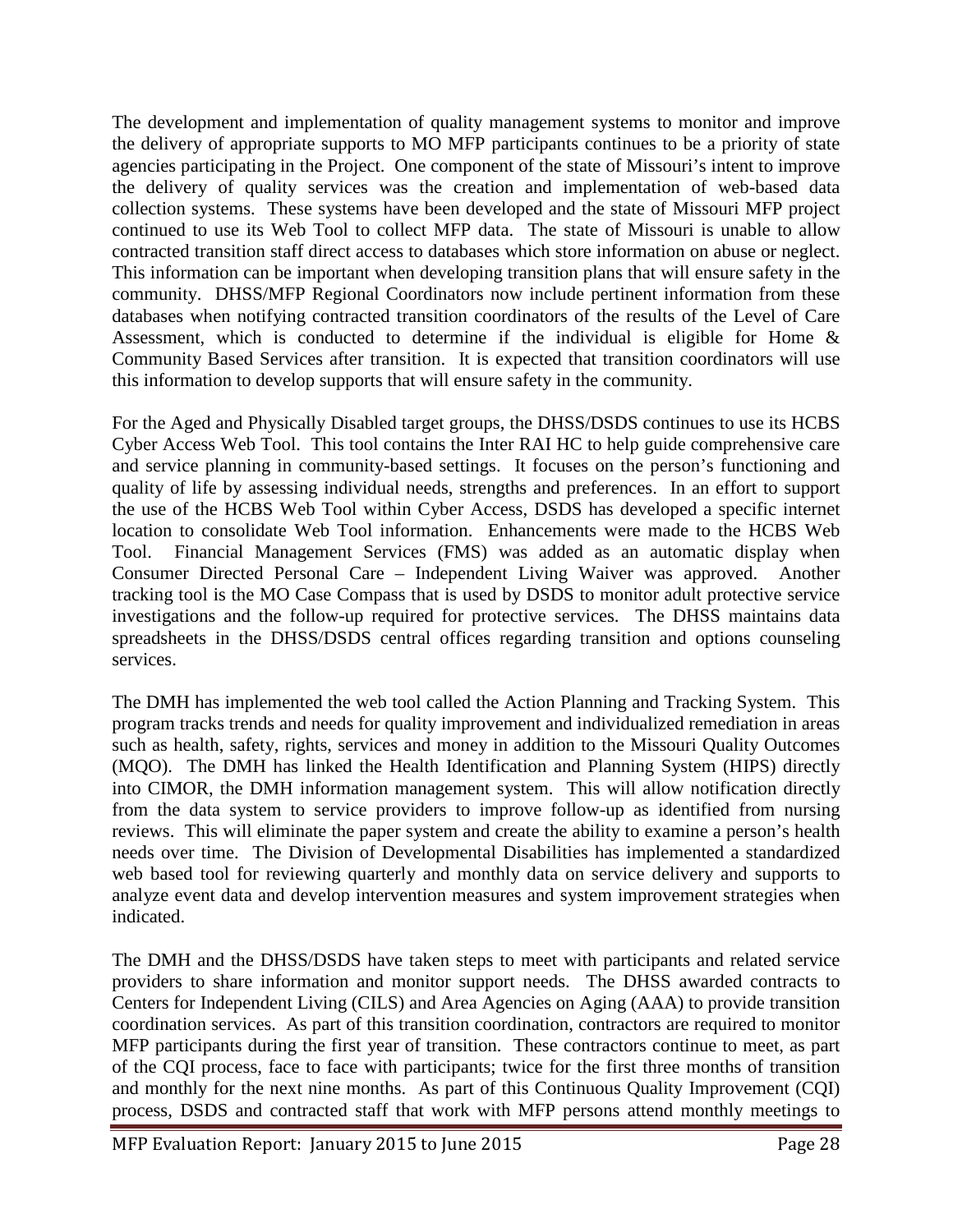discuss relevant issues involving the delivery of services and supports. Quality meetings were held with the CEOs of provider agencies; DSDS central office staff and the five DSDS regional coordinators address contract implementation issues, barriers to delivery of services and identify best practices.

A monthly contact form was developed through the DSDS Continuous Quality Improvement (CQI) process and adopted by all contractors across the state. This monthly contact form serves as a guide for transition coordinators when conducting monthly meetings with participants. This form is inclusive and is designed to ensure that all pertinent aspects of a participant's life is reviewed. Sections on the form include substance abuse, access to community services and barriers to this access, medical/mental health, personal care assistance, assistive technology, critical incidents, social activities, and finances. The goal is to review any changes that have occurred since the last visit and to ensure health and safety in the community.

During this review period, the CQI process continued to be an effective "grassroots" approach to determine best practices and strategy development. This approach has proven successful in developing solutions to local or regional issues. Another regional CQI effort was the development and implementation of a "readiness checklist" for participants with a history of long term institutionalization to help them prepare for community living. Areas addressed included financial planning, housing preferences, and community supports and service needs.

During this reporting period, DSDS continued to use quality monitoring protocols that would apply to MFP participants during their one-year transition period. DSS has created two new systems to allow DSDS to monitor performance with regards to the following measures: 1) The percentage of individuals who transition within 6 months of the Options Counseling Session, and 2) The percentage of individuals who are involved with an abuse/neglect/exploitation report within 90 days of transition. DSDS continues to monitor cases which have been pending transition six months or longer. Regional CQI teams are monitoring the MDS Section Q referrals to improve outreach to those nursing homes which have not submitted a referral. In addition, the state level CQI team adopted a satisfaction survey which all DSDS contractors are expected to utilize to measure satisfaction with Options Counseling and Transition Coordination Services.

The DMH continued to use enhanced quality monitoring protocols for the first year of transition. Here quality related outcomes using identified benchmarks or persons at risk for poor outcomes will be monitored for effectiveness. Critical Incidents and outcomes will be monitored with information on these incidents entered into the Event Management Tracking system (EMT). Individualized Service Plans will be reviewed and findings entered into the Action Plan Tracking System. Ongoing review and enhancements continue for the electronic system that has been developed for the Regional Community Living Coordinators to review monthly reportable events specific to individuals currently enrolled in the MO MFP program. This process is designed to assist with the identification of themes and trends for overall quality improvement strategies that focus on service delivery and supports. Community Living Coordinators are now able to directly enter data on reportable incidents directly into the MO MFP database. Medical / health needs continue to be reviewed on a monthly basis by community registered nurses. Ongoing Technical Assistance support has been provided to MO MFP staff regarding accessing data through CIMOR.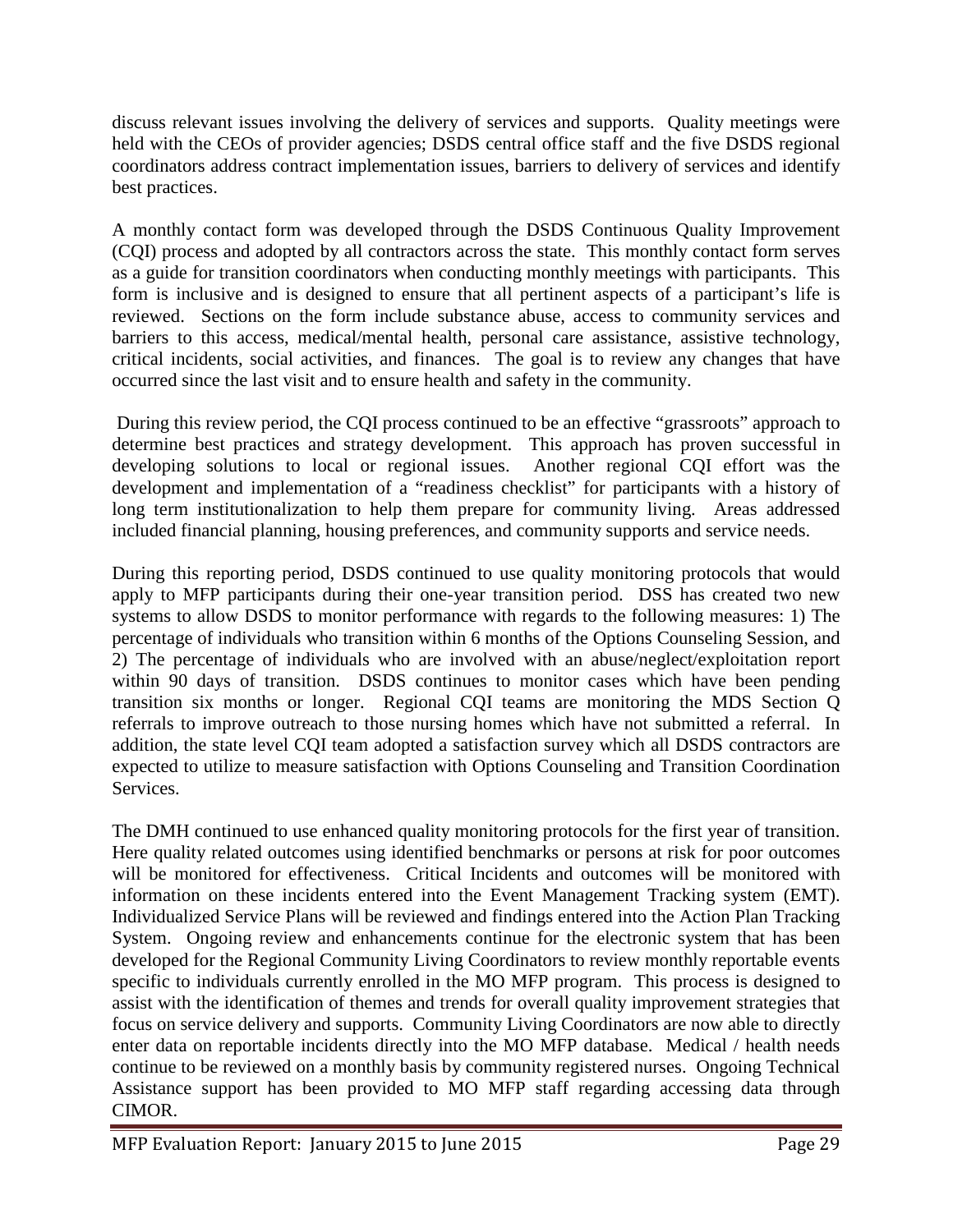The DDD has developed Community Living Coordinators to support consumers transitioning to the community. Among other responsibilities, these individuals will provide assistance in locating living options that will optimize their community experience. Complementing these positions DDD has hired eleven advocacy specialists to provide training and support to individuals with DD and their families as well as community organizations and employers. The DDD has also created Self-Directed Support Coordinators at each of the five Regional DD offices and six satellite offices. These individuals will provide training on the implementation process for self-direction. They will also provide guidance and support to participants and their families and others on self-direction issues.

The state of Missouri continues to implement the use of the National Core Indicators survey across the state which will provide additional information on individuals with DD receiving services and supports. One key piece of information that will be obtained from this survey is the rate of direct support staff turnover. Maintaining a low rate of staff turnover has been identified as one of the key components in providing quality care to persons with disabilities. The state also continues to use the Support Intensity Scale (SIS) which measures support requirements in 57 life activities and 28 behavioral and medical areas. DMH continues to involve the Safe Advocates and Families for Excellence (SAFE) and utilization reviews to help monitor supports.

## **Objective 5a**: Level of satisfaction with home and community based services including living arrangements.

## **Baseline Findings**

The MFP Quality of Life Survey (QoLS) will be used to help measure consumer level of satisfaction with HCBS and living arrangements. The QoLS continues to be administered to participants and the results sent to CMS. Between January and June 2015, 110 persons transitioned into the community as a result of MFP and were administered a baseline QoLS.

By the end of this reporting period, data from the QoLS was obtained for a cumulative total of 1,245 persons on the Baseline Phase of transitioning into the community using MFP. Prior to transitioning to the community, 93% of these participants reported that they were living in longterm institutional settings and 7% were in other living arrangements. Only 50% of those living in an institutional setting reported that they liked where they lived. This compared to those living in an alternative setting where 74% reported liking their living setting.

Across all Baseline living situations, 35% of individuals with a PD reported being unhappy with where they were currently living which is close to the 31% of persons in the Aged group that reported similar feelings. This is much higher reported rate of unhappiness with their living setting than the 25% reported by those in both the DD and DD/MI groups. 67% of persons living in group settings reported that they did not help select their current living setting. Similar results were indicated by those persons living in alternative settings where 67% reported that they also did not help select their current housing.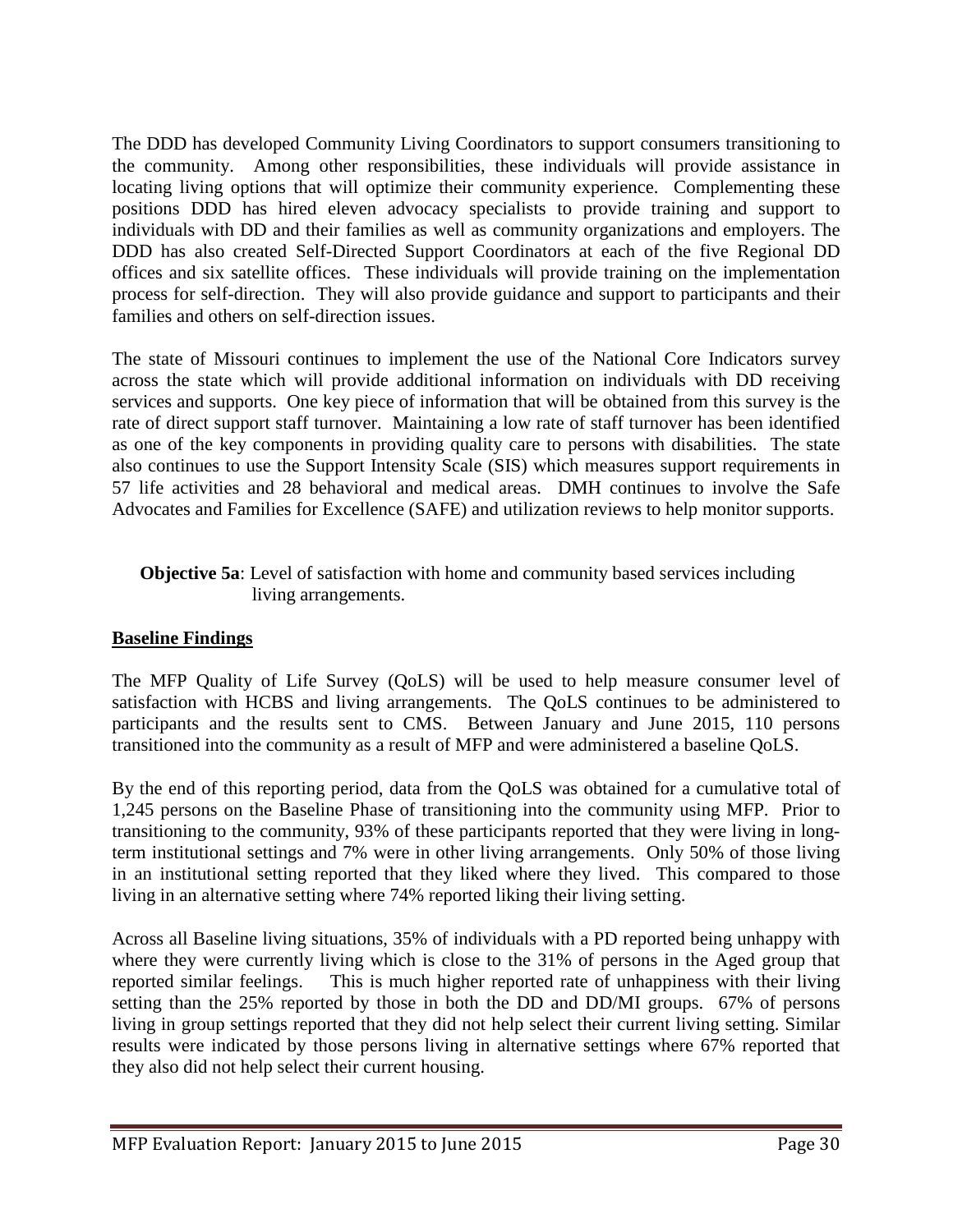For the Baseline assessment, approximately 14% of those living in an institutional setting reported that they did not feel safe where they lived. Of these, 34% indicated that they felt this way most of the time. In other areas related to personal safety, of those who responded, 4% of persons living in institutional settings reported that they had been physically hurt by care providers. Over 18% of institutional residents indicated that they had been yelled at or verbally abused. In addition, close to 28% reported that they had money or personal items taken from them without permission.

Overall for those individuals about to transition into the community, nearly 78% reported being happy with the help they currently received in their pre-transition living setting. Of these, 77% of persons living in an institutional setting reported being happy with their services as compared to 87% of those in a non-institutional setting. In examining target groups, the largest group of persons that were dissatisfied with their support services were in the PD group (59%). This contrasts with the Aged and DD groups where approximately 22% and 18% were displeased.

When asked if they were happy with how they were living their life, 65% answered in the affirmative. The largest percentage in this group were those with a DD. Those indicating that they were not happy with how they were living their life were mostly in the PD and Aged groups.

Prior to transitioning, approximately 81% of MFP participants reported that they were treated with respect by their service providers. However, a significant number of persons in the PD group indicated that this was not true for them. Again, prior to returning to the community, 81% said that their helpers listened carefully to their requests. But a significant number of persons in the Aged and PD groups reported that this was not true for them.

74% of pre-transition MFP participants indicated that they required assistance to perform their ADL behaviors. While participants in all groups required assistance for their ADLs, more assistance was reported for persons in the DD groups. Approximately 18% of respondents who required assistance indicated that they went without a shower or bath when they needed one and approximately 55% of these occurred because there was no one to help them. 11% of participants reported that they were unable to use the bathroom when needed and close to 41% of this group indicated that this was due to a lack of staff assistance.

## **One Year Post-Transition Findings**

For this reporting period, cumulative data from the QoLS was obtained from 648 persons participating in MO MFP who had transitioned into the community and had been living in the community for 12 months. One year following a return to their communities, 72% of MFP participants were living in a non-group home setting such as an apartment and 89% of these individuals reported that they liked where they were living. Similar results were found for persons residing in group homes where 88% indicated that they liked where they were living. 47% of those in group homes and 70% of individuals living in a non-group setting reported that they helped select their current home.

At the first follow-up interview that occurred after 12 months of community residence, only 6% of respondents indicated that they did not feel safe where they lived. Of these, only 13 persons reported that they felt this way most of the time. At the time of the 12-month follow-up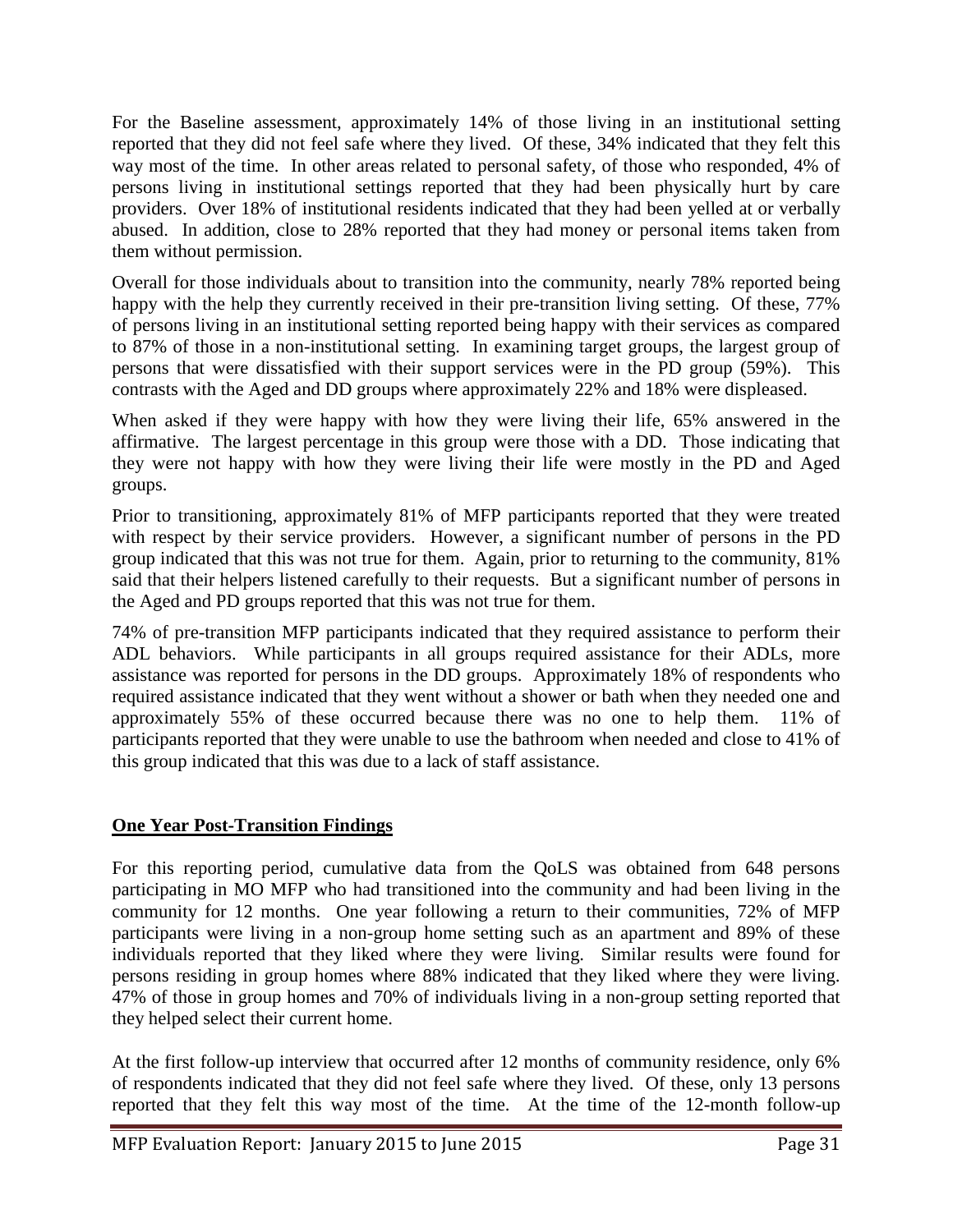interview, two persons indicated that they had been physically hurt by their current care providers and 17 individuals reported that they had been yelled at or verbally abused. 17 (4%) consumers also reported that they had either money or personal items taken without their permission.

One year after returning to their community, 91% of MFP participants reported being happy with the level of help they receive around their living setting. Looking across target groups, the largest group of persons that were dissatisfied with their support services were in the PD group. At this first follow-up interview, 96% of MFP participants stated that they were treated with respect by their service providers. This view was now shared across all target groups and reflected an improvement especially for those individuals in the PD group. Nearly 96% of MFP participants reported that their support staff listed carefully to what they were asked to do. This was a noted improvement from baseline measures across all target groups, but especially for those in the Aged and PD groups.

Over 75% of participants stated that they required assistance to perform their ADL behaviors. While assistance was required across all groups, those with a DD reported a higher level of need in this area. It was reported that 94% of these aid providers were paid to provide this assistance. Again, while paid service providers were reported for all groups, those in the DD group were the most likely to have paid support workers. It was also reported that 41% of MFP participants had the opportunity to pick their support staff. Here, those in the PD category were the most likely to have exercised this option. For respondents that required assistance, 30 persons (5%) indicated that they went without a shower or bath when they needed one, but only 16 persons stated that this was because no one was there to help them. 16 persons (3%) reported that they were unable to use the bathroom when needed but only two individuals indicated that this was due a lack of available staff assistance.

During their first 12 months of living in the community, over 87% of MFP participants reported that they were able to see family and friends when they wished. Participants also indicated that they were able to get to places they needed to go to like work, shopping and doctor appointments 94% of the time. These rates occurred even though 68% of these individuals needed help to go out into the community.

When asked if they were happy with how they were living their life, 88% answered in the affirmative. The largest percentage in this positive group were in the DD group. Those indicating that they were not happy with how they were living their life were mainly in the PD and DD/MI groups.

One question asked on the QoLS at the one-year assessment is "Are you working for pay right now?" Of those now living in the community for one year,  $19\%$  (N=106) indicated that they were working for pay. In this group, 5 persons had a PD, 90 were in the DD group and 11 were in the co-morbid DD/MI target group. As Figure 5 shows, participants with DD represented the greatest proportion of paid workers (85%).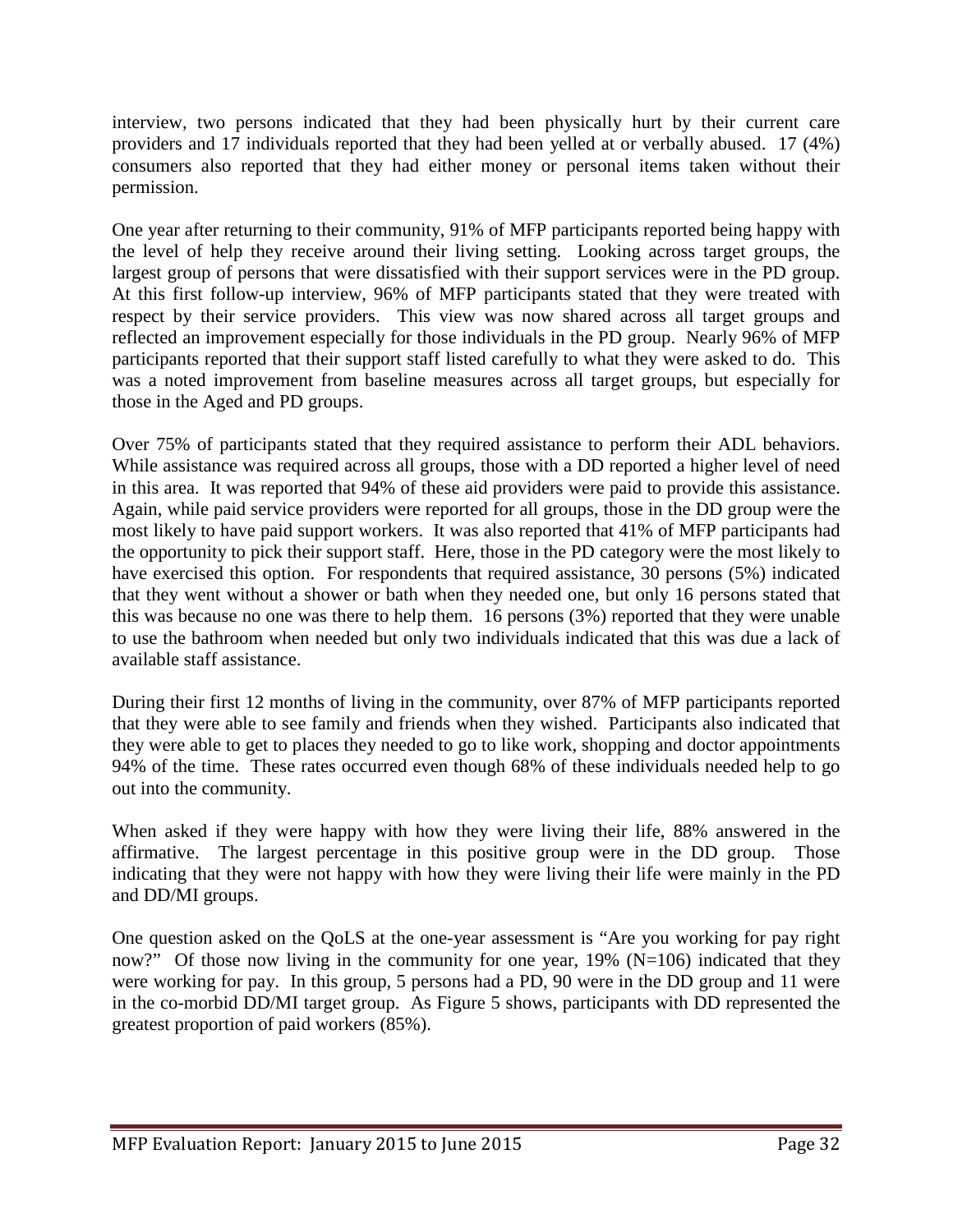## **Figure 5.**



Of those MFP participants who were not working for pay  $30\%$  (N=122) indicated that they would like to find paid employment. A breakdown by target groups for individuals desiring paid employment can be seen in Figure 6 located below. As can be seen in Figure 6, participants with PD represented the greatest proportion not engaged in paid employment but willing to work for pay (58%). In addition to individuals who were working or desiring paid employment, 42 persons (7%) reported that they were doing volunteer work without getting paid and another 114 persons (24%) indicated that they would be willing to perform volunteer work without being paid.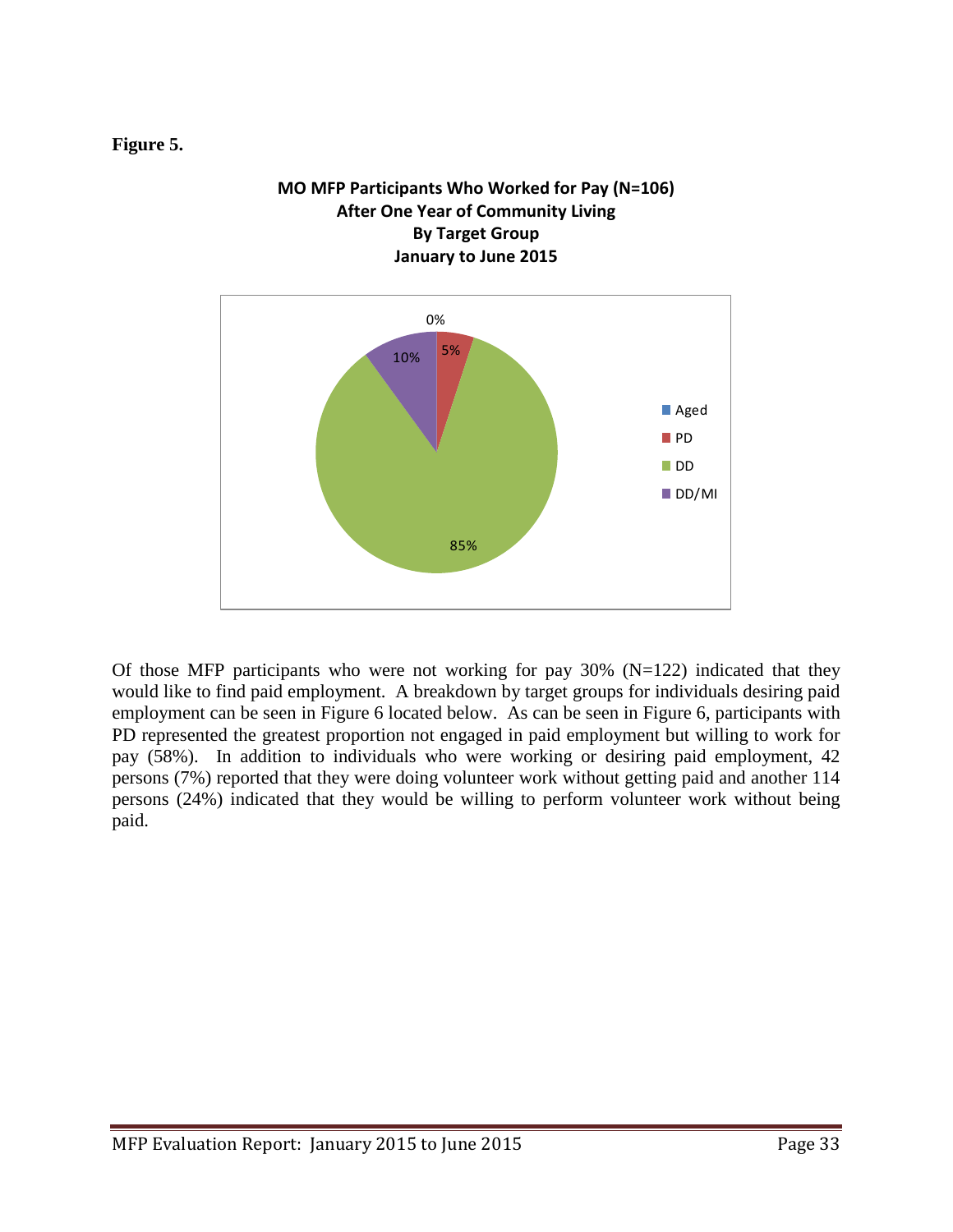## **Figure 6.**

## **MO MFP Participants Who Desired to Work for Pay (N=122) After One Year of Community Living By Target Group January to June 2015**



## **Two Year Post-Transition Findings**

For this reporting period, data from the QoLS was obtained from 437 persons participating in the MO MFP project that had transitioned into the community and were living in the community for 24 months. Of these MO MFP participants 72% were living in non-group home settings such as apartments. After returning and living in their communities for 2 years, 78% of persons living in a group home setting and 92% of those living in a non-group home setting indicated that they liked their current living arrangement. 45% of those in group homes and 63% of those not living in a group home setting indicated that they had helped select their current home.

At the second follow-up interview that occurred after 24 months of community residence, less than 5% of respondents indicated that they did not feel safe where they lived. Of these, only three persons reported that they felt this way most of the time. At the time of the two-year follow-up interview, three persons indicated that they had been physically hurt by their current care providers and 14 individuals reported that they had been yelled at or verbally abused. In addition, 15 consumers reported that they had either money or personal items taken without their permission.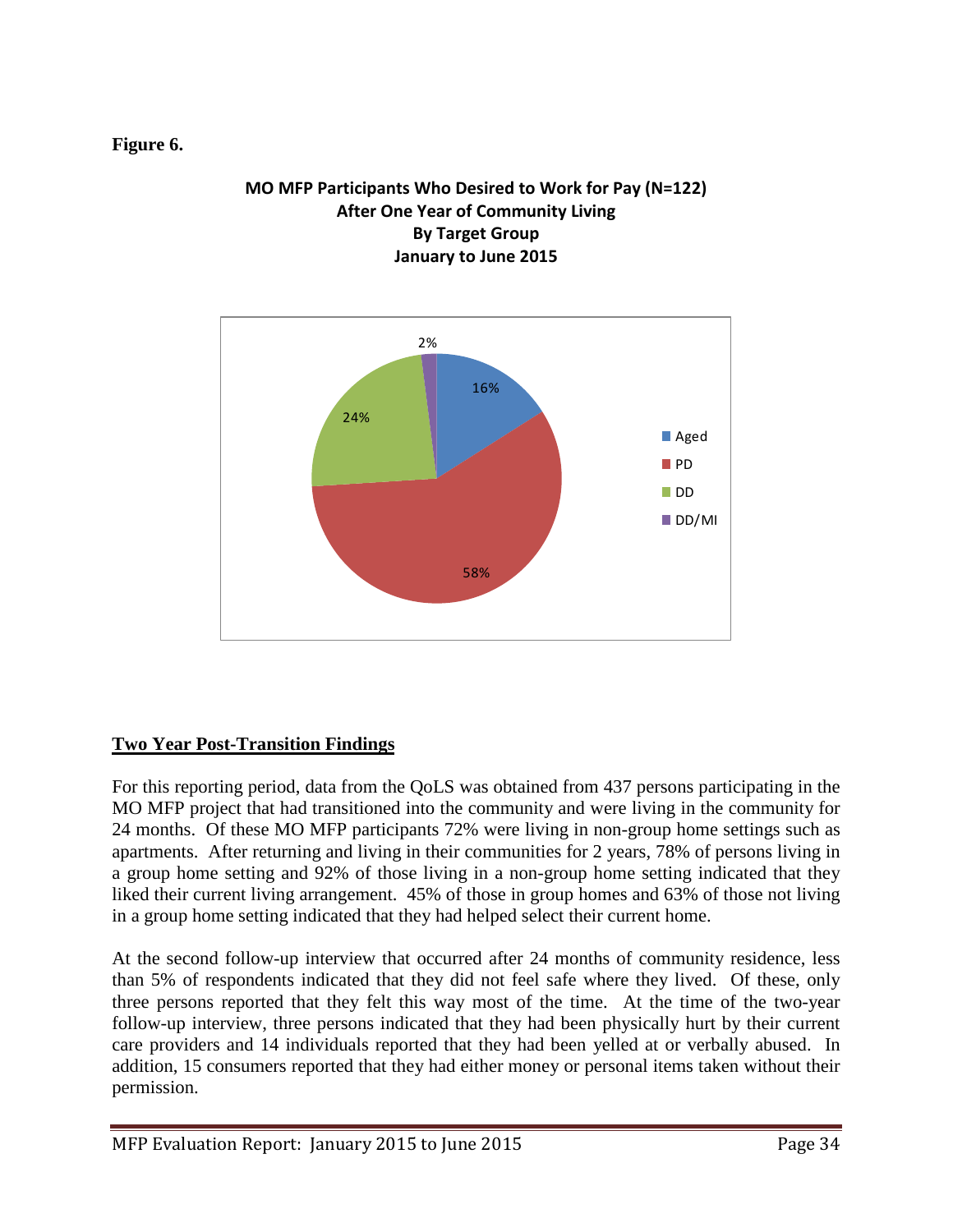Two years after returning to their communities, 92% of MFP participants reported being happy with the help they receive around their living setting. The largest numbers of persons who were dissatisfied with their support services were in the PD and Aged groups. At this second followup interview, 96% of MFP participants stated that they were treated with respect by their service providers. This view continued to be shared across all target groups from the 1 to 2 year followup interviews. 96% of respondents indicated that their support staff listened carefully to their requests of what to do. However, those in the PD group did indicate some issues in this area.

Over 77% of participants stated that they required assistance to perform their ADL behaviors. Survey reports indicated that supports were required across all groups. MFP participants reported that over 93% of these aid providers were paid to perform these duties. Again, paid service providers were reported for all groups. It was also reported that 35% of MFP participants used the opportunity to pick their support staff. Here, those in the PD category were the most likely to have exercised this option. For respondents that required assistance, 16 persons indicated that they went without a shower or bath when they needed one, but only 8 persons stated that this was because no one was there to help them. 14 persons reported that they were unable to use the bathroom when needed but only 3 individuals indicated that this was due a lack of staff assistance.

After living in the community for 24 months, 86% of MO MFP respondents indicated that there were able to see friends and family when they wanted to see them. Over 92% of MFP participants reported that they were able to go to the places they needed to and 84% indicated that they were able to do this most of the time. This rate occurred even though 74% of these individuals needed help to go out into the community.

When asked if they were happy with how they were living their life, 87% answered in the affirmative. The largest percentage in this positive group were in the DD group followed by those in the PD group.

One question asked on the QoLS on the second year follow-up is "Are you working for pay right now?" Of those now living in the community for two years, 21% (N=81) indicated that they were working for pay. In this group of paid workers, 70 were in the DD group, 8 had a DD/MI, 2 had a PD and one in the aged group. As Figure 7 shows, participants with DD represented the greatest proportion of paid workers (86%).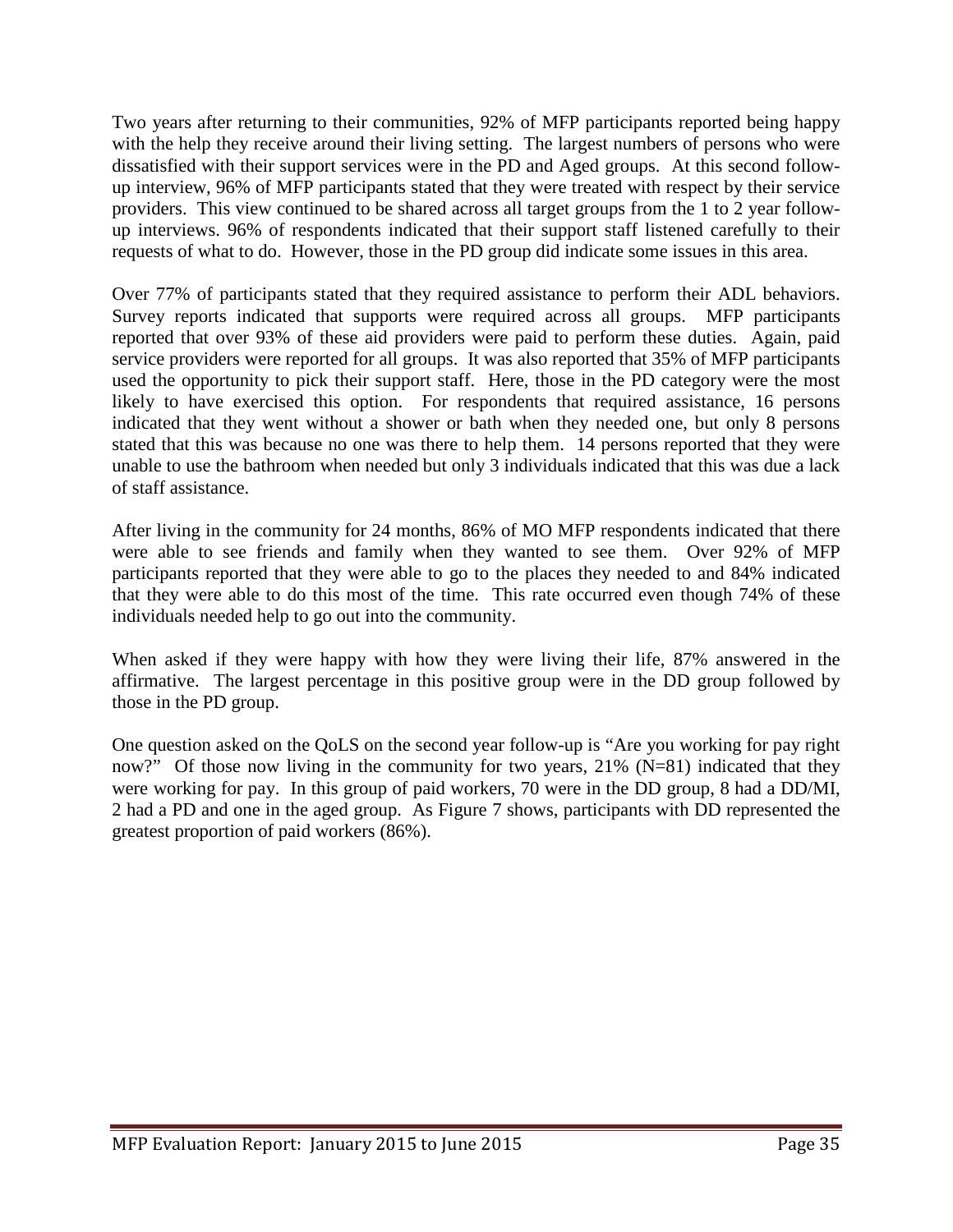**Figure 7.**

## **MO MFP Participants Who Worked for Pay (N=81) After Two Years of Community Living By Target Group January to June 2015**



Of those MFP participants who were not working for pay, 25% (N=63) indicated that they would like to find paid employment. A breakdown by target groups for individuals desiring paid employment can be seen in Figure 8 located below. As can be seen in Figure 8, 55% of participants with PD and 27% of persons with DD who were not engaged in paid employment were willing to work for pay. In addition to individuals who were working or desiring paid employment, 29 persons (8%) reported that they were doing volunteer work without getting paid and another 56 persons (18%) indicated that if opportunities were found, they would be willing to perform volunteer work without being paid.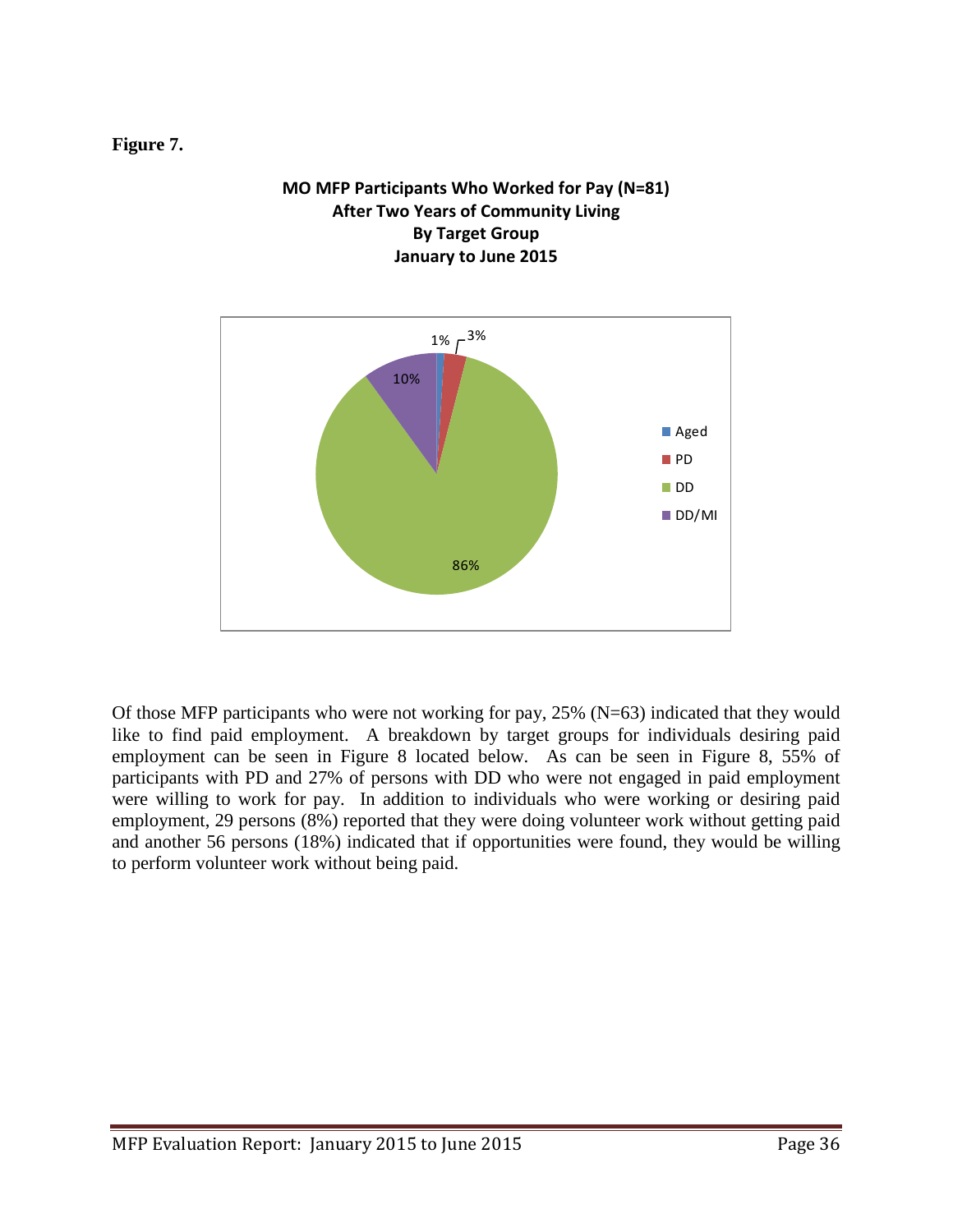## **Figure 8.**

## **MO MFP Participants Who Desired to Work for Pay (N=55) After Two Years of Community Living By Target Group July to December 2014**



## **Objective 5b:** Changes in quality of life.

Concern over quality of life in institutional settings has been a driving force in LTC policy for some time. The MFP program is based on the premise that many institutionalized Medicaid recipients prefer to live in the community and are able to do so with appropriate support. One of the main assumptions of the MFP program is that community based care would improve participants Quality of Life (QoL). As a result, the monitoring of QoL is a critical aspect of the evaluation of the MFP project.

The MFP Quality of Life Survey (QoLS) will be used to help examine changes in consumer quality of life as the result of participation in MFP. This survey is intended to be administered prior to a consumer leaving their institutional setting and again in 12 and 24 months after returning to the community. The QLS is designed to be administered to consumers and the results sent to CMS. For this reporting period, a cumulative total of 1,245 persons were eligible for the baseline QoLS, 648 participants in the MFP project were eligible for and administered the 12 month QoLS and 437 individuals were administered the 24-month follow-up QoLS.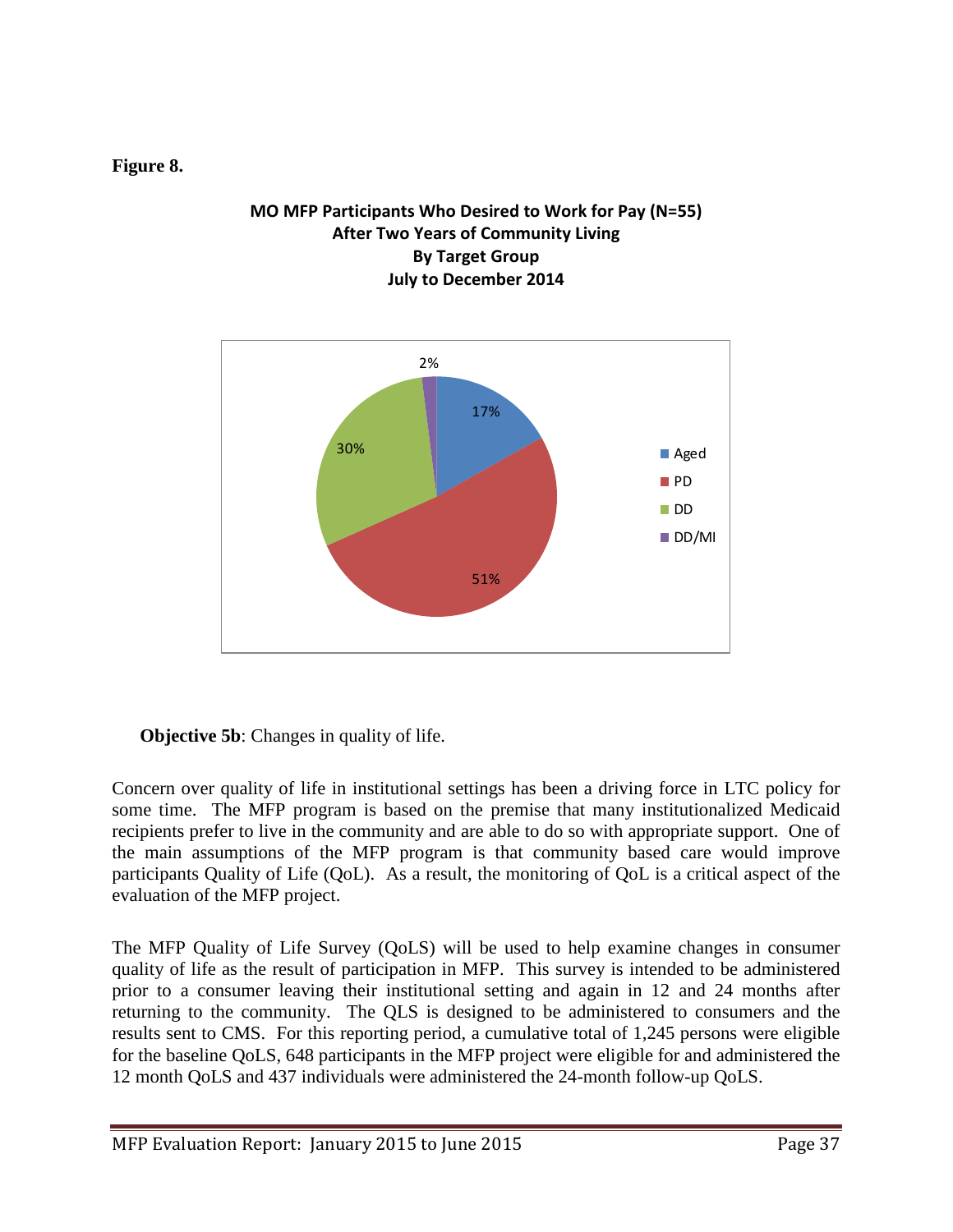The QoLS is intended to collect information on participants in the following domains: 1. Satisfaction with living arrangement, 2. Unmet need for personal care, 3. Respect and dignity, 4. Choice and control, 5. Community integration and inclusion, 6. Overall satisfaction with life, and 7. Mood and Health Concerns. Results for each domain will be measured by the summative counts of similar items that constitute the domain.

An examination of the reported changes in domain scores for MFP participants after approximately one year of living in the community indicated that improvements were reported across all summary domains. See Table 8.

## **Table 8.**

|                                   | <b>Baseline to First Year</b><br>Follow-Up |         | <b>Baseline to Second Year</b><br>Follow-Up |         |
|-----------------------------------|--------------------------------------------|---------|---------------------------------------------|---------|
| Domain                            | Number                                     | Percent | Number                                      | Percent |
| Living Arrangement                | 395                                        | 66%     | 255                                         | 63%     |
| <b>Personal Care</b>              | 63                                         | 11%     | 48                                          | 12%     |
| Respect / Dignity                 | 111                                        | 24%     | 74                                          | 24%     |
| Choice and Control                | 409                                        | 67%     | 272                                         | 67%     |
| Community Integration & Inclusion | 264                                        | 44%     | 174                                         | 43%     |
| Satisfaction                      | 180                                        | 32%     | 117                                         | 31%     |
| Mood & Health Concerns            | 182                                        | 31%     | 122                                         | 31%     |

## **Percent of Participants Who Reported Improvements in Quality of Life Domains**

In examining the changes in measured summary domains across target groups and time, a more complicated picture begins to emerge. A visual description of the changes in domains across target groups and over time can be found in the following series of Figures 9 - 15.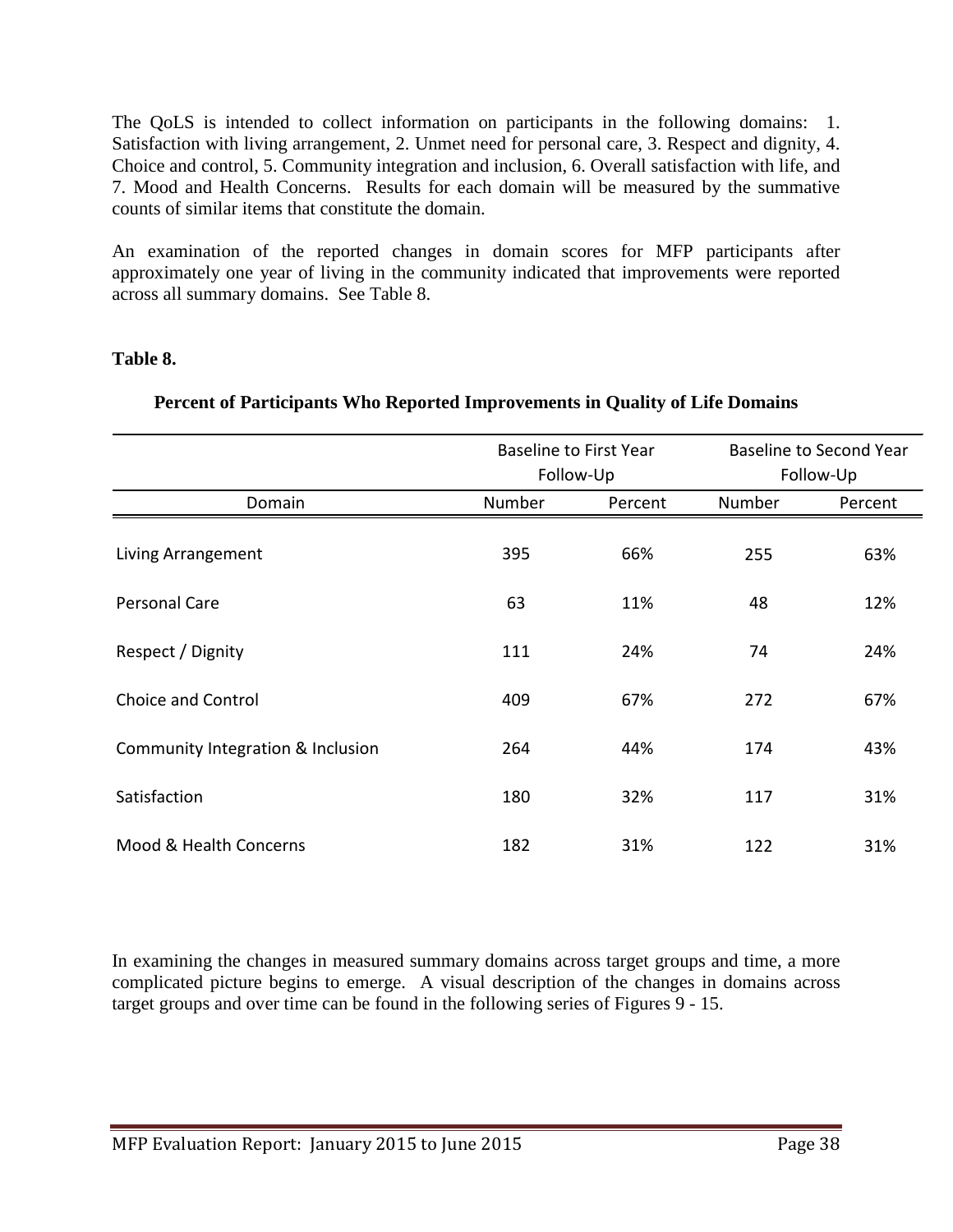



**Choice and Control**

**Figure 10**.

**Living Arrangements**

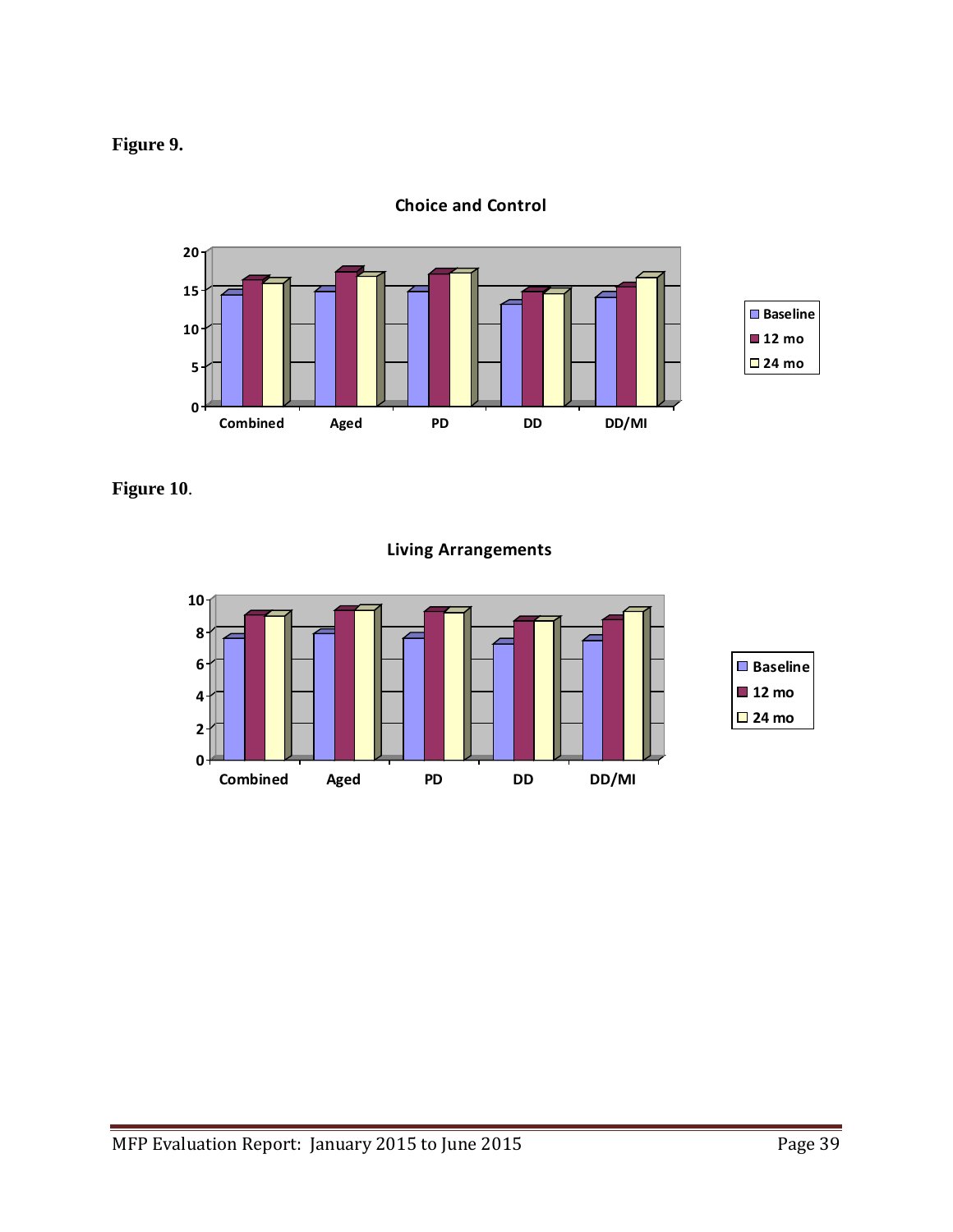



**Satisfaction**

**Figure 12.**



## **Community Integration**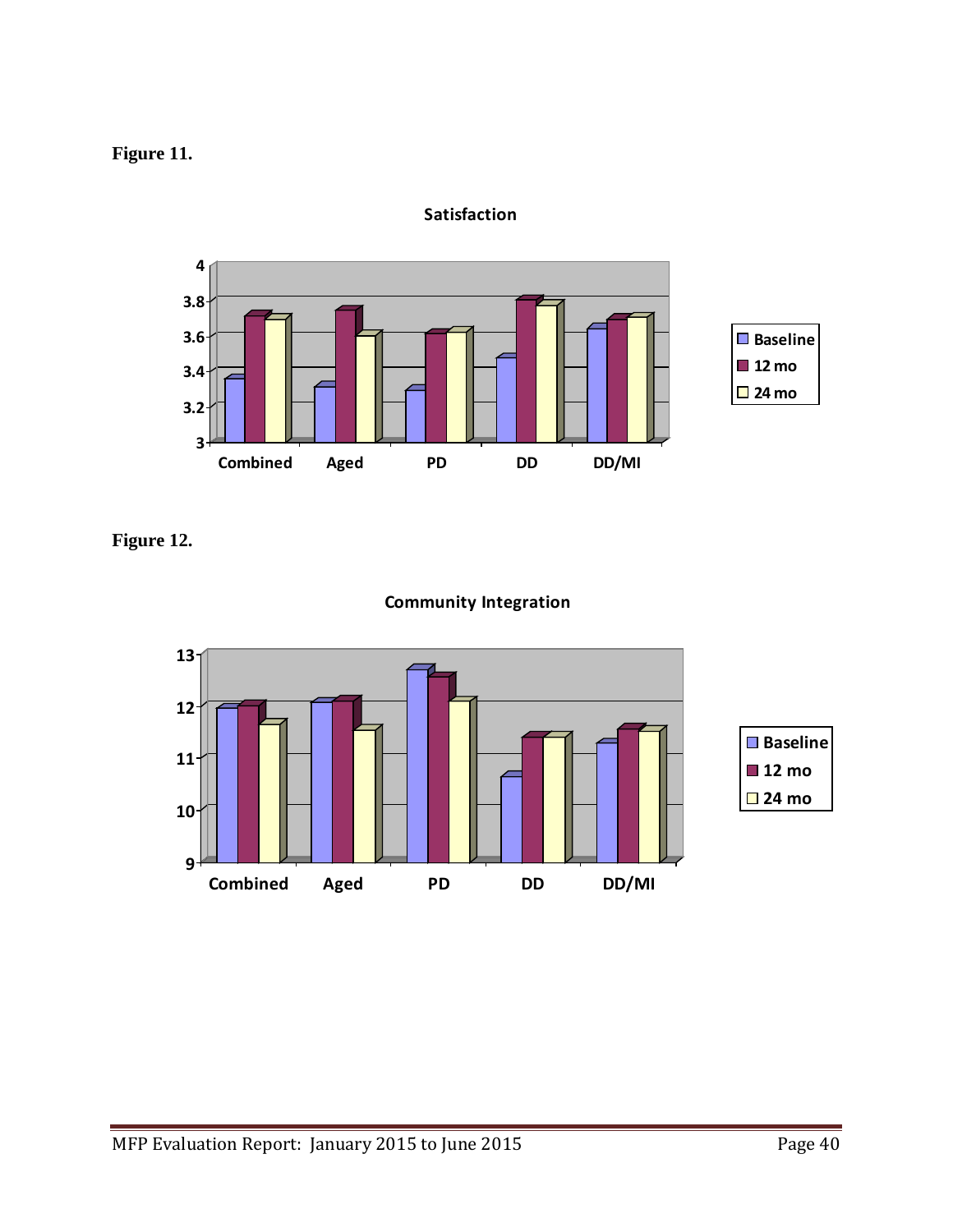## **Figure 13.**



**Respect and Dignity**

## **Figure 14.**



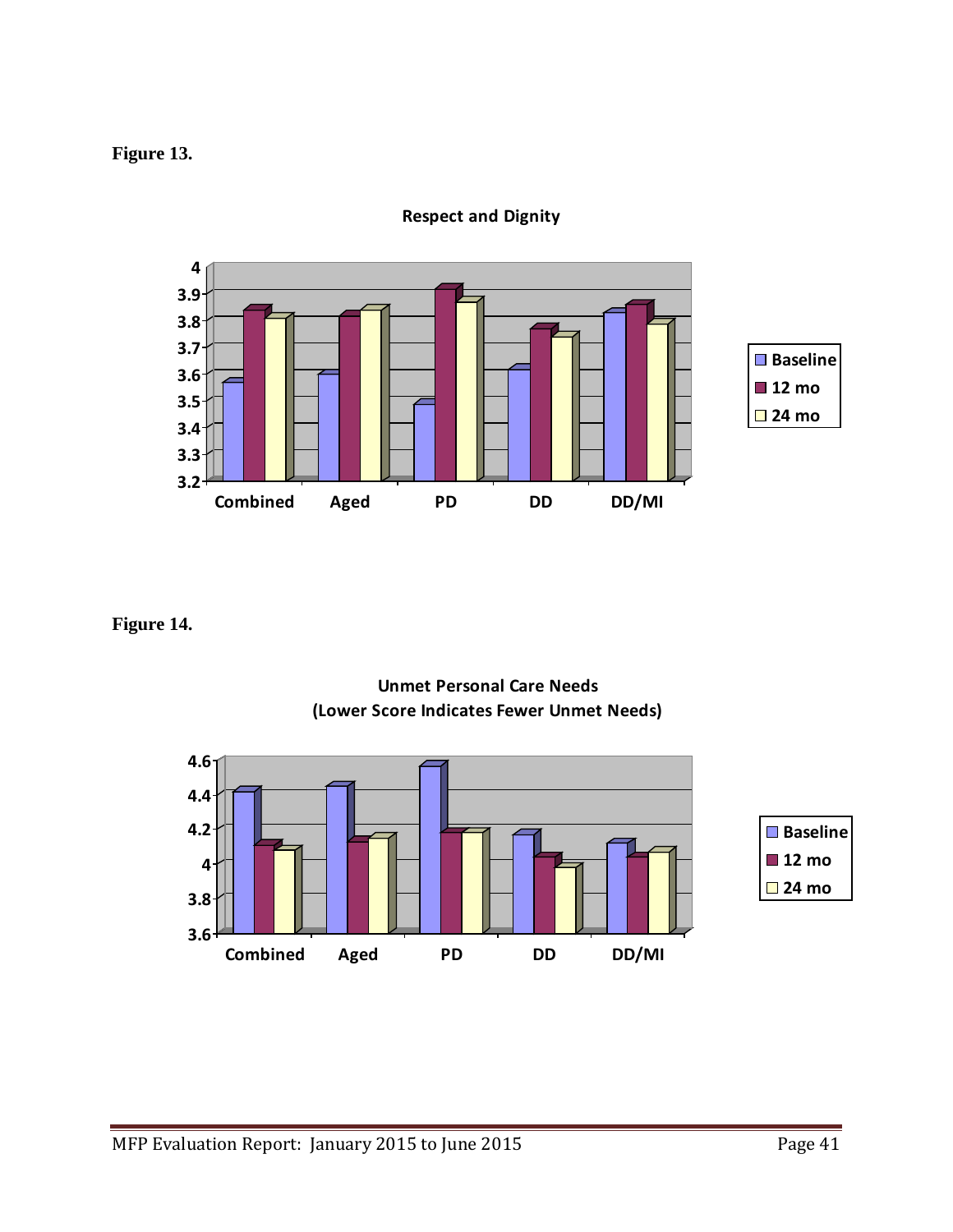Figure 15.



**Mood & Health Concerns**

A summary of the significance for changes in domain scores across target groups and over time can be found in the following table (See Table 9). An analysis of the change in domain scores from baseline to the first year follow-up indicated that significant improvements in QoL were reported for all MO MFP participants on: Living Arrangement, Personal Care Needs, Respect and Dignity, Choice and Control, Community Integration & Inclusion and Satisfaction. Mood & Health Concerns was the only domain where MFP participants did not report significant improvement from Baseline assessment to the 12-month follow-up report.

Different patterns of change in QoL are noted when examining MO MFP participants in their respective target group. At the 12-month follow-up, significant improvements in the domain of *life satisfaction* were reported for all target groups except those persons in the co-morbid DD/MI group. When surveyed at the 2-year follow-up, significant improvements in *life satisfaction* were maintained for those in the Physically Disabled and DD groups. Non-significant improvements in *life satisfaction* from the baseline measure to the 2-year follow-up were reported for those in the Aged and co-morbid DD/MI groups.

For the domain of *living arrangements*, all target groups reported significant improvements at both the one and two year follow-up assessments. A similar pattern of improvement was found for the domain of *choice and control* across all target groups for the 12 and 24-month follow-up surveys.

Individuals in the Aged, Physically Disabled and the DD target groups all reported a significant increase in being treated with *respect and dignity* at the one-year follow-up. However, at the two-year assessment, only those in the Physically Disabled group reported a significant improvement from the start of the program in being treated with *respect and dignity*.

At the one-year assessment, persons in the Aged and Physically Disabled groups reported significant improvements in having their *personal care needs* met when compared to the baseline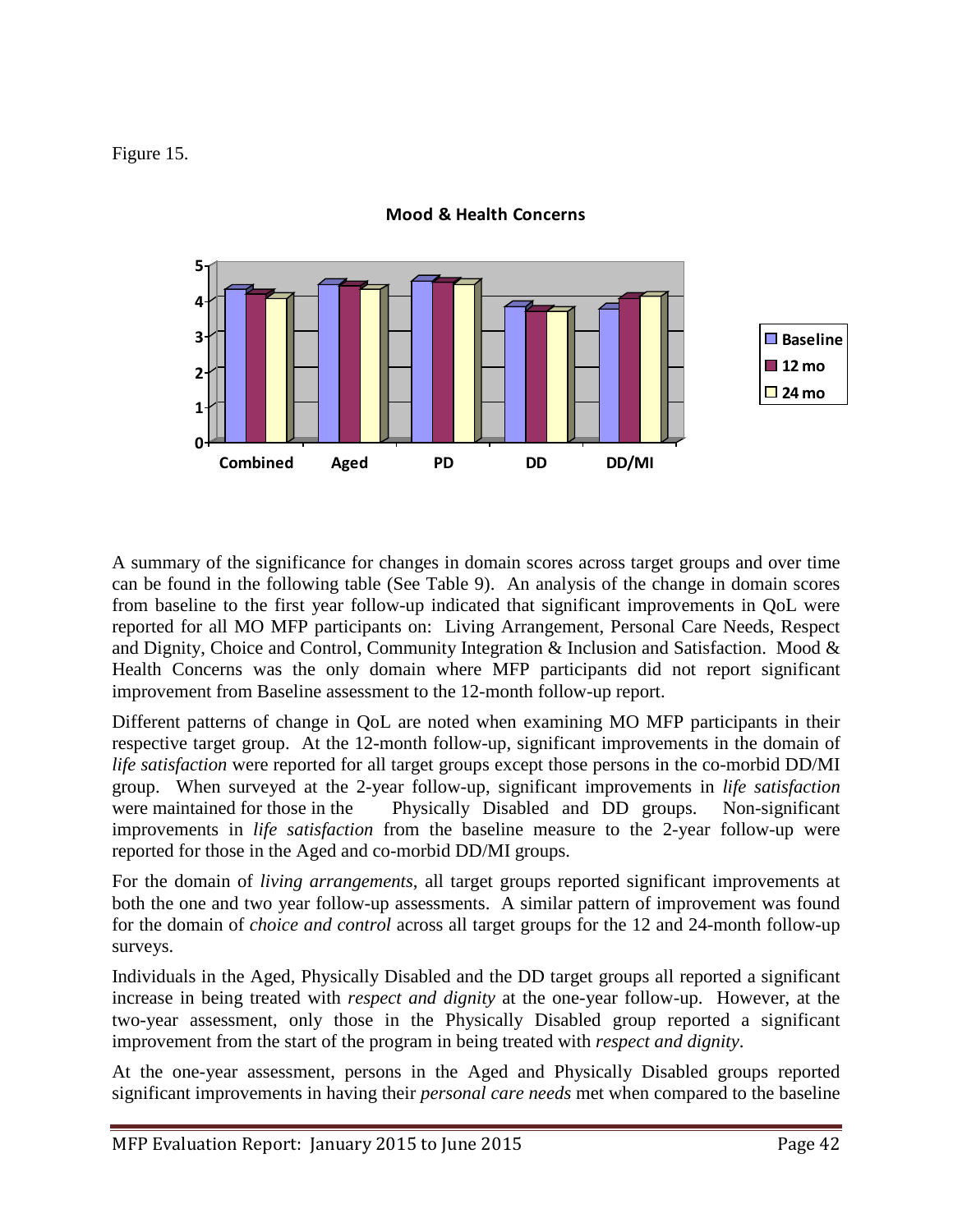measure. No significant improvement in *personal care needs* from the baseline assessment was reported by those in the DD and the co-morbid DD/MI groups. At the two-year assessment, only those in the DD/MI group failed to indicate an improvement in having their *personal care needs* met.

For the domain of *community integration*, only those individuals in the DD target group reported a significant improvement at the one-year follow-up. At the two-year assessment, those in the DD group continued to report an improvement in their community integration, however they were now joined by those in the Aged group.

No significant improvements across target groups were reported in the area of *mood and health concerns* at either the one or two year assessments. This failure to find significant improvements in this domain was true for all four target groups involved in the MO MFP program.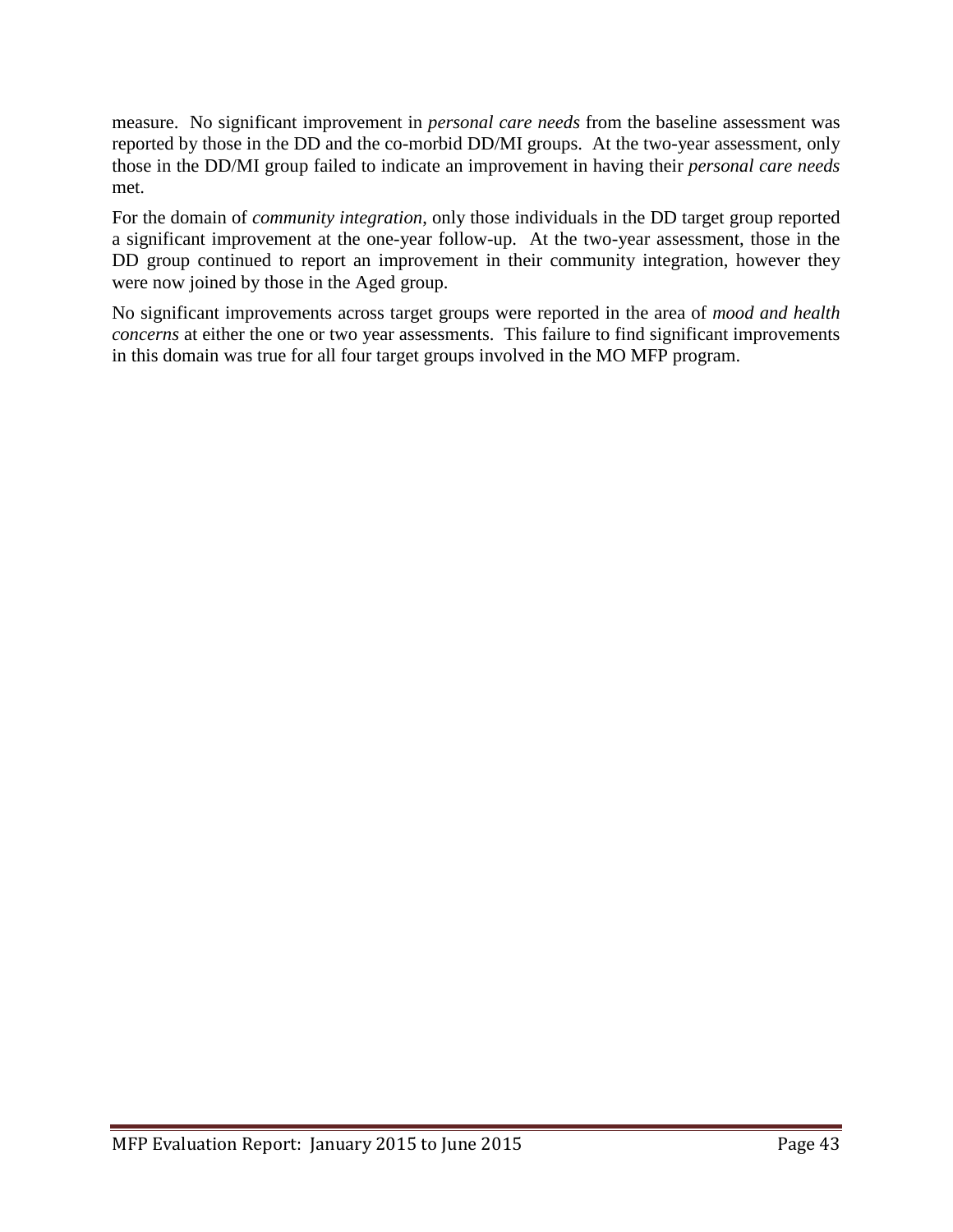## **Table 9.**

|                              | All<br>Participants | Aged      | <b>PD</b> | <b>DD</b> | DD/MI     |
|------------------------------|---------------------|-----------|-----------|-----------|-----------|
| Life Satisfaction            |                     |           |           |           |           |
| Baseline vs 12 mo            | ***                 | ***       | ***       | ***       | <b>NS</b> |
| Baseline vs 24 mo            | ***                 | <b>NS</b> | ***       | ***       | <b>NS</b> |
| <b>Living Arrangement</b>    |                     |           |           |           |           |
| Baseline vs 12 mo            | ***                 | ***       | ***       | $***$     | $\ast$    |
| Baseline vs 24 mo            | ***                 | ***       | ***       | ***       | $**$      |
| <b>Choice and Control</b>    |                     |           |           |           |           |
| Baseline vs 12 mo            | ***                 | ***       | ***       | ***       | $\ast$    |
| Baseline vs 24 mo            | $***$               | $***$     | ***       | ***       | ***       |
| <b>Respect and Dignity</b>   |                     |           |           |           |           |
| Baseline vs 12 mo            | ***                 | $\ast$    | ***       | $***$     | <b>NS</b> |
| Baseline vs 24 mo            | ***                 | <b>NS</b> | ***       | <b>NS</b> | <b>NS</b> |
| <b>Personal Care</b>         |                     |           |           |           |           |
| Baseline vs 12 mo            | ***                 | ***       | ***       | <b>NS</b> | <b>NS</b> |
| Baseline vs 24 mo            | ***                 | $**$      | ***       | $\ast$    | <b>NS</b> |
| <b>Community Integration</b> |                     |           |           |           |           |
| Baseline vs 12 mo            | $***$               | <b>NS</b> | <b>NS</b> | ***       | <b>NS</b> |
| Baseline vs 24 mo            | <b>NS</b>           | $**$      | <b>NS</b> | ***       | <b>NS</b> |
| <b>Mood and Health</b>       |                     |           |           |           |           |
| Baseline vs 12 mo            | <b>NS</b>           | <b>NS</b> | <b>NS</b> | <b>NS</b> | <b>NS</b> |
| Baseline vs 24 mo            | <b>NS</b>           | <b>NS</b> | <b>NS</b> | <b>NS</b> | <b>NS</b> |

**Significant Differences Between Assessments: Quality of Life Measures by Target Group**

 $*$  p < .05

- \*\* p < .01
- \*\*\*  $p < .001$

NS = Not Significant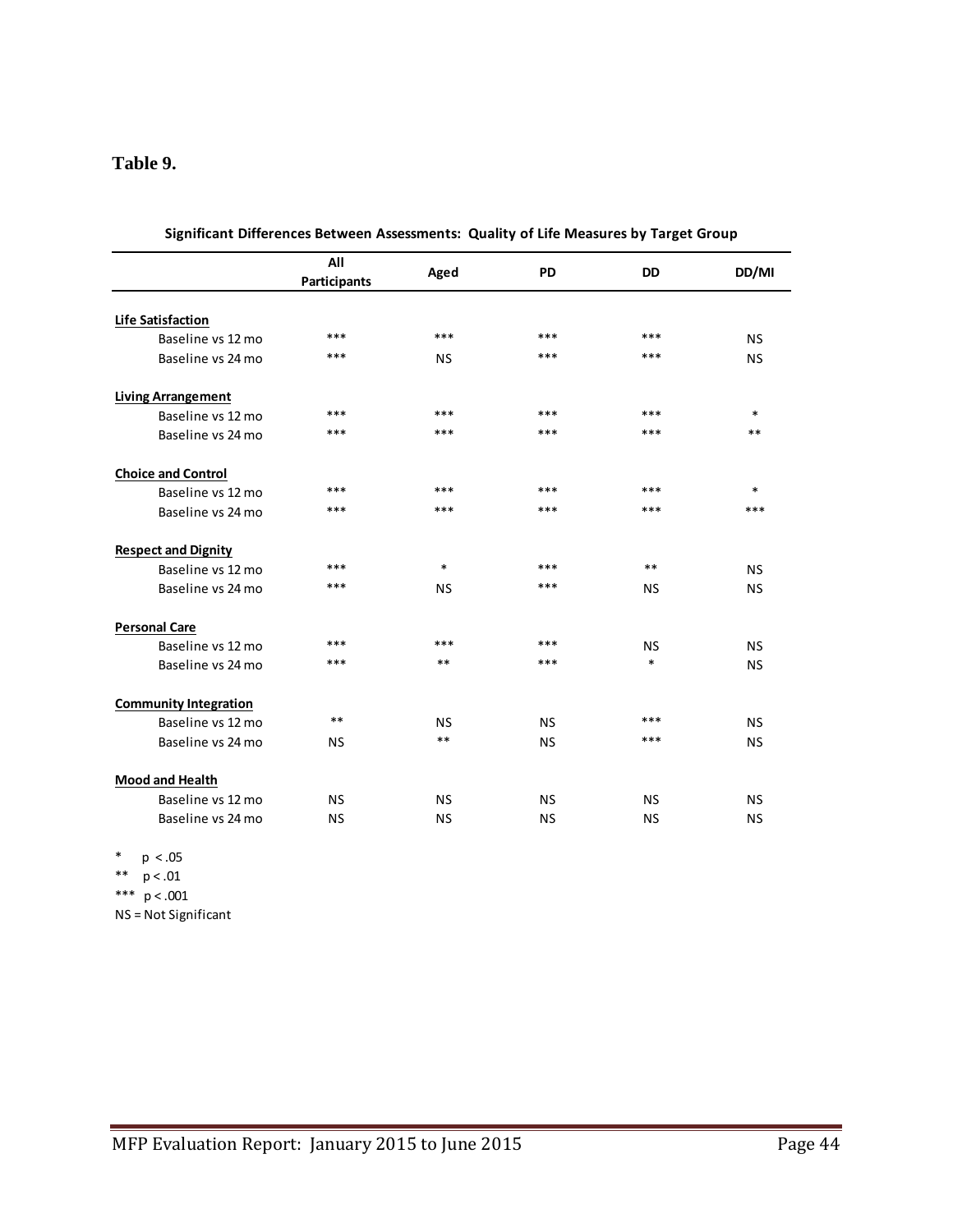**Area 6:** Persons eligible to participate in MFP and who decline or those persons enrolled in MFP and who cease participation in MFP will be evaluated to determine the reasons for their decisions. Individuals who die while participating in MFP will also have their cause of death examined.

**Objective 6a**: Rates of re-institutionalization of MFP participants and reasons cited.

Of the individuals currently enrolled in the MO MFP project, a total of 26 persons were reinstitutionalized from January to June 2015. Of these, 20 MFP participants required a reinstitutionalization of 30 days or less: In this category, 11 were Physically Disabled target group, 8 were Aged and 1 was in the DD group. For this reporting period 2 persons in the Aged group and 4 individuals in the Physically Disabled group required a re-institutionalization greater than 30 days. The majority of persons, who chose or had to return to an institutionalized setting, either did so for health related issues that did not allow them to remain in the community or because they had Medicaid spend-down problems.

**Objective 6b:** Frequency of deaths of MFP participants and reasons cited.

From January to June 2015, there was one reported death for an individual participating in the MO MFP program. This person was in the Aged target group and a heart attack was listed as the cause of death.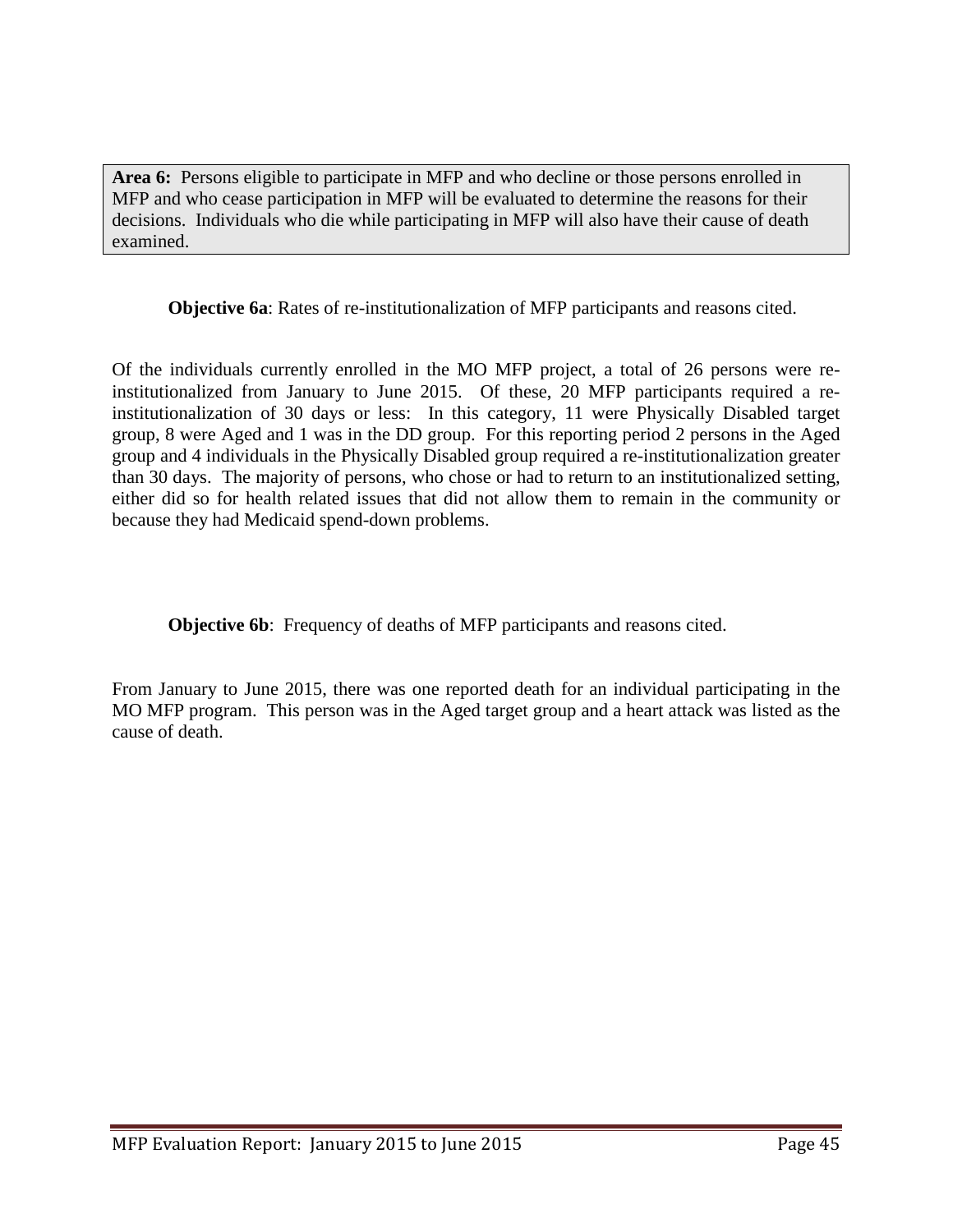## **Missouri Money Follows the Person Semi-Annual Evaluation Report – January to June 2015 Summary**

For this reporting period, the Missouri Money Follows the Person: My Life, My Way, My Community MO (MFP) was able to transition 110 individuals. This rate of transitions continues the positive trend from earlier reporting periods and will likely enable the MO MFP project to achieve and perhaps surpass the 2015 transition target goal. The implementation of the Section Q website accompanied by training for nursing home staff on the administration of Section Q was hoped to aid the MO MFP project in achieving transition goals. The transition results for this reporting period suggest that this training approach is working and hopefully will continue to maintain transitions for the next reporting period. Available data for this reporting period suggest an improvement in transitioning those in the DD and DD/MI groups.

Both the DHSS and the DMH continue to develop and implement policies and procedures to provide continuity and quality care upon transition for their target groups. To help assist their aims, both agencies have developed and use web based tools to help collect data that allows them to assess and monitor individual needs and service delivery. Among other areas, these systems allow for the monitoring of abuse and neglect, health needs, and the altering of individual supports as needed.

One continuing area of concern and a primary impediment to community transitions is that of housing. Affordable housing continues to be difficult to obtain and local housing agencies have been reluctant to dedicate any housing slots specifically for MFP participants. State agencies participating in the MO MFP Project have taken steps in an attempt to address this problem such as regional meetings with housing authorities and housing developers and local collaborations with subsidized apartment owners and managers. Participating agencies are also working with housing developers to help create more universally designed housing throughout the state. The MO MFP program has hired a housing coordinator and housing specialist to provide assistance in the area of housing. The state MFP Director will continue to work with housing agencies to develop housing approaches that will benefit MFP participants. A continuing problem area in housing is the assessment of risk for community placements of individuals with histories of alcohol or substance abuse, and severe mental illness. Here agencies are holding meetings to share knowledge on how these persons can best be transitioned and supported in the community.

The state of Missouri continues to show a shift in rebalancing monetary funding from institutions to HCBS for this reporting period. The target goal was a 4 percent in total Medicaid HCBS expenditures for each year of the demonstration program. This goal has been met or exceeded for each year. It is anticipated that the state will meet this target at the end of the fiscal year.

During this reporting period, 48 MFP participants choose to self-direct their support services with the majority in the non-elderly, Physical Disability target group (N=38). The remaining 10 persons were in the aged group. Available data indicated that one participant in the PD group dis-enrolled from the self-direction option of the Mo MFP program for this time period.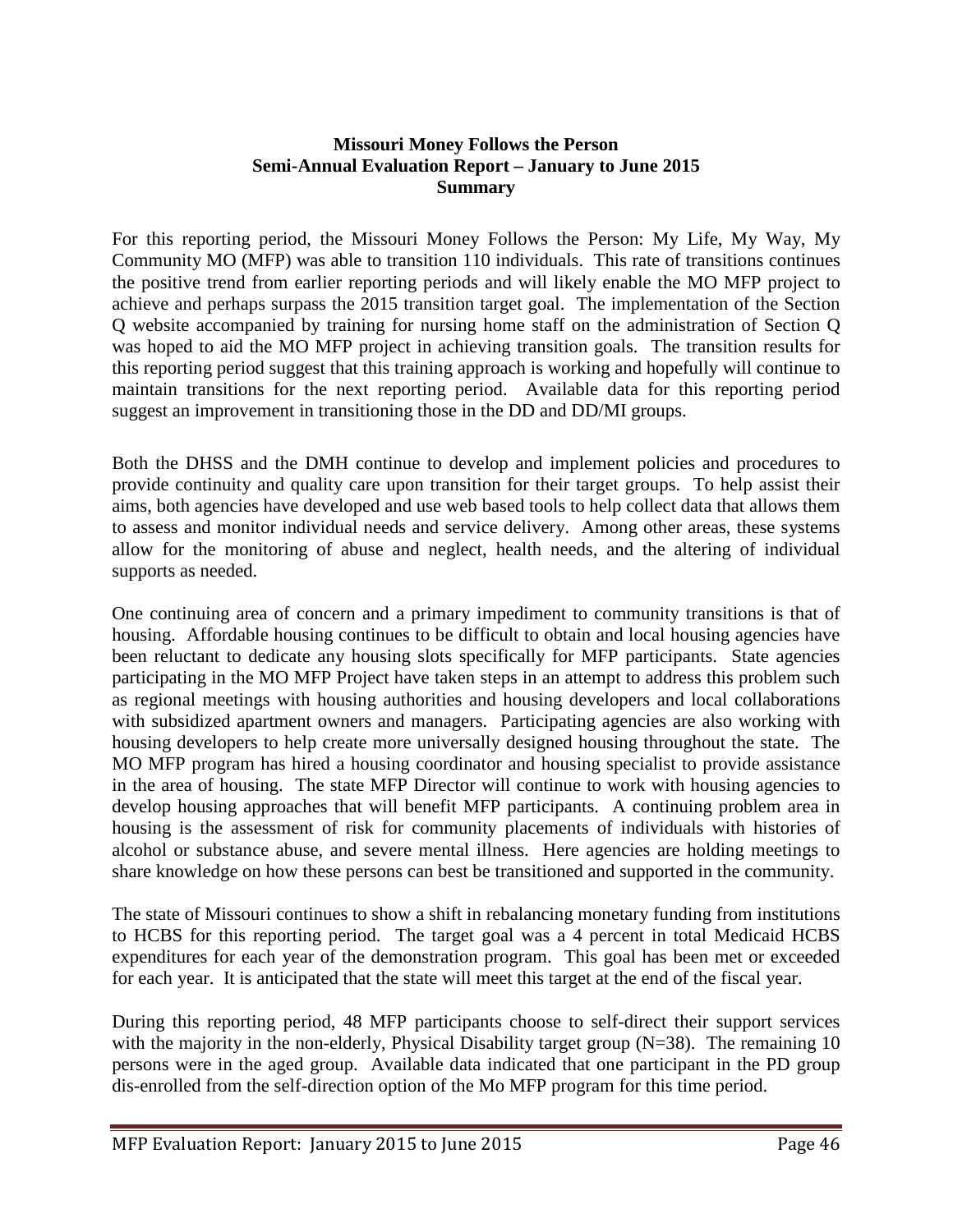The results from the one and two-year Quality of Life Surveys suggest that the MO MFP program is accomplishing the goal of returning qualified individuals to the community and improving the quality of life for these participants. MO MFP participants have reported significant improvements in their living arrangements, life satisfaction, and choice and control over their lives that have been sustained over a two-year time period since leaving a long term care institution.

Some of the remaining domains measured by the QoLS have shown mixed results that have varied over time and across target groups. Persons leaving long term care facilities such as those in the Aged and Physically Disabled groups have reported significant improvements in their personal care upon returning to the community at both the one and two year follow-up assessments. Individuals in the DD and DD/MI groups failed to report such changes at either the one or two-year assessment.

In the area of being treated with respect and dignity, persons in the PD group reported the strongest and most consistent improvement at both the one and two year assessments. Those in the aged group reported significant improvement from the baseline measure only on the one-year survey. Persons in the DD group reported improvement on the 12-month survey but not on the 24-month follow-up. No changes in this domain were found for those in the DD/MI group.

The only individuals that reported a significant improvement in community integration were those in the DD group. Here they reported an improvement that was maintained across the twoyear time period. Persons in the aged group reported a significant improvement in community integration only at the 2-year assessment. The failure of the other groups to show gains in this domain should be examined. Differences might be due to access to a more organized system or process that is not currently available to those in the other target groups and this might warrant a closer examination of how others are being integrated into their communities.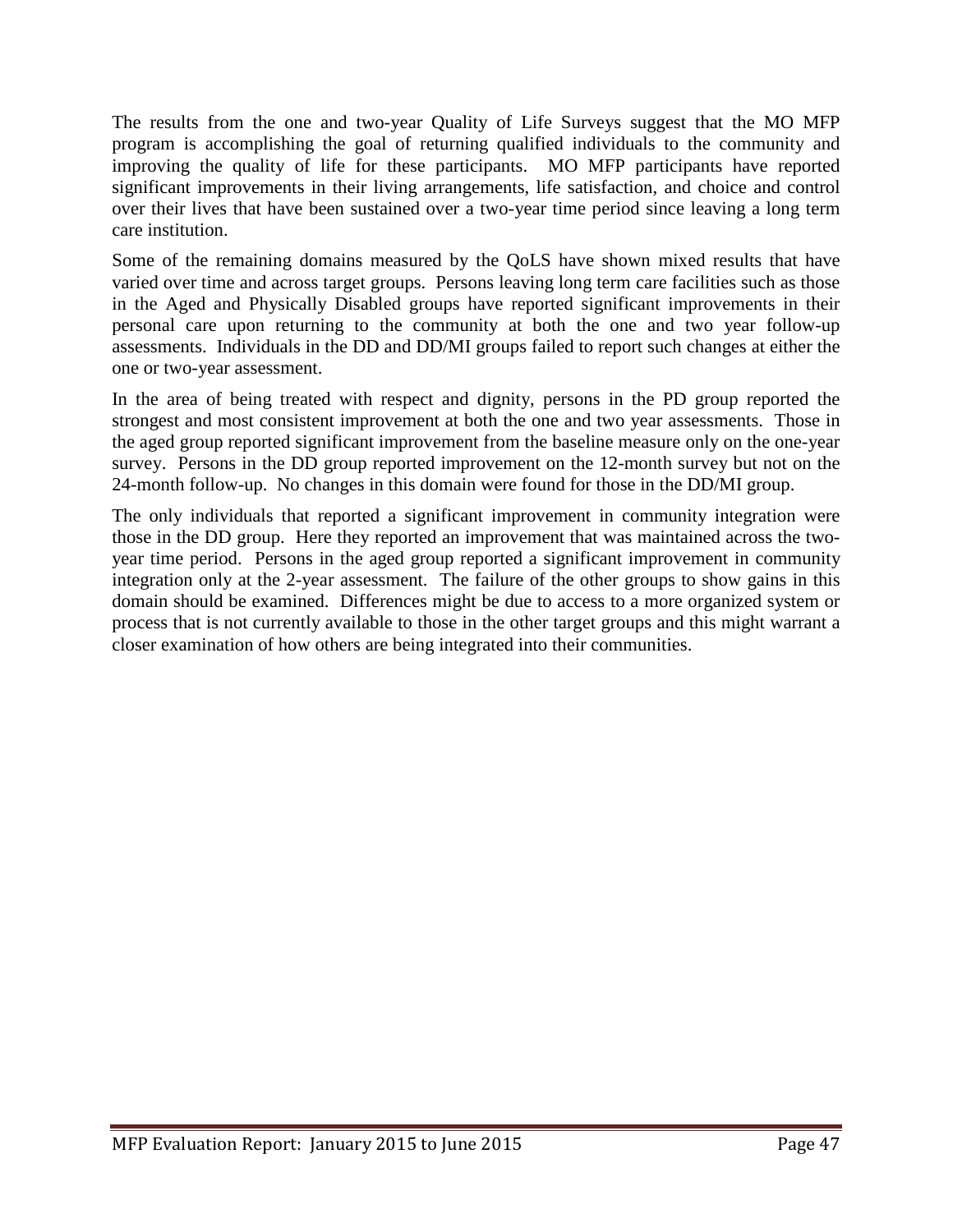## **APPENDIX A**

## **EVALUATION OVERVIEW**

This semi-annual report for the evaluation of the Missouri Money Follows the Person Demonstration (MO MFP) covers the 6-month period from July through December 2014. The evaluation activities described in this report align with the (a) evaluation plan that was submitted to the Centers for Medicare and Medicaid Service (CMS) and (b) the required semi-annual reporting format.

## **Evaluation Plan**

The evaluation plan was developed in collaboration between Tom McVeigh, Robert Doljanac and the MO MFP project staff. During the planning phase, project work teams developed a strategic plan including specific activities and relevant data sources. The evaluation plan was designed to complement the strategic plan such to inform the implementation process and outcomes. Overall, the evaluation plan details, by grant objective, the evaluation processes, measures, and data sources.

Given the integrated nature of the data comprising the evaluation of the Missouri Money Follows the Person Demonstration, implementation of the evaluation plan has involved collaboration across many partners within the Departments of Mental Health (DMH), Social Services (DSS) and Health and Senior Services (DHSS).

The evaluation plan includes both a process and outcome evaluation. The purpose of the process evaluation is to:

- Determine the perceptions of the stakeholders about the planning and implementation of the projects,
- Determine the extent to which the implementation of the grant follows proposed protocols,
- Document changes to grant processes and reasons for changes, and
- Record participation from various stakeholders in grant activities and decision-making.

The outcome evaluation involves:

- Integrating existing data sources contributing to the understanding of the effects of the grant processes on the quality of life for people with disabilities,
- Examining the usefulness of current data systems,
- Measuring stakeholder perspectives of outcomes and document their personal experiences.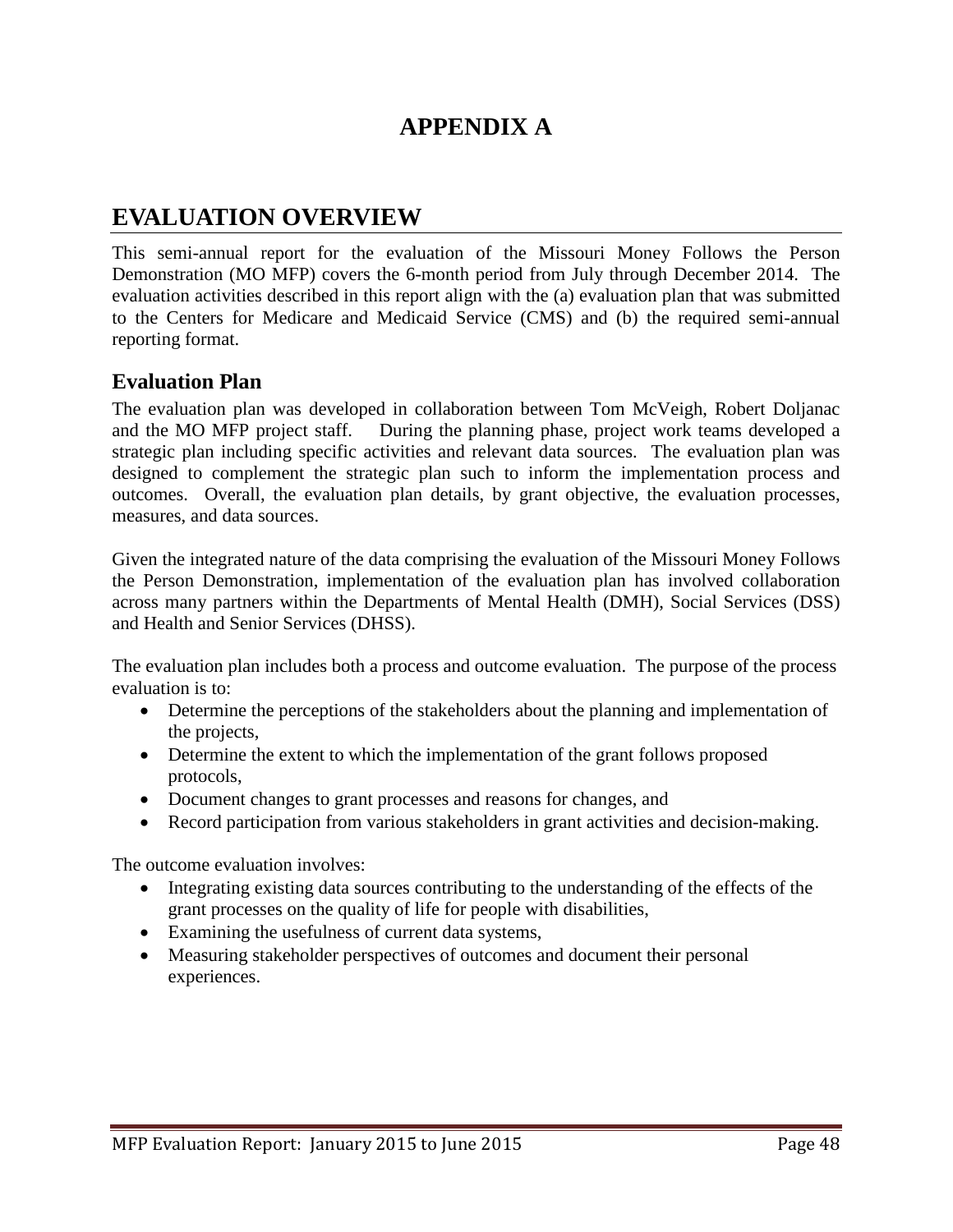## **Evaluation Methodology**

## **Table 10.**

|     | Area #1: The MFP Project will establish practices and policies to screen, identify, & assess persons who are candidates for transitioning into<br>the community through the MFP Project. |                                                                                               |                                                 |                                                                                  |                                 |  |  |  |  |
|-----|------------------------------------------------------------------------------------------------------------------------------------------------------------------------------------------|-----------------------------------------------------------------------------------------------|-------------------------------------------------|----------------------------------------------------------------------------------|---------------------------------|--|--|--|--|
|     |                                                                                                                                                                                          |                                                                                               |                                                 |                                                                                  |                                 |  |  |  |  |
|     | Outcome                                                                                                                                                                                  | Data Elements for<br>Measure                                                                  | Information / Data<br>Source(s)                 | Entity / Agency<br>providing data                                                | Frequency of<br>Data Collection |  |  |  |  |
| a.  | Changes in policies & procedures relevant to<br>persons in each target group                                                                                                             | Related policies and<br>procedures                                                            | Interviews and Dept.<br><b>Policy Reports</b>   | Dept. of Mental Health<br>& CPS<br>Dept. of Health and<br>Senior Services        | Semi-Annual                     |  |  |  |  |
|     |                                                                                                                                                                                          |                                                                                               |                                                 |                                                                                  |                                 |  |  |  |  |
| $b$ | Number in each target group who choose to<br>participate and those who actually transition                                                                                               | Numbers identified<br>$\bullet$<br>Numbers who<br>transition<br>Reason for non-<br>transition | Annual reviews,<br>referrals, and<br>interviews | Dept. of Mental Health<br>& CPS<br>Dept. of Health and<br><b>Senior Services</b> | Semi-Annual                     |  |  |  |  |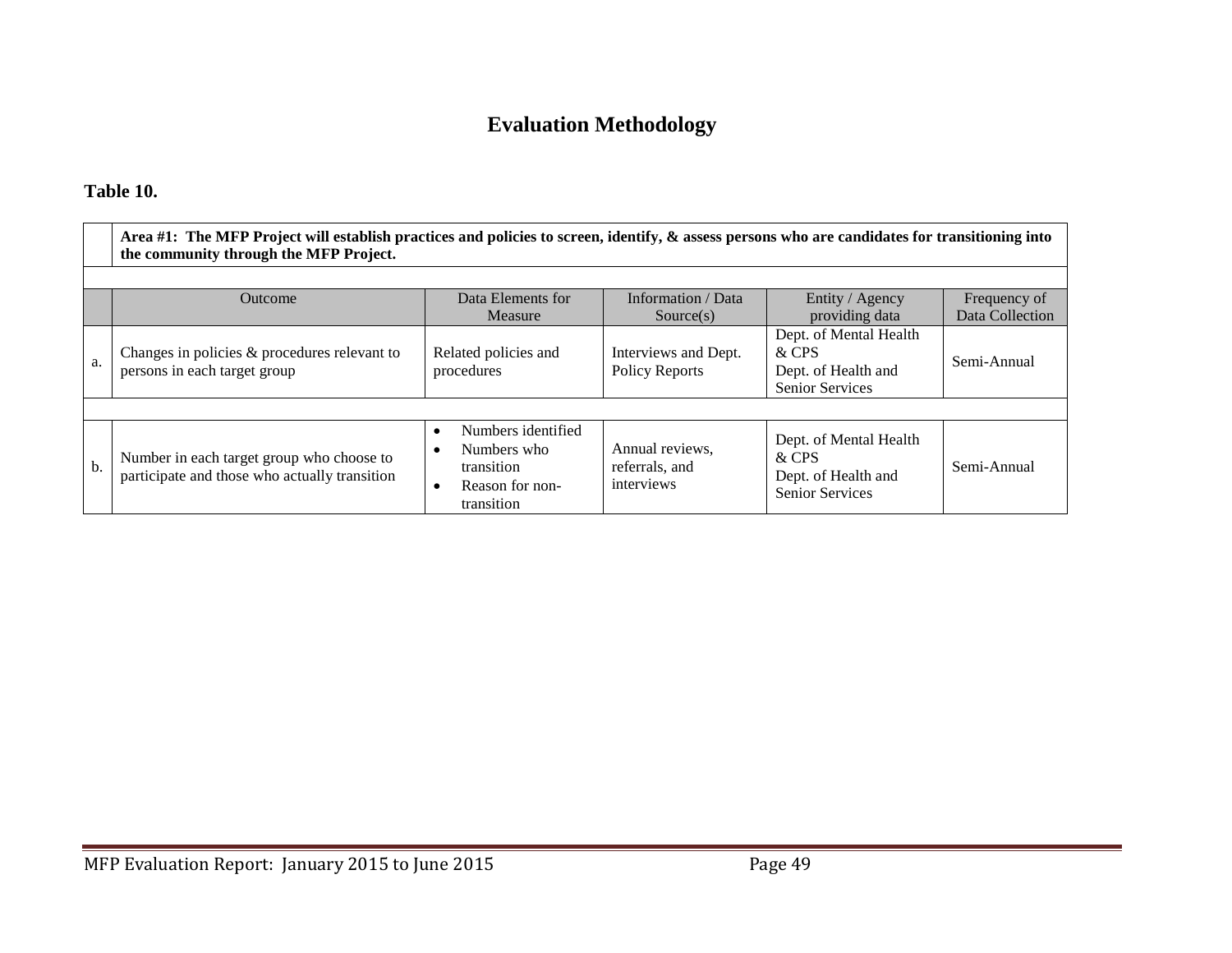## **Table 11.**

|     | Area #2: Development of flexible financing strategies or other budget transfer strategies that allow "money to follow the person". |                                                           |                                 |                                                                          |                                 |  |  |  |
|-----|------------------------------------------------------------------------------------------------------------------------------------|-----------------------------------------------------------|---------------------------------|--------------------------------------------------------------------------|---------------------------------|--|--|--|
|     | Outcome                                                                                                                            | Data Elements for<br>Measure                              | Information / Data<br>Source(s) | Entity / Agency<br>providing data                                        | Frequency of<br>Data Collection |  |  |  |
| a.  | Changes in the balance of long term care<br>funding between institutional and home and<br>community based services                 | Long term care<br>funding<br>Institutional funding        | State budget reports            | Dept. of Mental Health<br>Dept. of Health and<br><b>Senior Services</b>  | Semi-Annual                     |  |  |  |
|     |                                                                                                                                    |                                                           |                                 |                                                                          |                                 |  |  |  |
| $b$ | Increases in the number of persons funded<br>under the Medicaid waiver program                                                     | Number of persons<br>receiving Medicaid<br>waiver funding | State data reports              | Dept. of Mental Health,<br>Dept. of Health and<br>Senior Services        | Semi-Annual                     |  |  |  |
|     |                                                                                                                                    |                                                           |                                 |                                                                          |                                 |  |  |  |
| c.  | Increases in the amount of funding for<br>demonstration services received by persons in<br>the MFP Project                         | Demonstration services<br>funding                         | State budget reports            | Dept. of Mental Health,<br>Dept. of Health and<br><b>Senior Services</b> | Semi-Annual                     |  |  |  |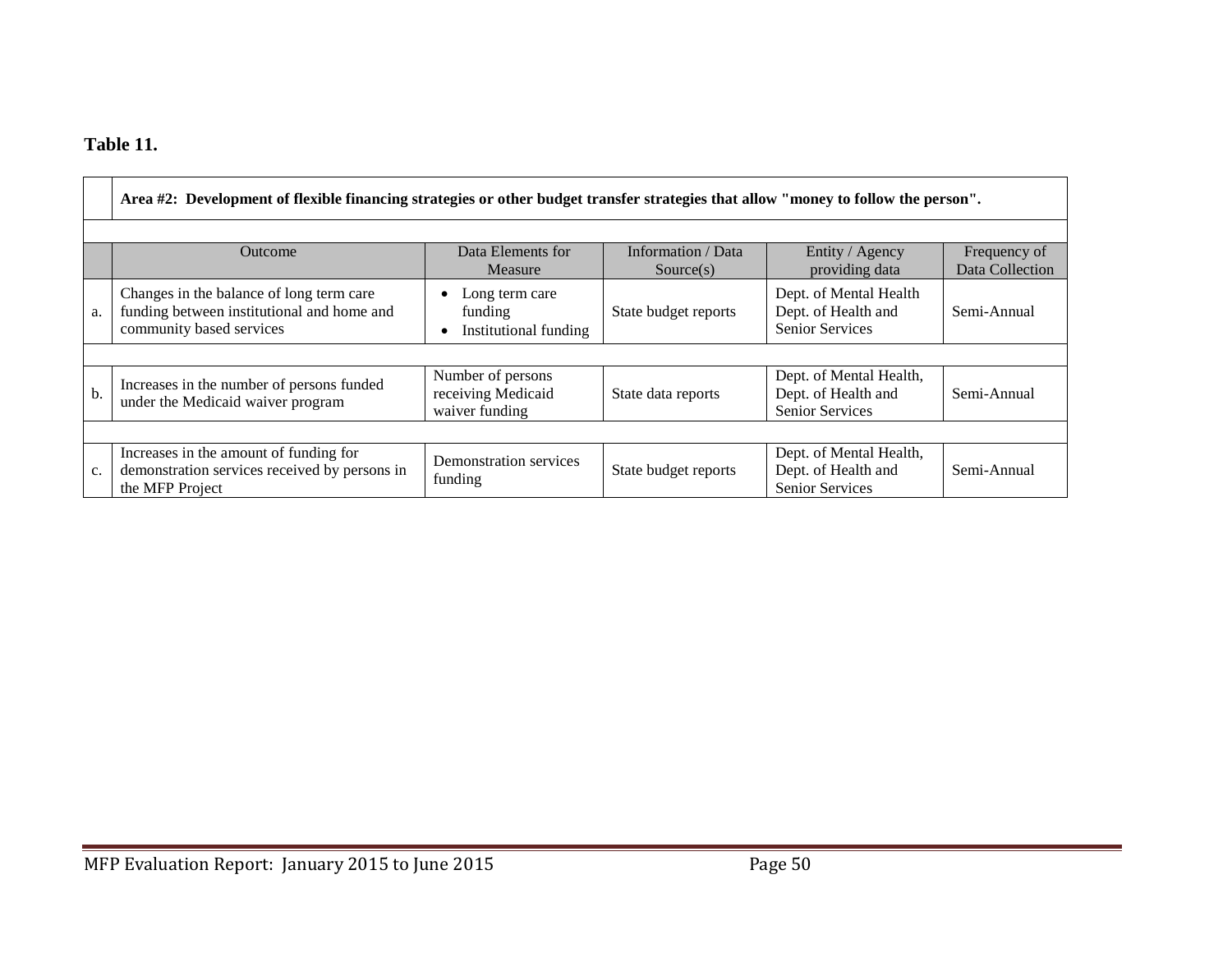## **Table 12.**

|    | Area #3: Availability and accessibility of supportive services for MFP Project Participants                                      |                                                                                                    |                                 |                                                                                   |                                 |  |  |
|----|----------------------------------------------------------------------------------------------------------------------------------|----------------------------------------------------------------------------------------------------|---------------------------------|-----------------------------------------------------------------------------------|---------------------------------|--|--|
|    | <b>Outcome</b>                                                                                                                   | Data Elements for<br>Measure                                                                       | Information / Data<br>Source(s) | Entity / Agency providing data                                                    | Frequency of Data<br>Collection |  |  |
| a. | Level of involvement of consumers in the<br>MFP Project in transition planning and<br>delivery of services for each target group | Individual responses<br>to survey/interview<br>questions                                           | Quality of Life<br>Survey (QLS) | <b>CMS</b>                                                                        | Semi-Annual                     |  |  |
| b. | Types of housing selected by MFP<br>participants for each target group                                                           | Type housing<br>selected and received                                                              | <b>MFP</b> Data Files           | Department of Mental Health<br>Department of Health and Senior<br>Services        | Semi-Annual                     |  |  |
|    | Apt. or Unit with an individual lease<br>$\bullet$                                                                               |                                                                                                    |                                 |                                                                                   |                                 |  |  |
|    | <b>Community Based Residential Setting</b><br>$\bullet$<br>Home Owned or Leased by Individual<br>$\bullet$<br>or Family          |                                                                                                    |                                 |                                                                                   |                                 |  |  |
| c. | Number of MFP participants who self-<br>direct services for each target group                                                    | Number of persons<br>self-directing services                                                       | <b>MFP</b> Data Files           | Department of Mental Health<br>Department of Health and Senior<br><b>Services</b> | Semi-Annual                     |  |  |
| d. | The number of individuals who were unable<br>to transition due to lack of accessible /<br>affordable housing                     | Number of<br>individuals who were<br>unable to transition<br>due to housing                        | DSS / MFP Data<br>Files         | <b>MFP</b> Project Staff                                                          | Semi-Annual                     |  |  |
| e. | Types and amount of transition services,<br>including demonstration services                                                     | <b>Transition Services</b>                                                                         | <b>MFP</b> Data Files           | Department of Mental Health<br>Department of Health and Senior<br>Services        | Semi-Annual                     |  |  |
| f. | Why individuals interested in participating<br>in MFP were unable to transition into the<br>community                            | Number of<br>individuals who were<br>unable to transition<br>into the community<br>and reasons why | <b>MFP</b> Data Files           | <b>MFP</b> Project Staff                                                          | Semi-Annual                     |  |  |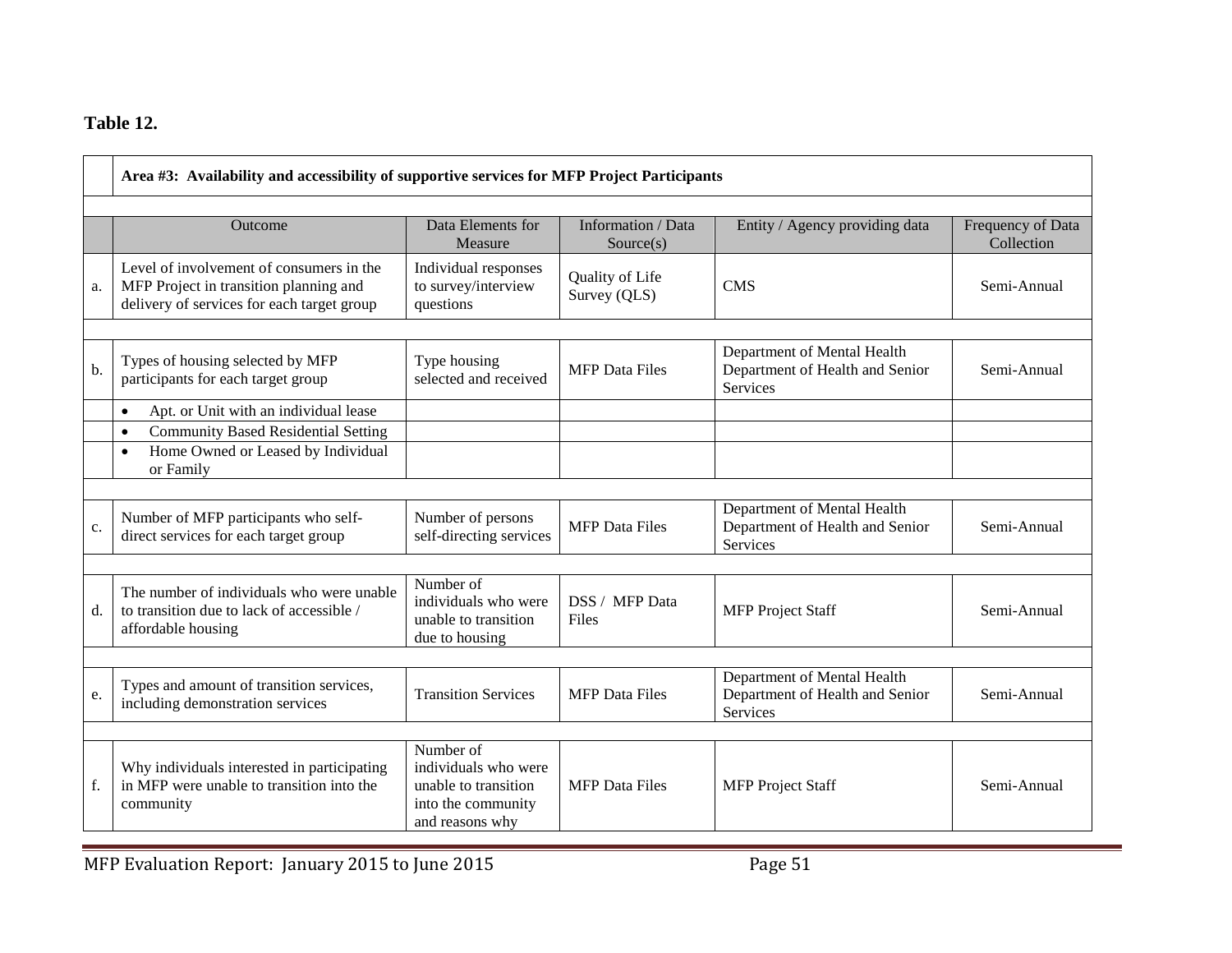## **Table 13.**

|     | Area #4: Performance of a cost analysis on support service costs for individuals participating in the MFP Project                                         |                                                                               |                                                |              |             |  |  |  |
|-----|-----------------------------------------------------------------------------------------------------------------------------------------------------------|-------------------------------------------------------------------------------|------------------------------------------------|--------------|-------------|--|--|--|
|     | Data Elements for<br>Information / Data<br>Entity / Agency<br>Frequency of Data<br><b>Outcome</b><br>providing data<br>Collection<br>Measure<br>Source(s) |                                                                               |                                                |              |             |  |  |  |
| a.  | Cost of Medicaid services prior to participation in<br><b>MFP</b>                                                                                         | Total support service<br>costs billed 12 mo. prior<br>to participating in MFP | <b>Individual Medicaid</b><br>billing invoices | Mo HealthNet | Semi-Annual |  |  |  |
|     |                                                                                                                                                           |                                                                               |                                                |              |             |  |  |  |
| $b$ | Cost of Medicaid services after transitioning and<br>participating in MFP                                                                                 | Total support service<br>costs billed 12 mo. after<br>participating in MFP    | Individual Medicaid<br>billing invoices        | Mo HealthNet | Semi-Annual |  |  |  |

## **Table 14.**

|    | Area #5: Development of policies & practices to improve quality management systems to monitor services and supports provided to participants<br>in the MFP Project |                                                       |                                            |            |             |  |  |  |  |
|----|--------------------------------------------------------------------------------------------------------------------------------------------------------------------|-------------------------------------------------------|--------------------------------------------|------------|-------------|--|--|--|--|
|    | Data Elements for Measure<br>Information / Data<br>Entity / Agency<br>Frequency of Data<br>Outcome<br>providing data<br>Collection<br>Source(s)                    |                                                       |                                            |            |             |  |  |  |  |
| a. | Level of satisfaction with home<br>and community based services<br>including living arrangements                                                                   | Individual responses to<br>survey/interview questions | MFP participants<br>completing QoLS        | <b>CMS</b> | Semi-Annual |  |  |  |  |
|    |                                                                                                                                                                    |                                                       |                                            |            |             |  |  |  |  |
| b. | Changes in quality of life                                                                                                                                         | Individual responses to<br>survey/interview questions | <b>MFP</b> Participants<br>completing QoLS | <b>CMS</b> | Semi-Annual |  |  |  |  |